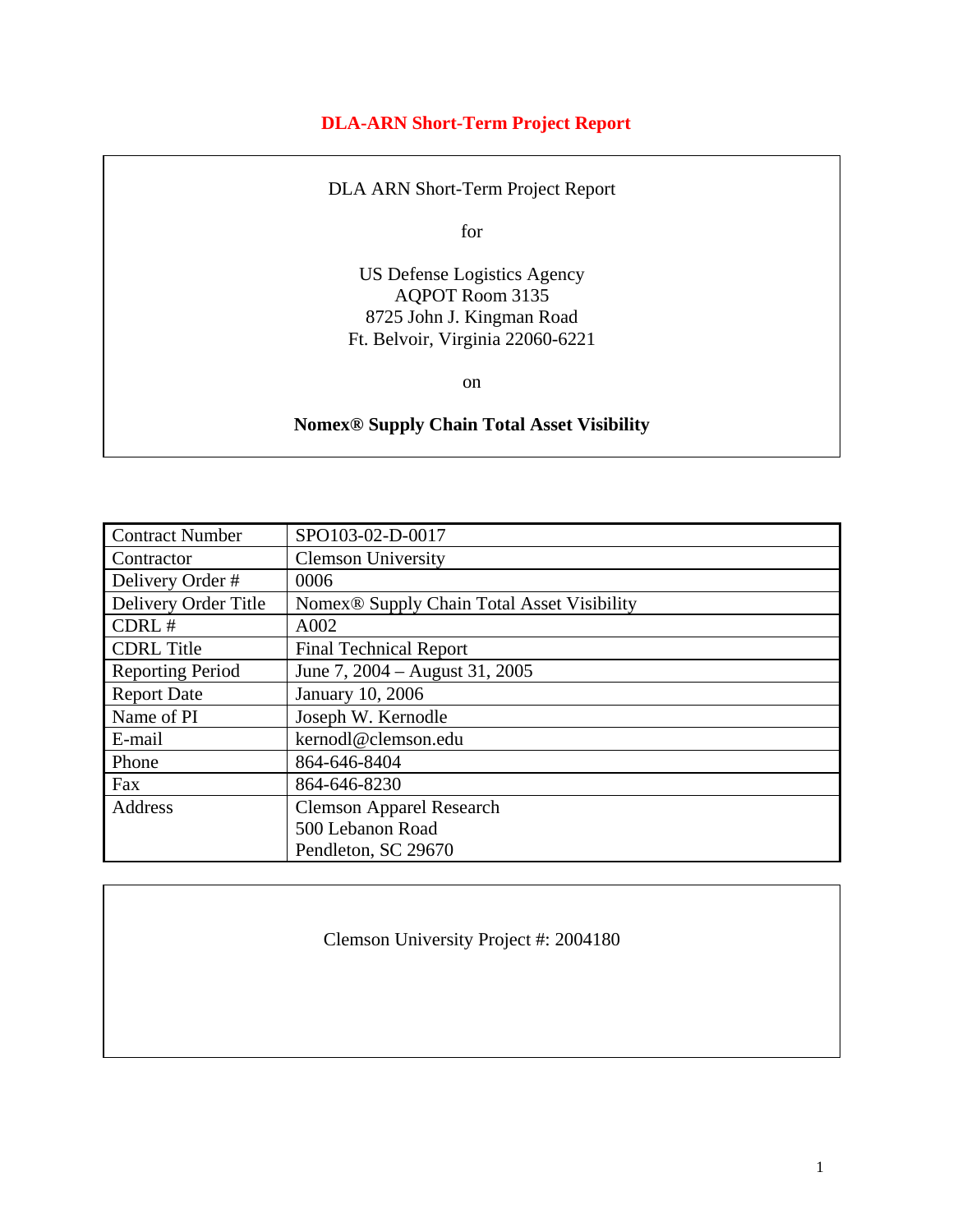|                                                    |                   | <b>REPORT DOCUMENTATION PAGE</b> | Form Approved<br>OMB No. 0704-0188                                                                                                                                                                 |              |                            |                                                                                                                                                                                                                                                                                                                                                                                                                                                                     |  |
|----------------------------------------------------|-------------------|----------------------------------|----------------------------------------------------------------------------------------------------------------------------------------------------------------------------------------------------|--------------|----------------------------|---------------------------------------------------------------------------------------------------------------------------------------------------------------------------------------------------------------------------------------------------------------------------------------------------------------------------------------------------------------------------------------------------------------------------------------------------------------------|--|
|                                                    |                   |                                  | subject to any penalty for failing to comply with a collection of information if it does not display a currently valid OMB control number.<br>PLEASE DO NOT RETURN YOUR FORM TO THE ABOVE ADDRESS. |              |                            | The public reporting burden for this collection of information is estimated to average 1 hour per response, including the time for reviewing instructions, searching existing data sources, gathering and maintaining the data<br>of information, including suggestions for reducing the burden, to Department of Defense, Washington Headquarters Services, Directorate for Information Operations and Reports<br>(0704-0188), 1215 Jefferson Davis Highway, Suite |  |
| 1 REPORT DATE (DD-MM-YYYY)                         |                   |                                  | 2. REPORT TYPE                                                                                                                                                                                     |              |                            | 3. DATES COVERED (From - To)                                                                                                                                                                                                                                                                                                                                                                                                                                        |  |
|                                                    | 10-01-2006        |                                  | Final Technical Report CDRL # A002                                                                                                                                                                 |              |                            | June 7, 2004 - August 31, 2005                                                                                                                                                                                                                                                                                                                                                                                                                                      |  |
| 4 TITLE AND SUBTITLE                               |                   |                                  |                                                                                                                                                                                                    |              |                            | 5a CONTRACT NUMBER                                                                                                                                                                                                                                                                                                                                                                                                                                                  |  |
| Nomex Supply Chain Total Asset Visibility          |                   |                                  |                                                                                                                                                                                                    |              |                            | SPO103-02-D-0017 DO 0006                                                                                                                                                                                                                                                                                                                                                                                                                                            |  |
|                                                    |                   |                                  | 5b. GRANT NUMBER                                                                                                                                                                                   |              |                            |                                                                                                                                                                                                                                                                                                                                                                                                                                                                     |  |
|                                                    |                   |                                  |                                                                                                                                                                                                    |              |                            |                                                                                                                                                                                                                                                                                                                                                                                                                                                                     |  |
|                                                    |                   |                                  |                                                                                                                                                                                                    |              | 5c. PROGRAM ELEMENT NUMBER |                                                                                                                                                                                                                                                                                                                                                                                                                                                                     |  |
| 6 AUTHOR(S)                                        |                   |                                  |                                                                                                                                                                                                    |              |                            | 5d PROJECT NUMBER                                                                                                                                                                                                                                                                                                                                                                                                                                                   |  |
| Joseph W. Kernodle                                 |                   |                                  |                                                                                                                                                                                                    |              |                            |                                                                                                                                                                                                                                                                                                                                                                                                                                                                     |  |
|                                                    |                   |                                  |                                                                                                                                                                                                    |              |                            |                                                                                                                                                                                                                                                                                                                                                                                                                                                                     |  |
|                                                    |                   |                                  |                                                                                                                                                                                                    |              |                            | <b>5e</b> TASK NUMBER                                                                                                                                                                                                                                                                                                                                                                                                                                               |  |
|                                                    |                   |                                  |                                                                                                                                                                                                    |              |                            | 5f WORK UNIT NUMBER                                                                                                                                                                                                                                                                                                                                                                                                                                                 |  |
|                                                    |                   |                                  |                                                                                                                                                                                                    |              |                            |                                                                                                                                                                                                                                                                                                                                                                                                                                                                     |  |
| 7. PERFORMING ORGANIZATION NAME(S) AND ADDRESS(ES) |                   |                                  |                                                                                                                                                                                                    |              |                            | 8. PERFORMING ORGANIZATION                                                                                                                                                                                                                                                                                                                                                                                                                                          |  |
| Clemson University /Clemson Apparel Research       |                   |                                  |                                                                                                                                                                                                    |              |                            | <b>REPORT NUMBER</b>                                                                                                                                                                                                                                                                                                                                                                                                                                                |  |
| 500 Lebanon Road                                   |                   |                                  |                                                                                                                                                                                                    |              |                            | A002 Final Technical Report                                                                                                                                                                                                                                                                                                                                                                                                                                         |  |
| Pendleton, SC 29670                                |                   |                                  |                                                                                                                                                                                                    |              |                            |                                                                                                                                                                                                                                                                                                                                                                                                                                                                     |  |
|                                                    |                   |                                  | 9. SPONSORING/MONITORING AGENCY NAME(S) AND ADDRESS(ES)                                                                                                                                            |              |                            | 10. SPONSOR/MONITOR'S ACRONYM(S)                                                                                                                                                                                                                                                                                                                                                                                                                                    |  |
| Defense Logistics Agency                           |                   |                                  |                                                                                                                                                                                                    |              |                            |                                                                                                                                                                                                                                                                                                                                                                                                                                                                     |  |
| J339, Room 3135                                    |                   |                                  |                                                                                                                                                                                                    |              |                            |                                                                                                                                                                                                                                                                                                                                                                                                                                                                     |  |
| 8725 John J. Kingman Road, #2533                   |                   |                                  |                                                                                                                                                                                                    |              |                            | <b>11. SPONSOR/MONITOR'S REPORT</b>                                                                                                                                                                                                                                                                                                                                                                                                                                 |  |
| Ft. Belvoir, VA 22060-6221                         |                   |                                  |                                                                                                                                                                                                    |              |                            | <b>NUMBER(S)</b>                                                                                                                                                                                                                                                                                                                                                                                                                                                    |  |
| 12. DISTRIBUTION/AVAILABILITY STATEMENT            |                   |                                  |                                                                                                                                                                                                    |              |                            |                                                                                                                                                                                                                                                                                                                                                                                                                                                                     |  |
| Distribution Statement A.                          |                   |                                  |                                                                                                                                                                                                    |              |                            |                                                                                                                                                                                                                                                                                                                                                                                                                                                                     |  |
|                                                    |                   |                                  |                                                                                                                                                                                                    |              |                            |                                                                                                                                                                                                                                                                                                                                                                                                                                                                     |  |
|                                                    |                   |                                  |                                                                                                                                                                                                    |              |                            |                                                                                                                                                                                                                                                                                                                                                                                                                                                                     |  |
| <b>13. SUPPLEMENTARY NOTES</b>                     |                   |                                  |                                                                                                                                                                                                    |              |                            |                                                                                                                                                                                                                                                                                                                                                                                                                                                                     |  |
|                                                    |                   |                                  |                                                                                                                                                                                                    |              |                            |                                                                                                                                                                                                                                                                                                                                                                                                                                                                     |  |
| 14 ABSTRACT                                        |                   |                                  |                                                                                                                                                                                                    |              |                            |                                                                                                                                                                                                                                                                                                                                                                                                                                                                     |  |
|                                                    |                   |                                  |                                                                                                                                                                                                    |              |                            | Project to coordinate the collection of total asset visibility (TAV) across the extended military Nomex and one additional supply                                                                                                                                                                                                                                                                                                                                   |  |
| chain (SC).                                        |                   |                                  |                                                                                                                                                                                                    |              |                            |                                                                                                                                                                                                                                                                                                                                                                                                                                                                     |  |
|                                                    |                   |                                  |                                                                                                                                                                                                    |              |                            |                                                                                                                                                                                                                                                                                                                                                                                                                                                                     |  |
|                                                    |                   |                                  |                                                                                                                                                                                                    |              |                            |                                                                                                                                                                                                                                                                                                                                                                                                                                                                     |  |
|                                                    |                   |                                  |                                                                                                                                                                                                    |              |                            |                                                                                                                                                                                                                                                                                                                                                                                                                                                                     |  |
|                                                    |                   |                                  |                                                                                                                                                                                                    |              |                            |                                                                                                                                                                                                                                                                                                                                                                                                                                                                     |  |
|                                                    |                   |                                  |                                                                                                                                                                                                    |              |                            |                                                                                                                                                                                                                                                                                                                                                                                                                                                                     |  |
|                                                    |                   |                                  |                                                                                                                                                                                                    |              |                            |                                                                                                                                                                                                                                                                                                                                                                                                                                                                     |  |
| <b>15. SUBJECT TERMS</b>                           |                   |                                  |                                                                                                                                                                                                    |              |                            |                                                                                                                                                                                                                                                                                                                                                                                                                                                                     |  |
| Nomex, BDU, supply chain, inventory                |                   |                                  |                                                                                                                                                                                                    |              |                            |                                                                                                                                                                                                                                                                                                                                                                                                                                                                     |  |
|                                                    |                   |                                  |                                                                                                                                                                                                    |              |                            |                                                                                                                                                                                                                                                                                                                                                                                                                                                                     |  |
| <b>16. SECURITY CLASSIFICATION OF:</b>             |                   |                                  | <b>17. LIMITATION OF</b><br><b>ABSTRACT</b>                                                                                                                                                        | ΟF           |                            | 18. NUMBER 19a. NAME OF RESPONSIBLE PERSON                                                                                                                                                                                                                                                                                                                                                                                                                          |  |
| a REPORT                                           | <b>b ABSTRACT</b> | c. THIS PAGE                     |                                                                                                                                                                                                    | <b>PAGES</b> |                            | Joseph W. Kernodle                                                                                                                                                                                                                                                                                                                                                                                                                                                  |  |
| U                                                  | U                 | U                                | UU                                                                                                                                                                                                 | 31           |                            | 19b. TELEPHONE NUMBER (Include area code)<br>$(864) 646 - 8454$                                                                                                                                                                                                                                                                                                                                                                                                     |  |
|                                                    |                   |                                  |                                                                                                                                                                                                    |              |                            | Standard Form 298 (Rev. 8/98)                                                                                                                                                                                                                                                                                                                                                                                                                                       |  |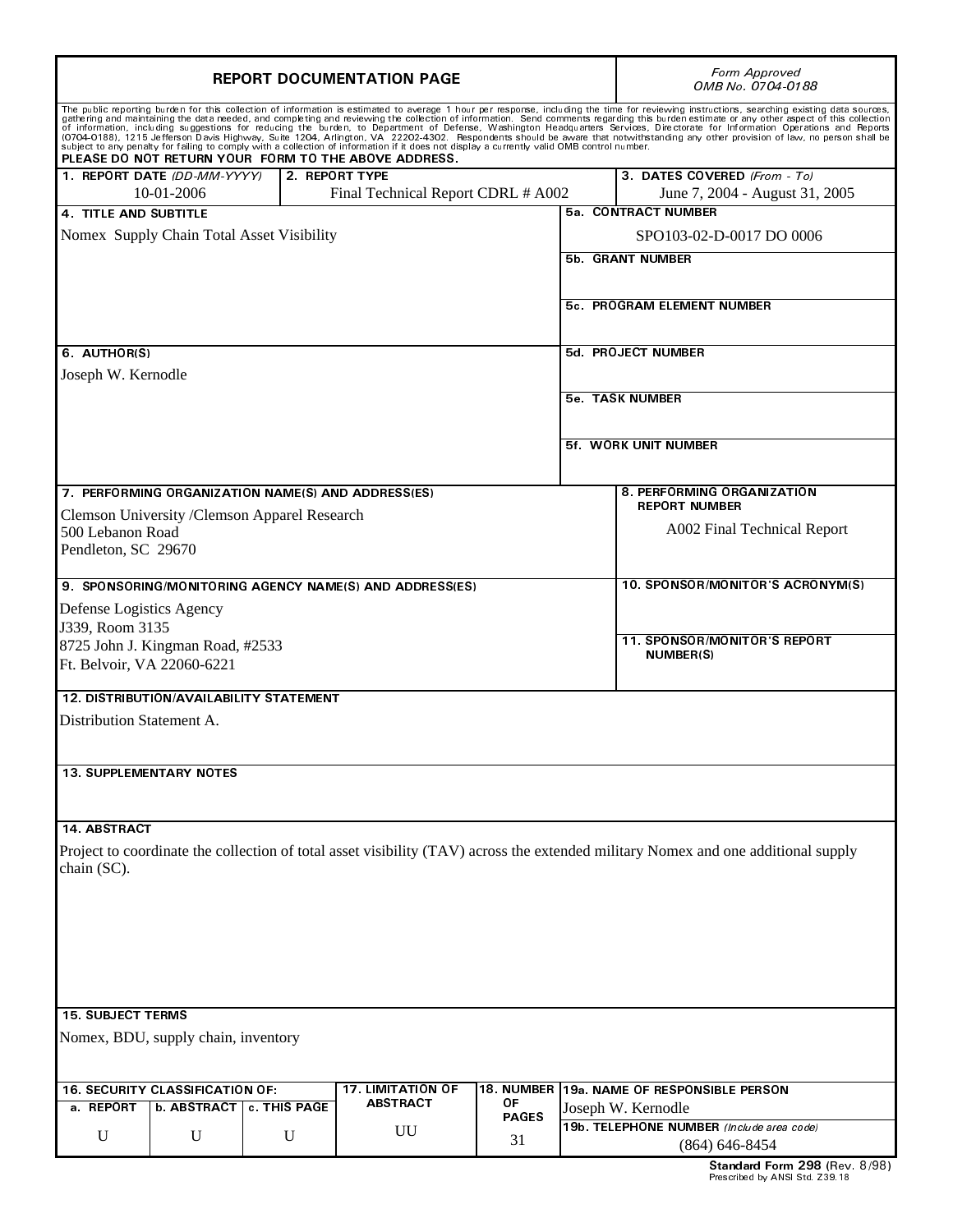## **Clemson Apparel Research DLA-ARN Short-Term Project Nomex<sup>®</sup> Supply Chain Total Asset Visibility Final Technical Report**

### **Table of Contents**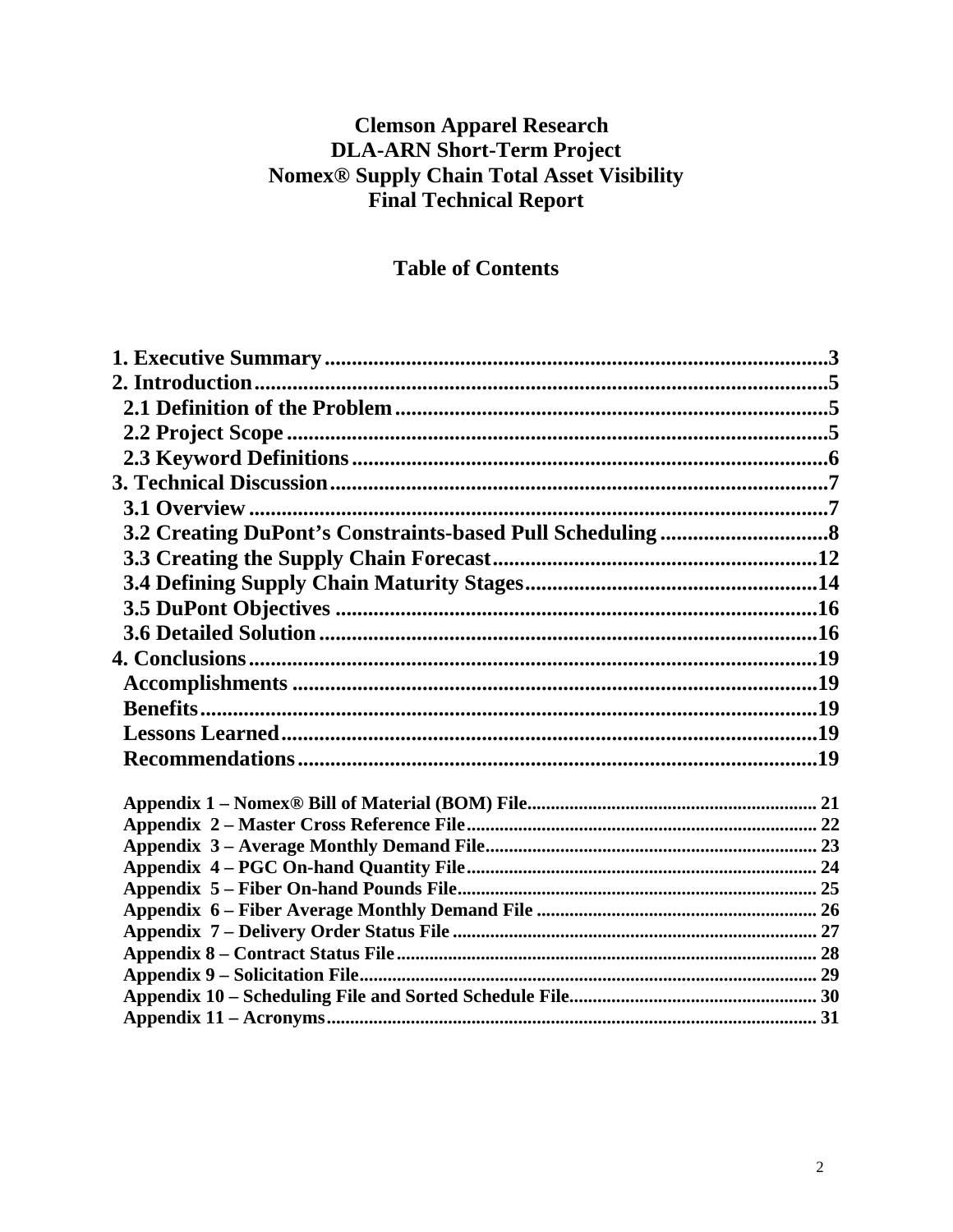### **Clemson Apparel Research DLA-ARN Short-Term Project Nomex® Supply Chain Total Asset Visibility Final Technical Report**

### **1. Executive Summary**

**Problem Statement.** Within the clothing and textiles (C & T) supply network (SN), the most upstream manufacturers of military unique products often are the single source and have the most constrained capacity of all the manufacturing members on the SN. Examples are Nomex®, Kevlar®, NYCO, ECWCS, and poly/wool products. It is imperative that these manufacturers use their constrained capacity to make the mix of products that is most needed by the SN for the SN to meet readiness requirements at the lowest possible cost.

Today these upstream manufacturers are able to respond only to the demands of their customers who rightfully attempt to do everything they can to optimize their own individual business performance. In addition, raw materials and components of military unique end-items must be launched early or "at risk" before military deliver orders are generated to maintain a flow of products down the SN at a reasonable replenishment lead-time for meeting readiness needs. Often this risk is too high for the SN to support and gaps appear in the flow of product resulting later in extreme problems for the military and all SN players. This results in large excesses of some products and stock outs of others because the upstream manufacturers do not know what is really needed down the entire SN nor are the upstream partners able to distribute available products downstream in an effective manner.

**Scope.** This project uses the DuPont Nomex® scheduling process to demonstrate that an initial upstream manufacturer can actually establish appropriate capacity and launch into production a mix of products that maintains SN-wide inventory balance without participation from any SN manufacturers between the most upstream partner and C & T.

**Technical Discussion**. The best method of reducing the risk of manufacturing early and also of optimizing SN performance is using pull scheduling to replace forecast scheduling. Forecasting is then only used to create total capacity ahead of and manufacturing. Pull scheduling requires SN partners to collaborate with each other for their mutual benefit. Specifically, pull scheduling requires the downstream partners to provide the "pull" of product shortages to the upstream partners. The goal of this project was to demonstrate that pull scheduling can be accomplished efficiently within the Nomex® SN.

This was done successfully by taking advantage of the fact that the real "pull" in military SNs is the generation of military delivery orders and other procurement actions rather than by the normal pull of product shortages. Data available from military systems was extracted and presented to DuPont in spreadsheets representing web-based screens in a manner that enabled DuPont to make appropriate risk assessments of the expected demand and then generate optimum production schedules for minimum risk production well ahead of customer orders. At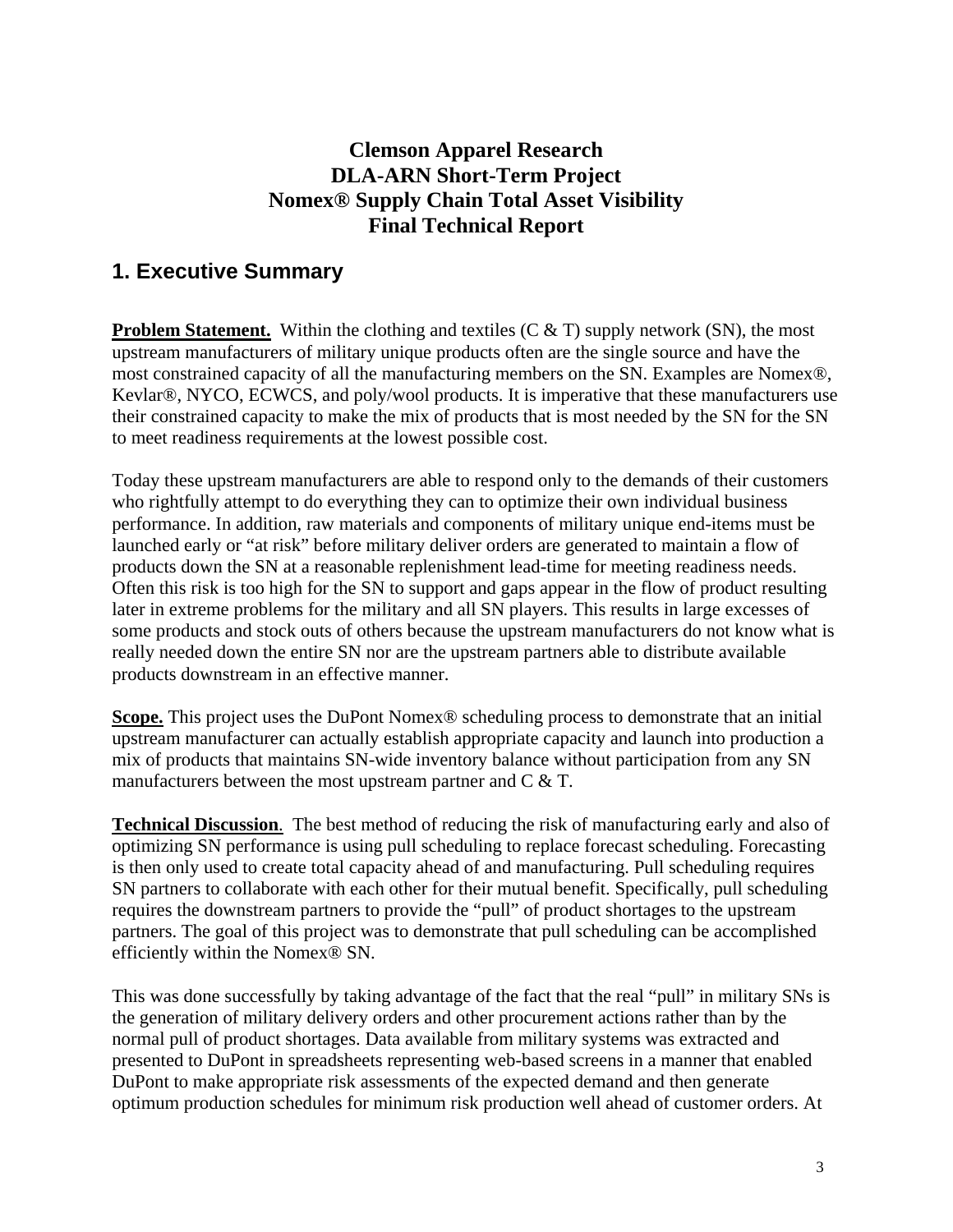the same time, DuPont was able to see during the scheduling process the total need for each fiber downstream in the SN and launch manufacturing in a manner to maintain a SN balanced in days of supply.

**Conclusions.** This project determined the information that should be shared in a collaborative environment with upstream SN partners and demonstrated that it exists in, and can be extracted from, current systems and presented to upstream SN partners in an efficient manner. This not only minimizes the risk of early production, but also can be executed in a manner to schedule constrained manufacturing capacity according to SN-wide priority requirements.

The success of this demonstration can be used to automate scheduling for upstream SN partners of all C & T SNs. Embedded in this scheduling approach are the techniques necessary to significantly improve the flow of products down the SNs, reduce line shutdowns, reduce enditem stock outs, and minimize replenishment and manufacturing costs.

KEVLAR® and NOMEX® are registered trademarks of E. I. du Pont de Nemours and Company and its affiliates.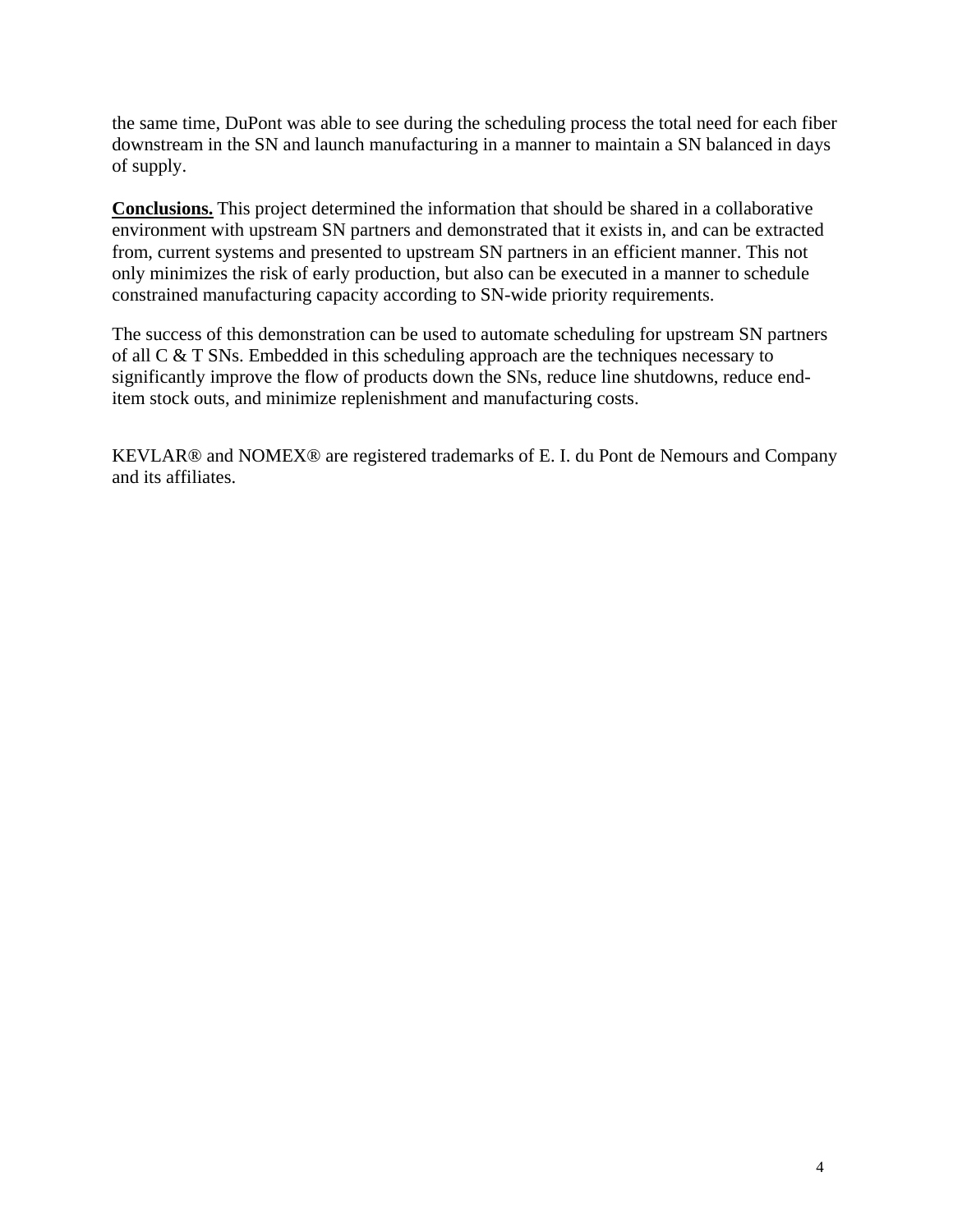## **2. Introduction**

### **2.1 Definition of the Problem**

The portion of the C & T supply networks upstream of C & T function best when there is a constant flow of product. This flow is normally maintained by upstream SN partners or converters forecasting future military purchases and launching their own replenishment and manufacturing orders "at risk" before C & T releases firm delivery orders. However there are times when the upstream partners are not willing to assume this risk so the SN is broken or "gapped." This means the military products are taken out of production and replaced with other work or equipment is left standing. When demand picks up again there are delays because of higher priority backorders and because of start-up challenges. It is in the military's interest to minimize this risk and enable the flow of products down the entire SN.

Furthermore, the product flow should consist of the right items at the right time in the right quantities and at the right places. This frequently does not happen today because upstream SN partners are very conservative in forecasting and making military unique products because there is no secondary market for these items. Even if the most upstream manufacturer of a military unique raw material is willing to make sufficient quantities, there is no way today to know what sufficient quantities are nor is there a way to know how to distribute what is made to the right places in the right quantities.

Full collaboration is being used more and more in commercial SNs to improve the operational performance of all SN partners with good success. This project uses modified, advanced manufacturing concepts to demonstrate that formal and automated collaboration between DuPont, the single manufacturer of Nomex® fibers, and C & T can minimize DuPont's risk of manufacturing early. In addition  $C \& T$  can provide all the information DuPont needs to optimize the performance of the upstream SN.

The purpose of this project is to demonstrate that (1) all the inventory and procurement status available to C & T managers can be provided to the most upstream SN partner on an automated basis and that (2) the partner can use this information to reduce the risk of producing early to optimize the availability of military unique raw materials and components downstream to enditem manufacturers.

## **2.2 Project Scope**

The original statement of work directed CAR to serve as the focal point and coordinator to identify and attain SC-wide total asset visibility (TAV) data for two families of combat clothing items, develop the technical details for adding the new data to AAVS, and participate in the process as a full participant until data access was finalized. This included enlisting support from the targeted SC partner firms in accordance with the established criteria and ARN guidance. The specific objectives were to obtain willing participation by each key SC partner, to train each partner in the use of modified VIM-ASAP, and to finalize TAV data utilization.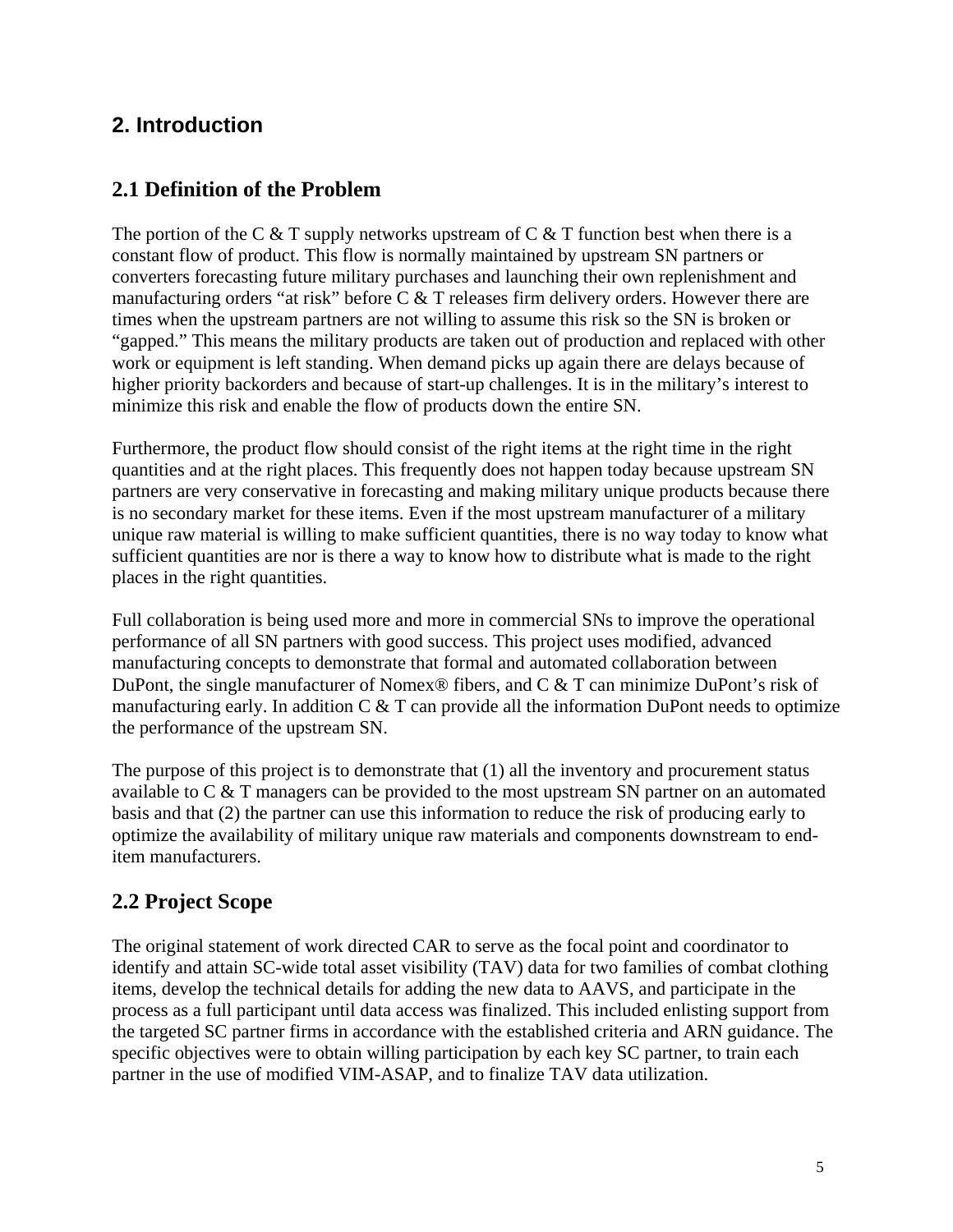The project evolved through the year to demonstrating successfully through a series of spreadsheets simulating web-based VIM screens that full collaboration between C & T and DuPont could enable DuPont to schedule Nomex® fiber production to minimize stock outs and excessive inventories in the upstream portions of the SN.

## **2.3 Keyword Definitions**

**Military Nomex® Enterprise**. All retail military units that use Nomex® items plus DLA wholesale operations and all upstream supporting supply network companies.

**Military Nomex® Supply Network (SN)**. All Nomex® end-item contractors and their upstream suppliers through initial raw material manufacturers.

**Military Nomex® Supply Chain (SC).** An individual section of the military Nomex® SN consisting of an end-item contractor and all of their upstream suppliers for one or more defined Nomex® items.

#### **2.4 Background**

Past ARN research determined that standard business processes in three major areas of the C & T enterprise must be changed to achieve total optimized performance. They are:

- Retail to wholesale collaboration and synchronization. Much work has been accomplished by the ARN in this area primarily by taking over ownership of retail inventories and replenishing through traditional business processes. Prior ARN research projects have created advanced solutions to eliminate stock outs, reduce inventories, and lower operating costs, but they have not been implemented primarily because of a lack of collaboration between C & T and the Services.
- Awarding of delivery orders. C  $&$  T's delivery orders drive the upstream portion of the SN. C & T conducts capacity **planning** ahead of production so the projected capacity requirements will be in place when needed. This planning consists of forecasts, solicitations, bids, contracts, and option years. For example, awarding a contract with option years consisting of minimum and maximum quantities establishes flexible capacity. The awarding of delivery orders should also be a planning event, but is an **execution** event because the military system is not capable of awarding delivery orders at the PGC level. In addition, C & T elects to award delivery orders very infrequently (every 90 days while plants schedule every 7 days). These two business practices together result in extremely high levels of costly expediting in an unsuccessful attempt to eliminate stock outs. The solution to this problem was presented in prior ARN research, but has not been implemented primarily because of the implementation of BSM.
- Upstream SN collaboration and synchronization. The focus of this ARN project is on the remaining uppermost portion of the SC above the level of garment manufacturing. It focuses on the natural constraint within the Nomex® SN which is DuPont's fiber manufacturing. If DuPont can schedule fiber production at a rate equal to downstream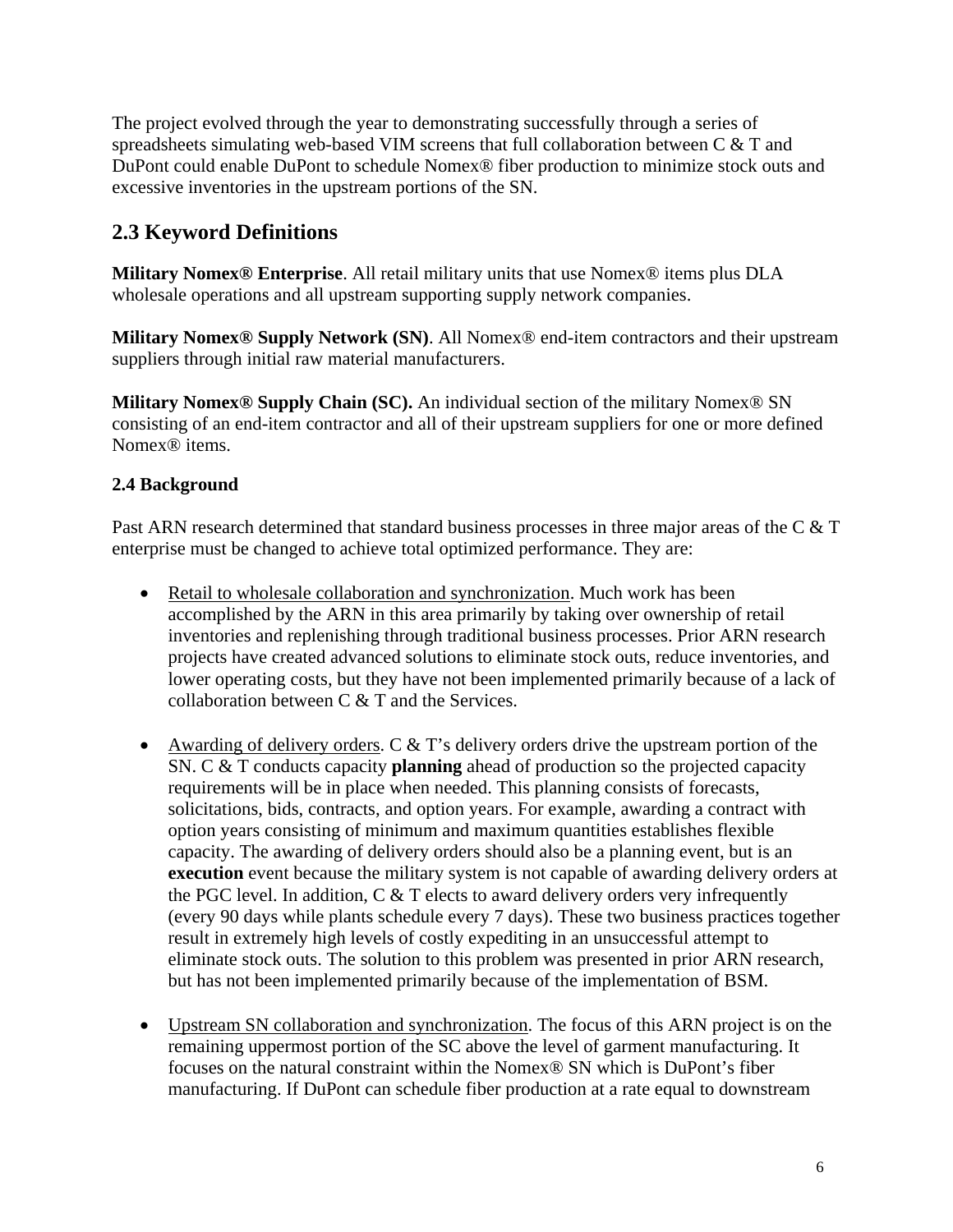demand and do this in a manner that constantly re-balances the inventories of Nomex® fibers from DuPont's WIP to  $C \& T$ 's wholesale inventories, this then only leaves one secondary challenge of distributing the Nomex® fibers, yarns, threads, and fabrics in an optimum manner to end-item manufacturers.

## **3. Technical Discussion**

### **3.1 Overview**

Our ultimate objective is to enable DuPont to generate a forecast that minimizes the risk of manufacturing prior to the receipt of firm fiber orders. We used the drum-buffer-rope (DBR) advanced model of pull scheduling for manufacturing as the basis for our solution and modified it for our unique military situations and application to the extended SN. The DBR model eliminates forecast risk by eliminating forecasting from scheduling and only uses it for planning capacity ahead of execution. Demand pull based on inventory shortages is used to drive scheduling rather than forecasting push. However, in military SNs, contracting actions have to be substituted for inventory shortages in order to create the "pull" in the upstream portions of the SN.

DBR requires the identification of the constraint operation within the SN and the designation or creation of strategic buffers on either side of the constraint. DuPont's fiber manufacturing is the known constraint and there is no shortage of raw materials for fiber manufacturing. Therefore, the only major strategy question was what buffer between DuPont's WIP and retail demand would be the strategic buffer for our demonstration. We soon determined we could actually designate all of the inventory beginning with DuPont's finished goods downstream through C & T's wholesale inventory as a single "virtual buffer" and thereby implement DBR by "black boxing" all of the SN partners' inventories between C & T and DuPont for this first critical step. The reason that we do not need to know actual inventory levels in this part of the SN is that we can assume that open military delivery orders equate to the minimum amount of inventory that must be in the SN upstream of C & T wholesale inventories.

Most of the research effort was in developing and validating through simulated web-based VIM screens (spreadsheets) how the necessary data could be extracted from existing military data bases and presented to DuPont in the modified DBR model to generate a risk-free manufacturing schedule that can optimize upstream SN performance based on DuPont's manufacturing decisions.

In conjunction with developing the special DBR strategy, we had to determine how far into the future to forecast retail demand in order to know the level at which DuPont's constrained capacity should be set. We determined that this is simply equal to the replenishment lead-time for filling  $C \& T$ 's delivery orders. The challenge is that this time can vary greatly unless the SN is flowing at a steady level. We defined SN evolution or maturity stages as a method of readily communicating the steps in attaining ultimate SN performance. We defined these SN maturity stages beginning with a new product for which no capacity or components exist (Stage 1) and progressed through the ultimate SN which includes full synchronization and fast-turn manufacturing (Stage 6).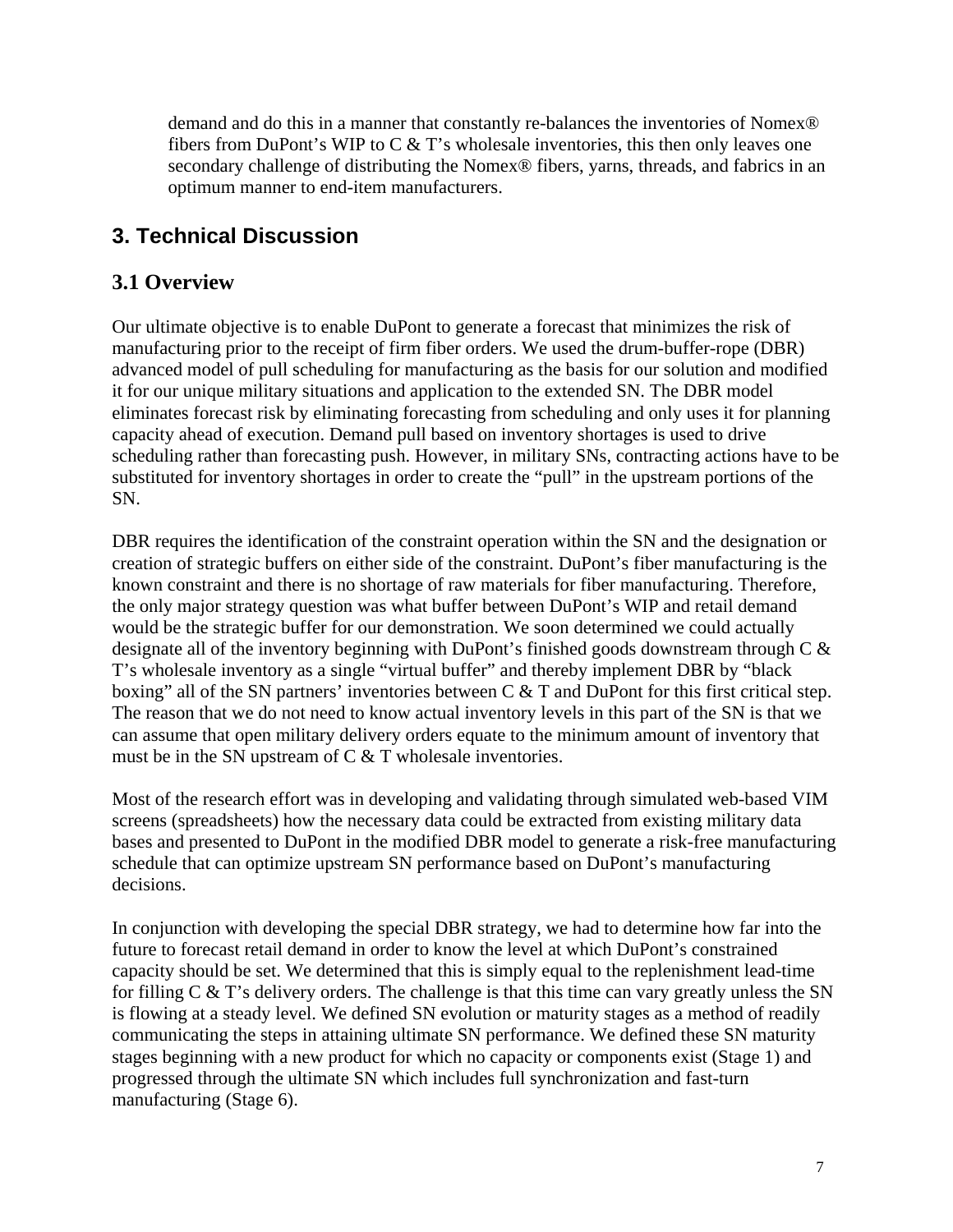By defining SN evolution in this manner, we can clearly portray how this and previous ARN solutions fit together to optimize total SN performance. The solution developed in this project will take the C & T SN from the common Stage 3 level in use today up to Stage 4. The application of two other major ARN solutions reviewed above can take the SN up to Stage 5 and Stage 6 can be achieved only if/when C & T recognizes the value of and rewards fast throughput.

#### **3.2 Creating DuPont's Constraints-based Pull Scheduling**

**Forecasting.** All SNs are driven primarily by each SN partner upstream of retail forecasting future downstream customer orders and launching their own component purchases and manufacturing orders prior to the receipt of firm orders. These early launches are "at risk" because there is no guarantee that purchases will follow. Thus, generating low risk forecasts is vital for meeting consumer requirements and optimizing SN-wide in-stock performance and profitability. The generation of low risk forecasts is even more important in military SNs like our Nomex® SN because there are virtually no secondary markets for disposing of excess raw materials, components, or end-items made to military requirements.

**Collaboration for Risk Reduction**. Risk assessment is a vital part of the forecasting process because the severe negative consequences of over ordering and producing must be weighed against the consequences of missing sales. The lower the business risk associated with the forecast, the more aggressive will be the actions taken based on the forecast. Research has shown that SN partners who generate collaborative forecasts and execute against them do a much better job of meeting consumer demand than do those who forecast independently because collaborative forecasts are much less conservative based on interactions, current knowledge, and shared risks and rewards.

**Demand Pull**. Lean Manufacturing has clearly demonstrated that fast-turn manufacturing increases forecast accuracy by reducing forecast periods and that replacing forecasts with demand pull virtually eliminates the need for forecasts and associated risks for SN execution. Prior Clemson ARN projects demonstrated that *collaboration*, *fast-turn manufacturing*, and *demand pull* all work extremely well to enhance military supply chain performance. Since the primary objective is to reduce the risk of upstream SN partners producing early in the absence of military delivery orders, creating demand pull is clearly the optimum strategy.

**Constraints-Based Demand Pull**. The best method of implementing demand pull in manufacturing is the drum-buffer-rope (DBR) model. In this model the capacity of the most constrained process in the plant is set to match market demand. A strategic buffer of finished goods (FGs) is placed between market demand and manufacturing to absorb minor demand variations so constrained manufacturing capacity does not have to react immediately to changes in demand, but can be increased and decreased slowly. As market demand pulls inventory from the FGs buffer, the pace of the constraint process becomes the drumbeat that is tied, in turn, to the gating operation of the production line through a schedule (the rope). The schedule then introduces new work at a rate that neither starves nor overloads the constraint process. As demonstrated in prior ARN research, the DBR model works extremely well when applied to entire supply networks as well as within individual manufacturing plants.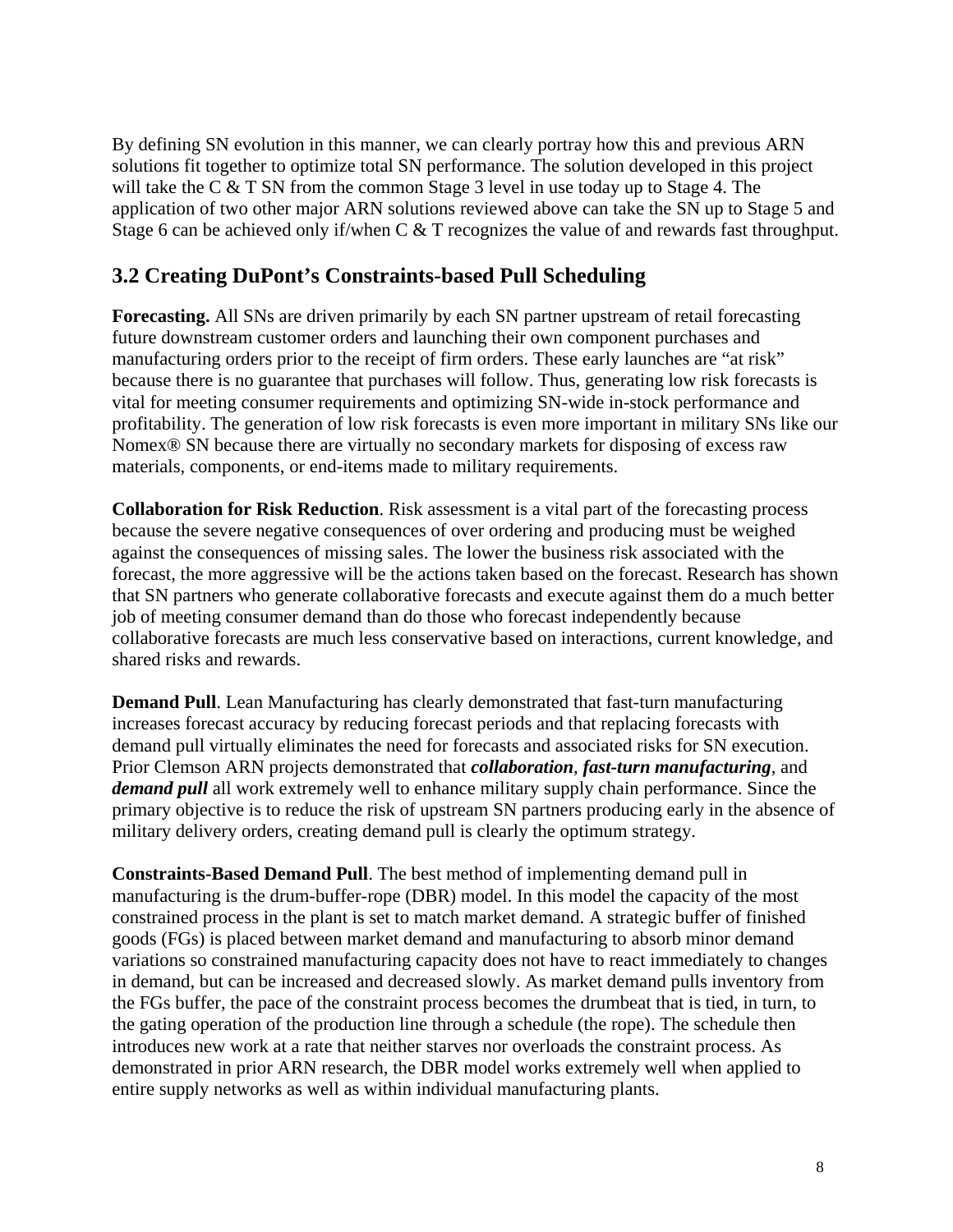When SN partners in addition to a single manufacturer participate in collaborative, synchronized SN scheduling, the DBR concept can be replicated many times across the SN or it can be applied to the extended SN in a single application. Since the natural constraint of the military Nomex® SN is DuPont's fiber manufacturing the single application model is the ideal place to begin to achieve the greatest benefit in the shortest time.

**Traditional Pull**. If C & T could establish the pure DBR model within the Nomex® SN, DuPont would be contracted to maintain a finished goods strategic inventory buffer or "supermarket" from which all manufacturers would withdraw Nomex® fibers as needed. DuPont would set its constrained manufacturing capacity to meet *total cumulative forecasted fiber withdrawal* and generate a manufacturing schedule or rope to introduce raw materials into their gating process at the same rate of their constraint process and in a manner that always maintains a balance in days of supply (DOS) of work in process (WIP) plus FGs at the individual fiber level. Then DuPont would schedule production based on a "pull" of shortages or need at the fiber level from their own FG inventory while honoring their constraint. Thus the forecast would only be used for planning at the Nomex® family level and would correctly play virtually no role in execution. This would be a significant improvement over traditional forecast-based scheduling, but DuPont still must forecast market demand to create appropriate capacity well ahead of execution.

Thus, we still have the basic forecasting inaccuracy and associated risk for establishing our total Nomex® capacity. What if we could both forecast need all the way downstream to retail consumption and "pull" the DuPont manufacturing needs at the individual fiber level from much further down the SN than just the DuPont FGs? We can in fact do this, but only by establishing full collaboration between C & T and DuPont.

**Full Collaboration**. Full Collaboration can clearly improve the forecast greatly and generate a very satisfactory scheduling pull based on contracting actions and intentions. First, C & T can share as much information as possible to minimize DuPont's risk of manufacturing prior to receiving firm orders. Second, C & T can help DuPont set the total capacity at the expected retail demand rate one full SN lead-time into the future rather than just at one DuPont WIP lead-time into the future which is as far as DuPont alone can forecast. Third, C & T can add information to enable DuPont to schedule production that maintains inventory balance at the individual fiber level all the way downstream through C & T's wholesale inventory rather than just through DuPont's FGs inventory. The following figure shows the application of this modified DBR technique to the Nomex® SN: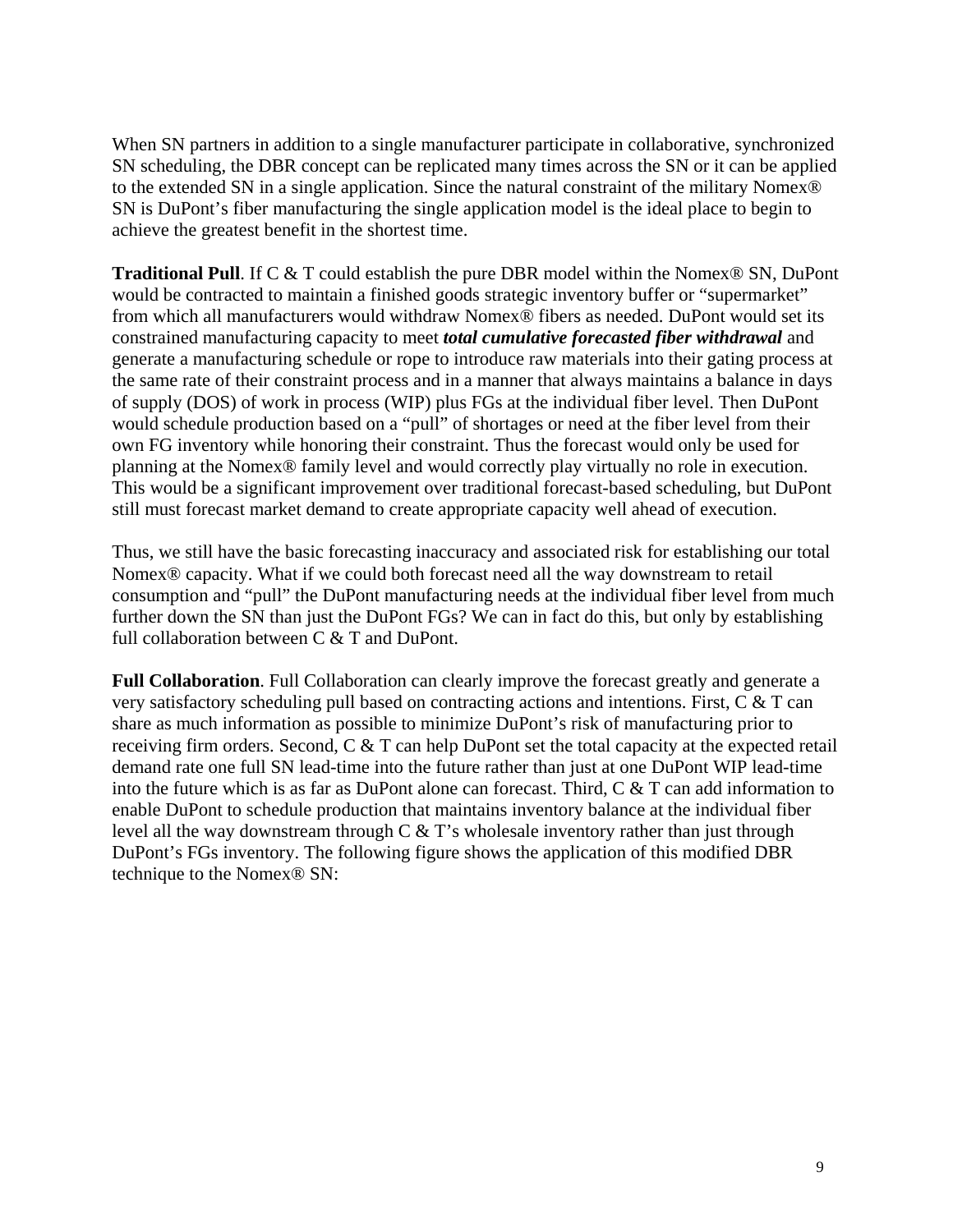

**Figure 1 – DBR Constraints-based Nomex® Fiber Pull Scheduling** 

The optimum DBR scheduling approach re-stated for our Nomex® SN is that DuPont must first collaborate with C & T to set its constrained production capacity of fiber manufacturing to forecasted demand one SN lead-time into the future. The solution for doing this is presented in Section 3.3. Next DuPont must use the additional information provided by  $C \& T$  to generate a pull-based schedule that insures raw materials are introduced into the DuPont gating process at the same rate as the constraint (fiber extrusion) is producing *and in a manner that maintains balanced days of supply of all fibers in WIP plus downstream through the virtual buffer.*

All of the processes and inventory buffers between retail demand and DuPont's WIP become one virtual buffer as shown above. For this to work  $C & T$  must provide as much information as possible in support of the scheduling process to eliminate risk, optimize balance, and help set DuPont's constrained capacity to match the appropriate forecast period. We also have to convert end-items and fabric shortages in the virtual buffer into pounds of Nomex® fiber so we can drive DuPont's manufacturing appropriately. This conversion is based on a special bill of material (BOM) that already exists at DuPont. DuPont uses it now to compute fiber requirements based on C & T end-item procurement actions. Finally, the vast majority of the time all work within the virtual buffer is supported by military delivery orders which, in turn, covers our virtual buffer shortages plus forecasted needs one SN replenishment lead-time into the future. However, some work in the virtual buffer may be "at risk" beyond the quantities supported by delivery orders or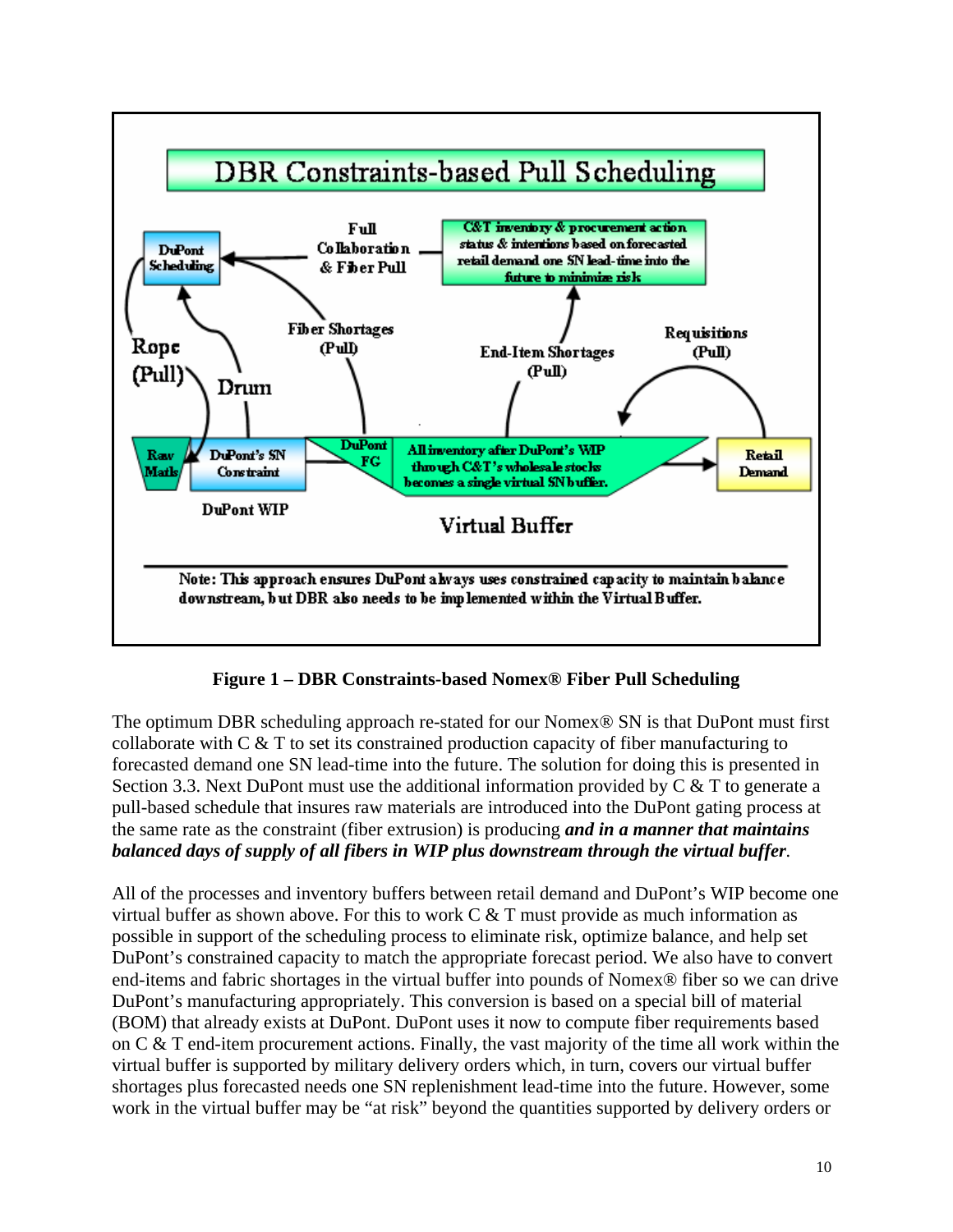more work may be necessary than is supported by current delivery orders. Therefore, sometimes we will have to reach further into the future than the time periods that the delivery orders cover by including open contracts and solicitations in our information sharing.

Military delivery orders are the key to our solution because they almost always cover the necessary forecast period, inventory normally exists in the SN only to cover delivery orders, and DuPont uses them already as their basis for tracking completed and "open to make" production requirements. DuPont knows for every C & T delivery order how much of the fiber requirement they have and have not launched into production.

#### *Thus, now we have a strategy for substituting the pull of C & T's procurement status and intentions for the pull of inventory shortages from the virtual buffer while eliminating virtually all risks that would preclude DuPont from manufacturing early.*

With this model in place, nothing more can be done to optimize DuPont's contribution to the performance of the Nomex® SN from a manufacturing standpoint and this is extremely important because of the fact that fiber production is the constraint of the entire Nomex® SN. However, lower priority work still must be done to ensure the fiber released from DuPont's finished goods is distributed in an optimum manner downstream through the SN partners to the end-item manufacturers.

The research challenge now becomes how to effectively and efficiently use information existing in the C & T wholesale system to create the DBR pull schedule for DuPont.

C & T managers actually practice a combination of demand pull and forecasting each time that they generate new contract actions. They first determine current shortages and then add forecasted demand for the period of time that their contract actions will cover. By assuming these contracting actions reasonably reflect accurate future demand, they can be used as our pull signals for the upstream SN partners. These SN partners, except for end-item manufacturers, sometimes launch their own component replenishment and manufacturing orders to their conservative demand forecasts. The reason that they do not launch early "at risk" is that the risk levels are normally too high. Major risk factors are that competitors will win the business, products made to current technical requirements will become obsolete because of technical changes, or C & T will significantly reduce expected procurement quantities.

**Risk Elimination**. In the case of Nomex<sup>®</sup> end-items, DuPont is the only fiber producer so there is no risk that another company will win the business. Since DuPont makes a huge effort to know about and participate in all possible technical changes, there is little risk that they would get caught with obsolete inventory and this risk will be reduced significantly because our project will shorten lead-times and reduce inventories significantly. The final risk of significantly reduced procurements will also be mitigated greatly as our project enables  $C \& T$  to automatically share inventory and procurement status as well as procurement and technical change intentions on a systematic and timely basis.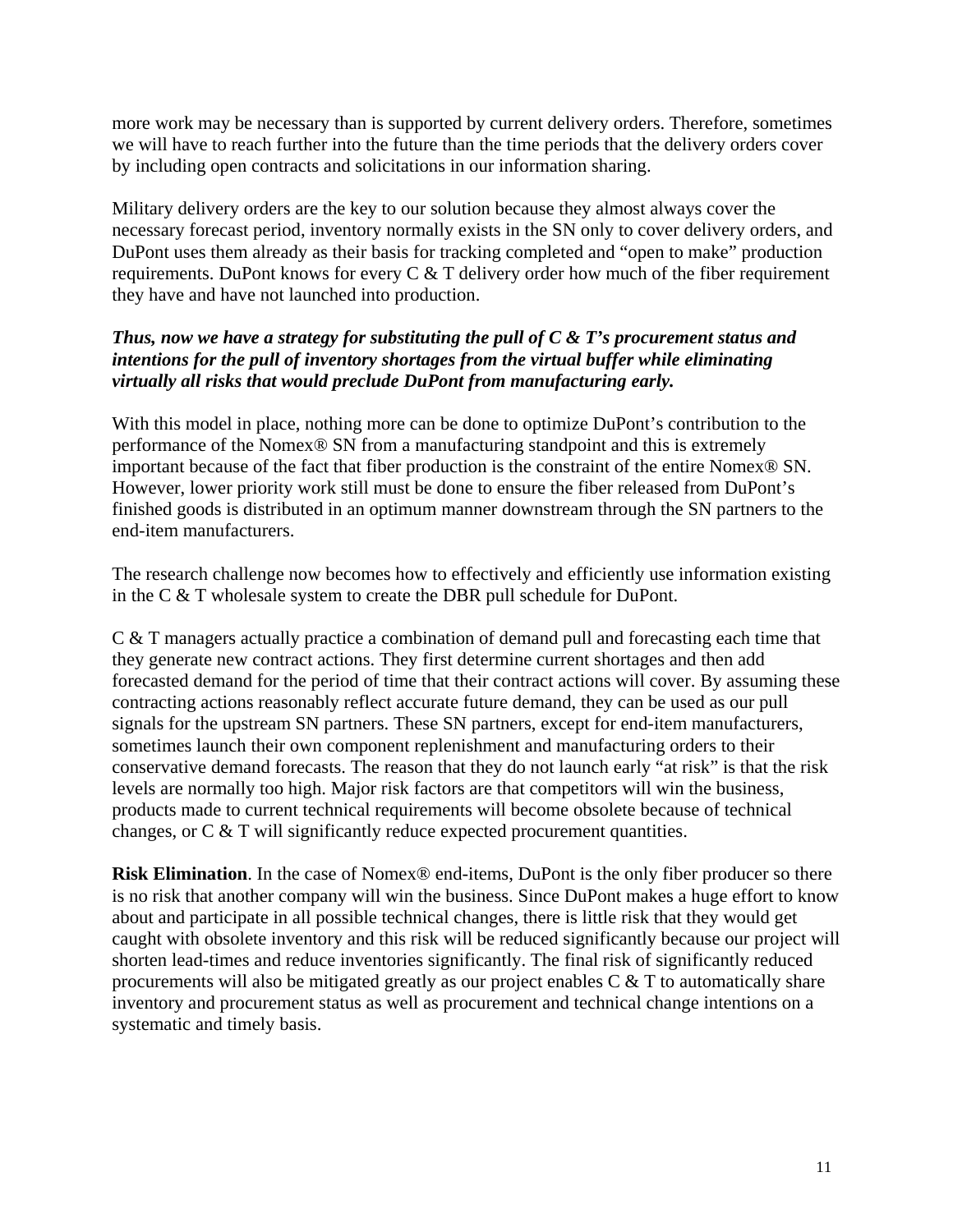The key to minimizing these two risk factors and, at the same time optimizing upstream SN performance, is to balance and then minimize inventories from DuPont's WIP through receipt of end-items into C & T's wholesale inventory.

## **3.3 Creating the Supply Chain Forecast**

Let's first review traditional forecasting requirements that  $C \& T$  uses currently and then modify them to determine DuPont's capacity requirements only at the total Nomex® fiber level.

The following figure shows the basic components of the typical apparel SN and typical textile production lead-times when orders, raw materials, components, and end-items are flowing at a rate approximately equal to retail demand:



**Figure 2 – Stage 2 or 3 SN Supply Chain Forecasting** 

The first key operational question is how much inventory must be in the  $C \& T$  Buffer to avoid stock outs. The inventory target in days of supply (DOS) is determined by the average days required to fill replenishment delivery orders at the average retail demand rate per day or the operational replenishment lead-time (RLT) plus the safety levels necessary to cover up-side variations in customer demand and RLT. Since the C & T system uses the standard forecasting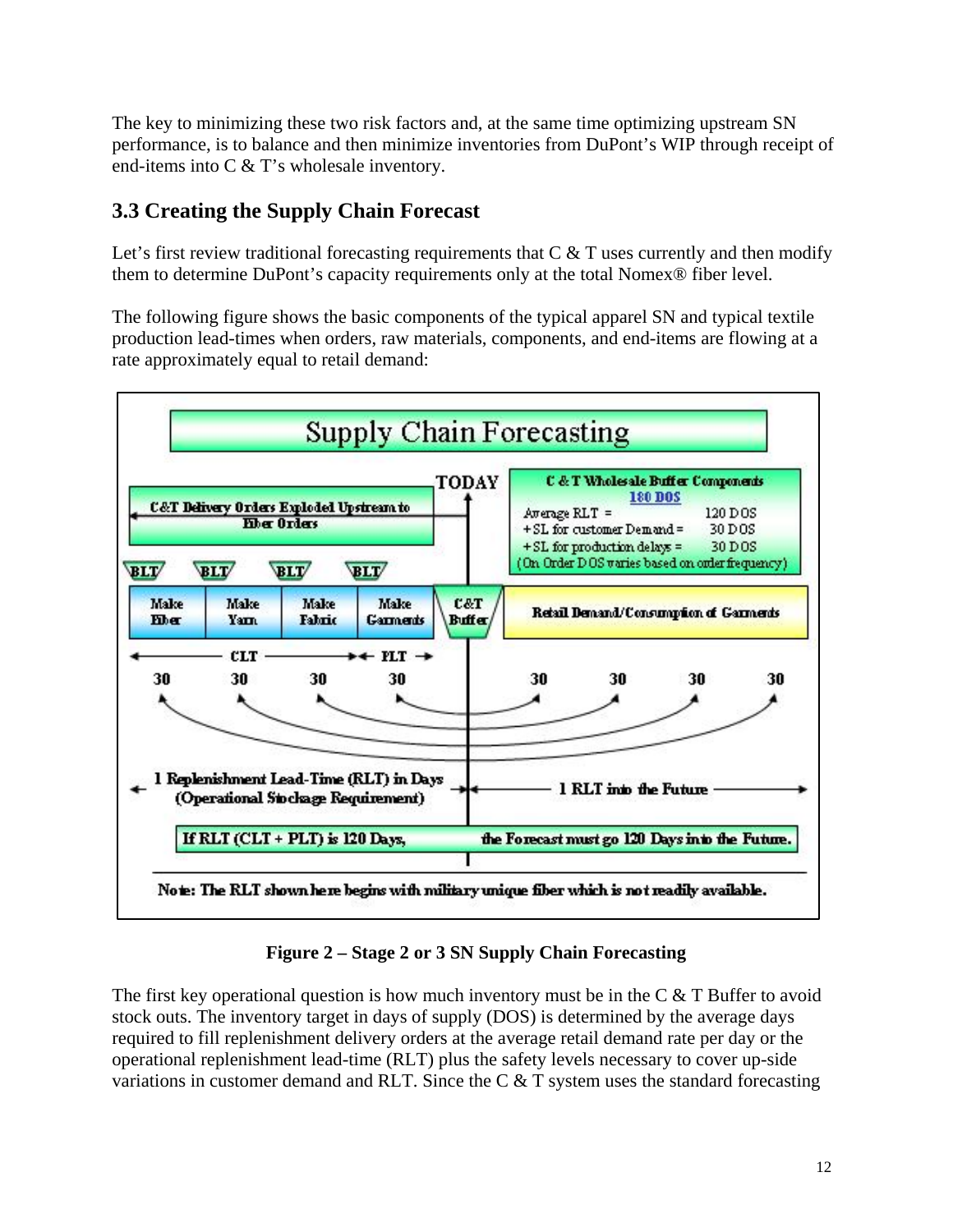replenishment model, the second operational question is how far the forecast period must extend into the future. This amount of time is simply the RLT.

If the RLT is only 30 days, then the forecasted demand is for only 30 days in the future. On the other extreme, if the RLT is 120 days, the forecast period must extend 120 days into the future as shown above. Historically 120 days have been allowed to fill the first delivery orders of new contracts and 90 days to fill follow-on orders. Thus, the historical forecasting period for retail demand has been 90 to 120 days into the future. This is adequate as long as the real RLT is less than or equal to the assumed RLT.

Let's next examine the five total RLT components. The first two are controlled by  $C \& T$ , both are normally completed by the award of new contracts, and because of this neither is included in our RLT:

- Administrative lead-time (ALT) is the time required to prepare the initial procurement package.
- Procurement administrative lead-time (PALT) is the time required to award contracts.

The three lead-times within manufacturing that together sum to our RLT are:

- Production lead-time (PLT) is the time from the beginning to the end of the manufacturing process.
- Component lead-time (CLT) is the time from ordering components to the receipt of the components.
- Backorder lead-time (BLT) is the time that production orders must wait until higher priority orders are released into production. PLT, CLT, and especially BLT vary greatly from SN to SN and over time depending on overall business conditions. Normally these three replenishment lead-time (RLT) components are not totally additive because there is overlap between CLT and BLT.

The above figure shows the situation in which each manufacturer requires a total lead-time of 30 days to move production through their portions of the total SN for a RLT of 120 days. If the garment manufacturer has no BLT or CLT, the C & T wholesale RLT would only be 30 days. However, in the case shown here, the garment contractor must wait 90 days of CLT to receive fabric before garment manufacturing can commence. These 90 days of CLT are actually 30 days each of PLT for the three upstream manufacturers. If the fabric were an immediately available commercial fabric, the RLT would be only the 30 days of PLT plus about 7 days of CLT for the garment manufacturer.

The period of time from Today into the future that the forecast must extend is simply the RLT. The RLT depends on the PLT, BLT, and CLT. The shorter the RLT, the more accurate the forecast. RLT can be shortened by reducing the PLT with Lean Manufacturing, the BLT can be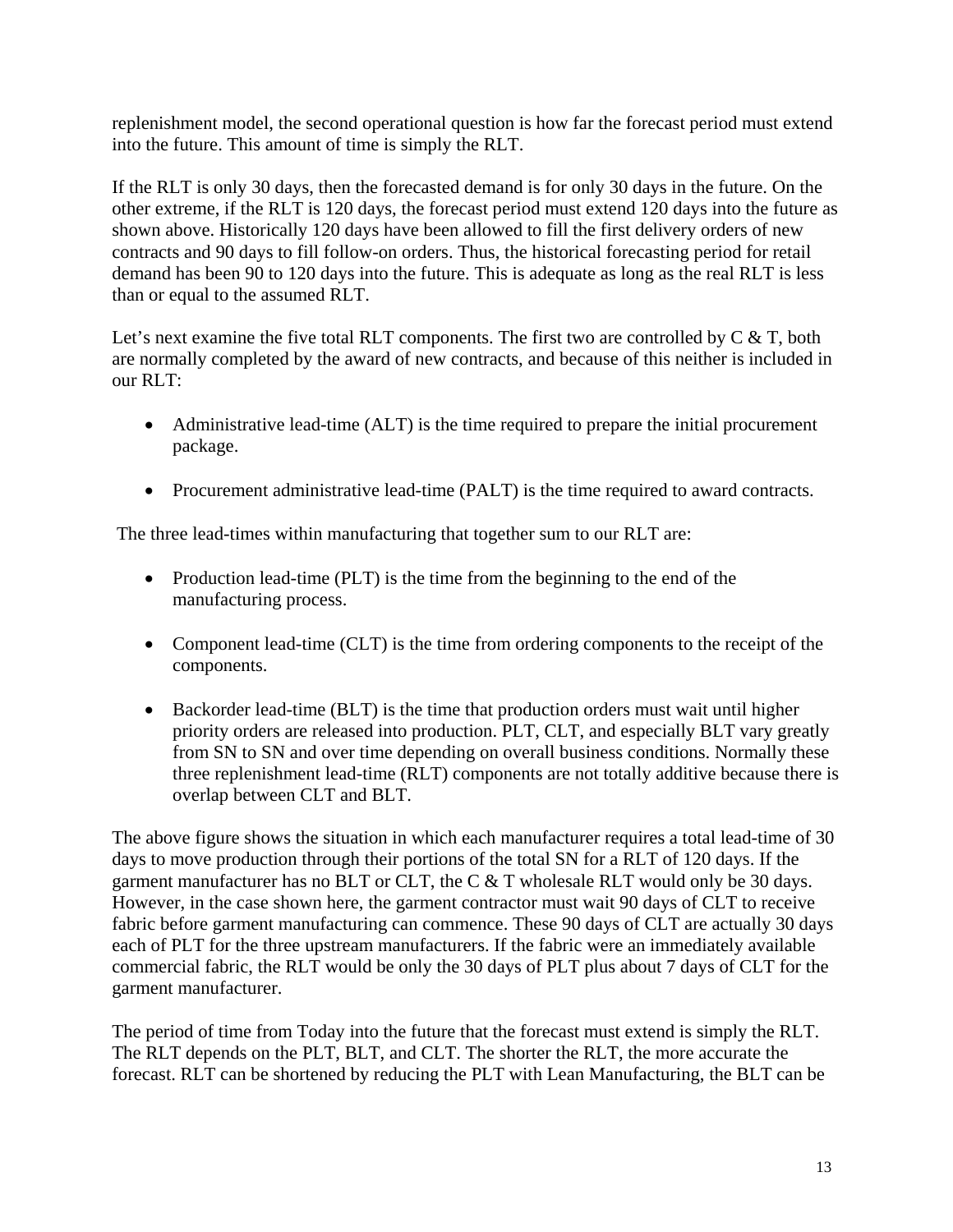reduced by not permitting a "gap" to occur in the SN, and the CLT can be reduced by synchronizing the SN and implementing Lean Manufacturing at each upstream SN partner.

Thus, the first key to avoiding stock outs with minimum inventory in the current replenishment system is to replenish from a forecast of retail demand that goes as far into the future as the upstream SN requires to provide raw materials, components, and end-items. Stated differently, for optimum performance military delivery orders must drive every upstream SN partner to flow product in an unbroken stream at the same rate that the retail customers are consuming product. Otherwise, the SN is broken or "gapped" and military work is taken out of production causing the RLT to become extremely variable because of other higher priority backorders.

For setting DuPont's capacity requirements in our demand-pull model this means the collaborative C & T-DuPont forecast must be for one SN lead-time into the future. The above figure becomes our DBR model if we simply combine the last 3 "Make" entities with the C & T Buffer and depict our "pull" as net fiber shortages within our virtual buffer. Thus, our capacity forecasting lead-time requirement is 120 days and our DBR pull is the net "open to deliver" pounds of Nomex® fiber computed from procurement actions minus the pounds DuPont has already launched into production. The following Section addresses the SN maturity stage evolution and shows how the work accomplished in this project can be used to attain Stage 4.

## **3.4 Defining Supply Chain Maturity Stages**

With this background established, let's now review how SNs evolve and position this project to move the typical C  $&$  T SN to the next level. There are six stages of supply chain evolution, each representing a step up in maturity and operating performance.

**Stage 1 – Minimum Throughput.** This stage occurs when there are no raw materials or components flowing down the SN because the components of a new end-item are not commercially available or no one in the SN is willing to order components or produce at their own risk without firm military delivery orders. Replenishment orders must be passed sequentially upstream and unique components and raw materials such as Nomex<sup>®</sup> fiber are placed into production without forecasting or risk only in response to firm purchase orders.

Delivery orders for Stage 1 SNs must be placed much earlier than the 120 days shown in the above figure because each SN partner normally has a highly variable "backlog" lead-time (BLT) of waiting work that must be placed into production before new orders can be launched. Thus the actual total component and end-item lead-times for Stage 1 SNs are highly variable and significantly longer than when a flow of raw materials and components is established in later Stages. Typical lead-times are 16 months at best for Stage 1 textile and apparel SNs that begin with fiber production.

Thus, the C  $&$  T forecast upon which the initial Stage 1 delivery orders are based must reach 16 months or longer into the future so the fiber manufacturer can launch production of the quantity of fiber that will be required one full upstream lead-time before the need occurs. In this situation, the C & T portion of our Virtual Buffer must support retail needs for 16 months or longer if there is nothing else on order.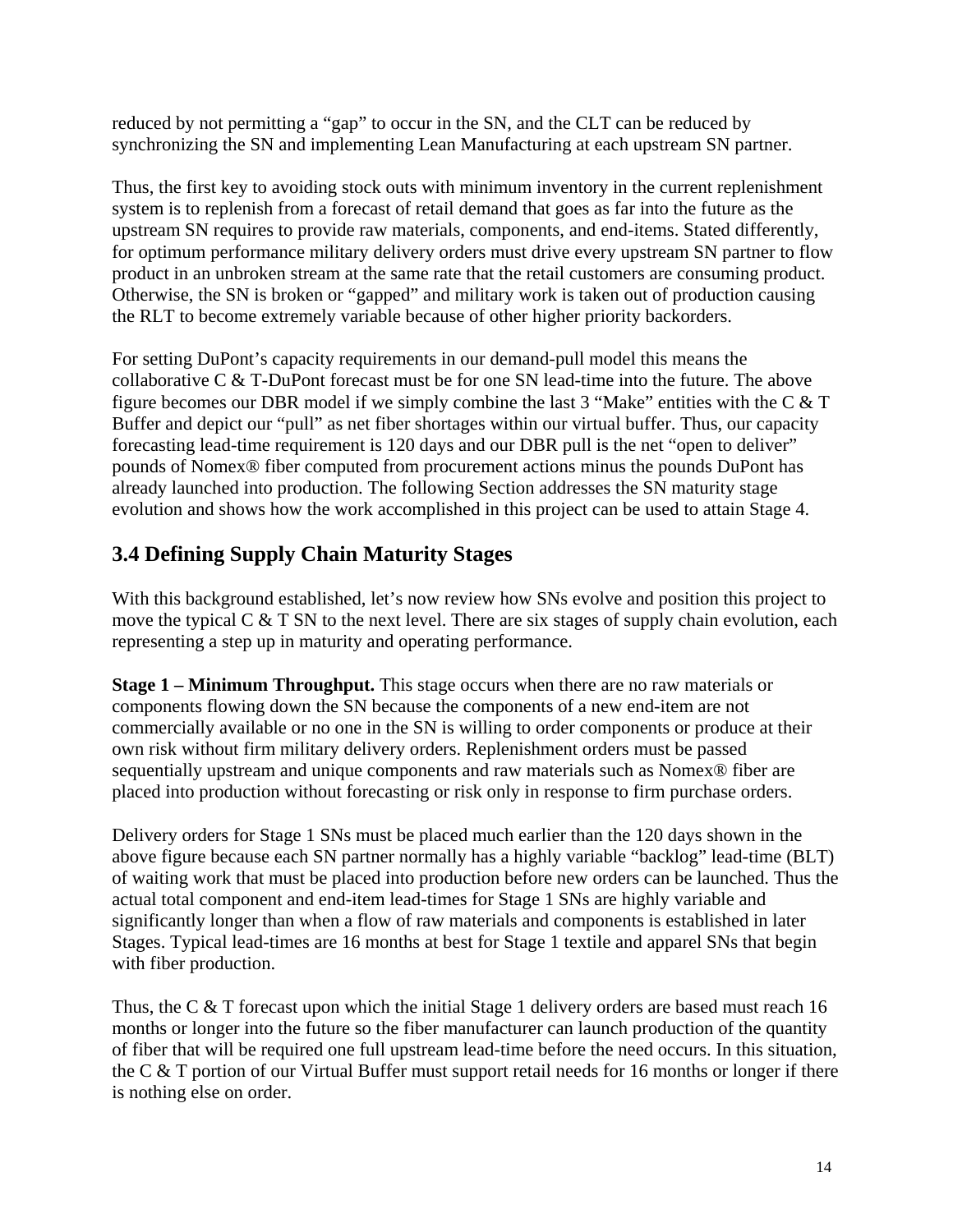**Stage 2 – Unstable Throughput**. In this stage, product is flowing down the SN at a rate equal to forecasted demand 120 days into the future for the fiber manufacturer, 90 days into the future for the yarn spinner, 60 days into the future for the fabric manufacturer, and 30 days into the future for the garment manufacturer. Production capacity is committed to this level and each SN partner is maintaining this level without orders having to wait their BLT turns in backorder queues. The key to achieving Stage 2 is that the risk of producing early is acceptable to all SC manufacturing partners. However, this stage is very fragile in that the failure of timely delivery orders from the military or replenishment orders from any SN partner can create a break or gap in the SN, forcing a return to a dysfunctional Stage 1 with its highly variable lead-times.

Since the military's budgeting and procurement processes frequently create gaps in the flow of military delivery orders, the risk of producing early is too great for conservative manufacturers and the natural tendency is to revert to a Stage 1 SN. However, for most textiles this risk is removed by the entry of converters into the SN. Converters are today's SN managers and they stabilize most C & T SNs at Stage 3.

**Stage 3** – **Converter Stabilization**. This is historically the most common Stage of C & T SNs. The converters schedule and finance production orders of fiber, spinning, weaving, dyeing and finishing, and often help end item manufacturers with their proposals and waivers. They carry the full risk of producing early to their own forecasts. The key to their success is that they do place their production orders early so end-item manufacturers must come to them in order to meet contractual delivery schedules. A few military textiles including Nomex® are "converted" by textile manufacturers or finishers, but most are "converted" by third party players. Whoever does the converting are today's SN managers and they add value by carrying the full inventory risk, keeping product flowing, and enabling  $C \& T$  to operate with replenishment lead-times significantly shorter than those of Stage 1 SNs.

The existence of Stage 3 SNs permits  $C \& T$  to significantly reduce lead-times for first deliveries under new contracts and bridge SN gaps when funding constraints or contracting disputes delay the release of new delivery orders or contracts. Otherwise,  $C \& T$ 's investments in RLT safety buffers would have to be significantly larger than the 180-day historical levels necessary to maintain the historically low stock out levels. (SNs that only suffer the loss of revenue because of stock outs tend to be in stock about 75 percent of the time. Since C & T's in stock rates have always averaged over 85 percent, they are carrying far more inventory than commercial counterparts to avoid the penalty of readiness failures.) The transition to a Stage 5 SN would eliminate the remaining stock outs at significantly reduced inventory levels, but this would require a basic change in operating processes.

**Stage 4 – Synchronized Gatekeeper**. This is the Stage that this ARN project is demonstrating and it exists when:

• Sufficient C & T procurement actions and intentions plus DuPont inventory status are acquired and shared routinely to enable DuPont to reduce risks of producing early to acceptable levels in the absence of reliable delivery orders.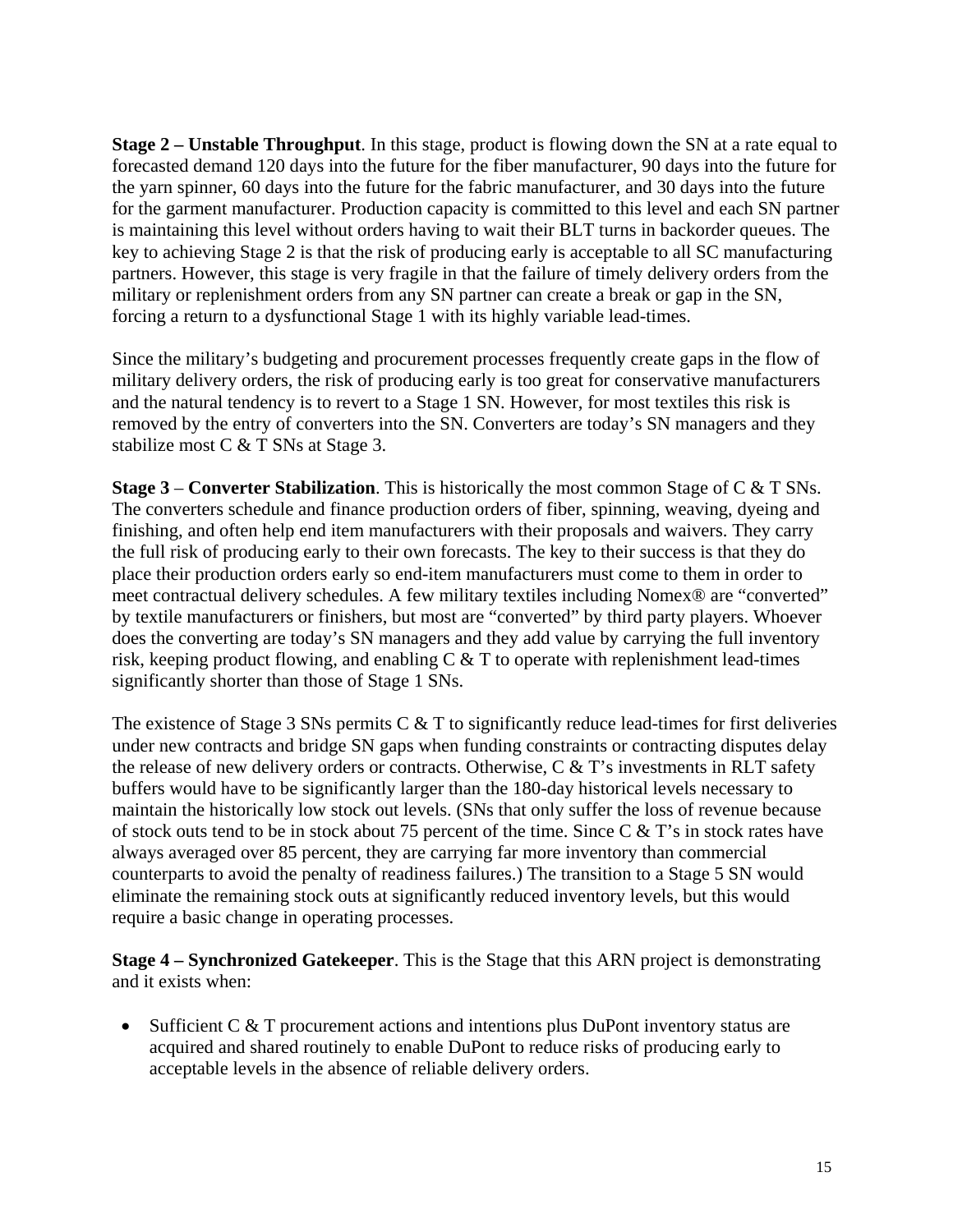- The scope of shared information also includes all possible risk-reducing information including C & T's on-hand inventories, inventory targets, delivery orders, contract quantities beyond existing delivery orders, solicitations, planned solicitations, and contemplated technical changes.
- DuPont uses this data and information to maintain capacity that reasonably matches expected demand a SN lead-time into the future and launches manufacturing in a manner that maintains SN-wide total Nomex® fiber balance in days of supply.

**Stage 5 – Fully Synchronized SN.** This Stage extends collaboration and TAV from retail consumption to the upper-most unique raw materials manufacturing and synchronizes all corresponding ordering, shipping, and manufacturing launches on a frequent and automated basis. Synchronization includes planning at the family or PGC level and executing or scheduling at the NSN level as frequently (normally weekly) as each manufacturer conducts scheduling.

**Stage 6 – Maximum Throughput SN.** This final Stage recognizes the value of flexible, fastturn manufacturing and ensures a sufficient portion of each manufacturing level of unique products operates in this manner. The recognition is primarily in the forms of valuing fast throughput and the bundling of all possible end-items that are made interchangeably on the same production lines into single contracts for maximum surge flexibility.

## **3.5 DuPont Objectives**

Since DuPont is the only producer of Nomex® fiber and the melt spinning capacity is limited, a collaborative forecasting effort directly between C & T and DuPont can significantly reduce DuPont's risk of producing fiber prior to receiving firm orders from downstream weavers. In addition, past ARN lessons learned can be applied to enable DuPont to schedule the fibers in shortest supply and thereby maintain an optimum, balanced Nomex® supply network.

From DuPont's standpoint, the primary objectives are to minimize DuPont's risk of producing fiber before firm customer orders are in hand and, at the same time, to enable DuPont to schedule production to minimize their trade-off between changeover costs and inventory ownership costs.

DuPont's secondary objective is to generate a production schedule to meet the primary objectives with a minimum amount of work by DuPont's scheduling department.

### **3.6 Detailed Solution**

The general approach was to use data available from  $C \& T$  systems to generate three web-based forecast files or screens consisting of all information available to Item Managers and provide this information to DuPont. However, we first had had to create two cross reference files to convert NSN-level data to PGC-level data and Nomex® fiber number level of data:

1. The Bill of Material (BOM) File at Appendix 1 cross references PGCs and end-item names to DuPont Nomex® fiber numbers, names, and a special BUSINESS CONFIDENTIAL fiber bill of materials (BOM). These BOM values are used to convert quantities of items to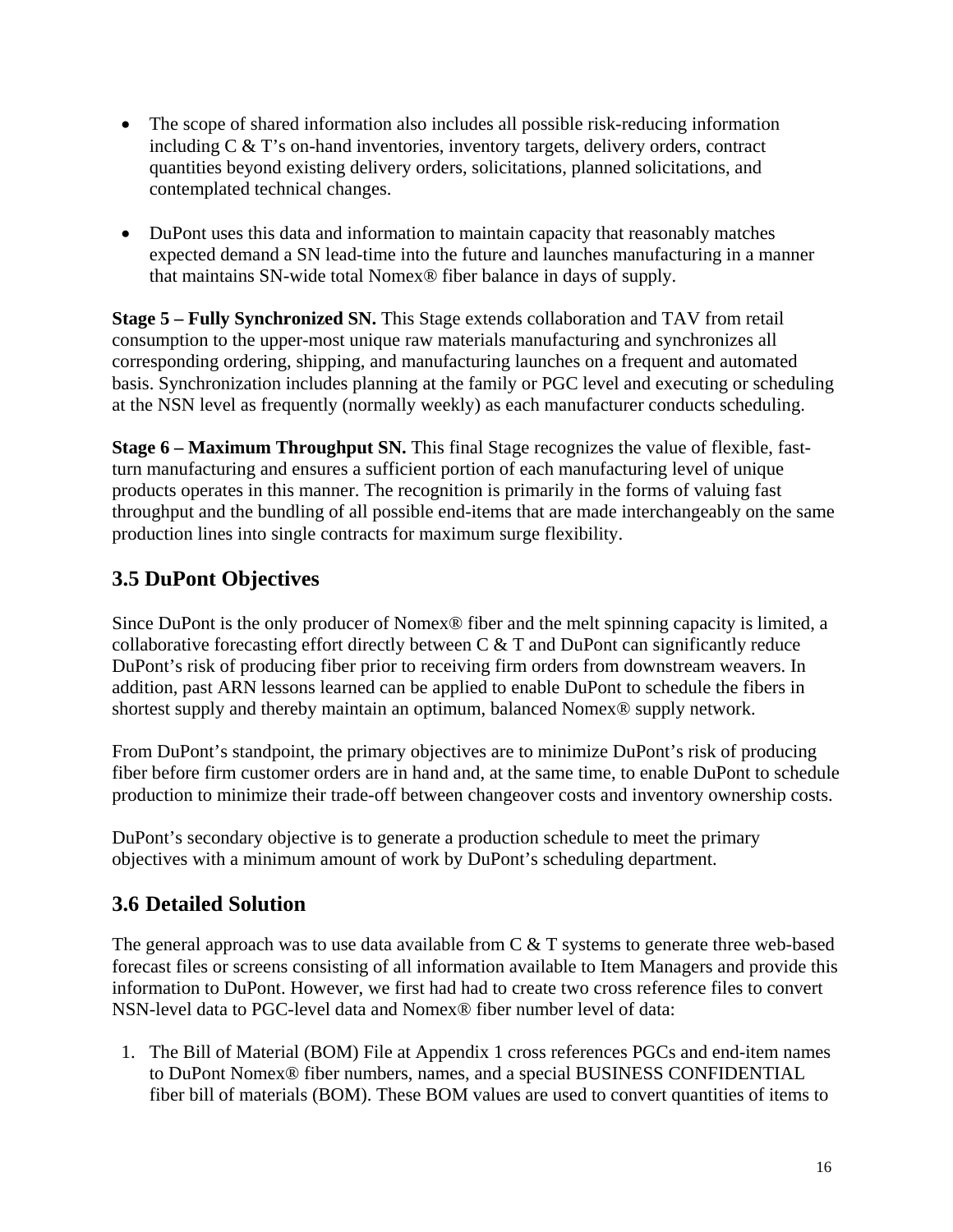pounds of Nomex® fibers by PGCs and fiber numbers. PGC specification numbers were added for convenience in looking up PGCs. BOM values are all set at 1 pound per end-item in this report to avoid classifying it BUSINESS CONFIDENTIAL.

2. The Master Cross Reference (X-Ref) File at Appendix 2 cross references NSNs, NSN sizes, PGCs, PGC names, Nomex® fiber numbers, and BOM values. The primary reason for creating this file was that PGCs were not available in the contract files. Nomex® fiber numbers and BOM values were added for convenience and a roll-up cross reference capability was created at the PGC and fiber number levels.

Next, we had to create four files to compute expected demand and on-hand quantities of items and convert this demand and on-hand status into pounds of Nomex® fibers:

- 3. The Average Monthly Demand (AMD) File at Appendix 3 computes the AMD of each NSN and rolls the demand up to the PGC level.
- 4. The PGC On-hand (PGC OH) File at Appendix 4 computes the months of supply (MOS) on-hand at the PGC level from the quantities on hand at the NSN levels. Backorders were originally included in this file so we could generate net shortages. The original intent was to use this file as the basis for computing the wholesale inventory shortages required for classical DBR pull scheduling, but procurement actions and intentions were used instead. The PGC OH File is used for information only. The reason it is not used is that the Item Managers almost always have both shortages and replenishment quantities included in open delivery orders and delivery orders rather than shortages are the real pull recognized by the upstream SN players. *If this assumption is not valid at any time in the future, this file should be used to compute the shortages that are not on existing delivery orders or there will be a potential shortfall of Nomex® fibers.*
- 5. The C & T Fiber On-hand (Fiber OH) File at Appendix 5 computes the pounds of Nomex<sup>®</sup> fibers on-hand at wholesale based on wholesale inventories and the Nomex® BOM. It rolls the PGC sub-totals up to the Nomex® fiber number level for use in the Scheduling File.

NOTE: Spreadsheets 2 through 5 can be combined in the relational data base to generate all values computed separately in this Excel workbook provided the confidentiality of the BOM conversion factor is adequately protected within the database and upon display. Individual screens can then be designed based on these spreadsheets for access and display to meet different needs.

6. The Fiber Average Monthly Demand (Fiber AMD) File at Appendix 6 computes the AMD of Nomex® fibers from the PGC AMD quantity demand and the BOM. It rolls the PGC sub-totals up to the Nomex® fiber number level for use in the Scheduling File.

Then we created the three web-based demand status files or screens for DuPont to use to accept various amounts of demand at various levels of risk: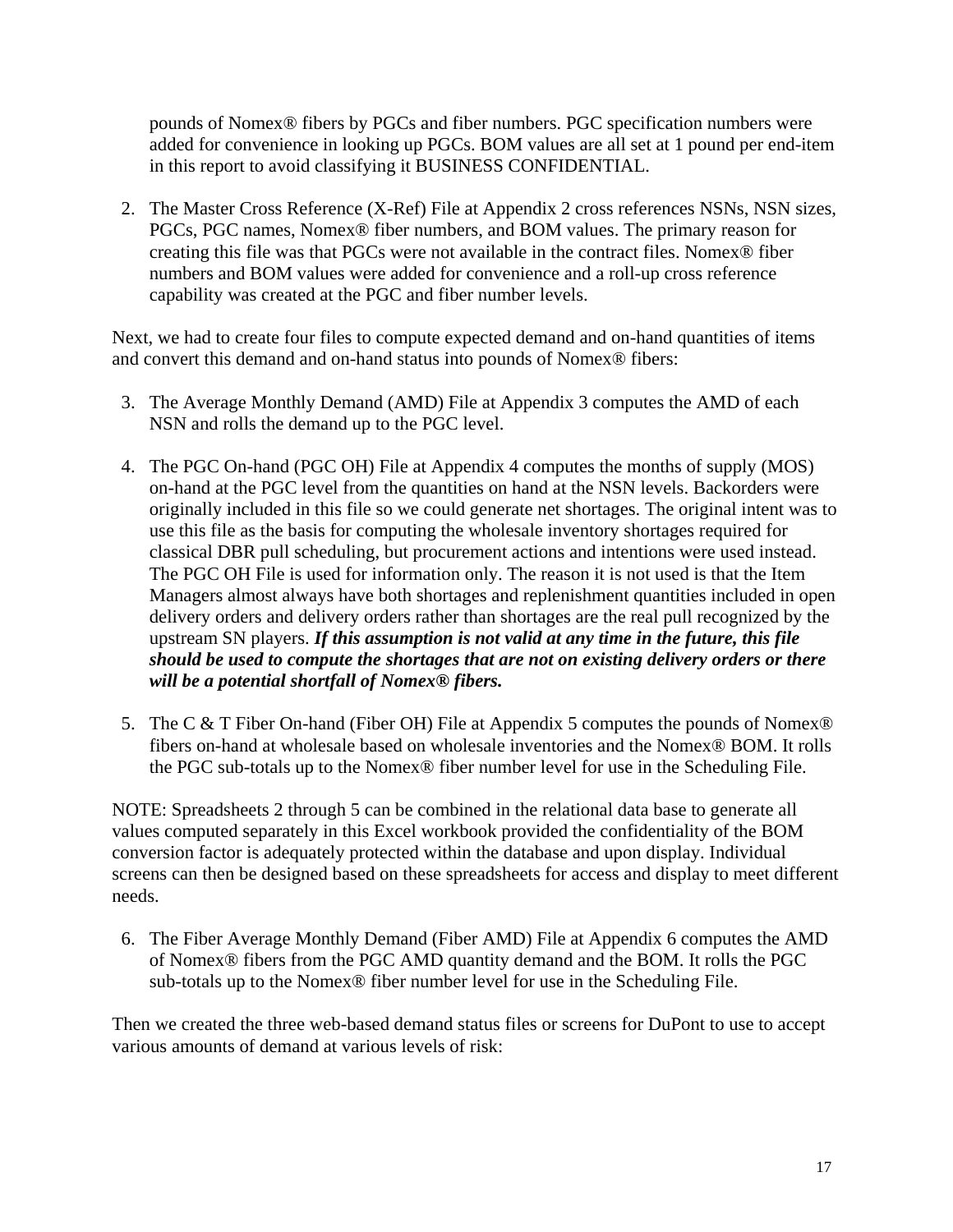- 7. Delivery Order (DO) Status File at Appendix 7 shows the open delivery orders at the CLIN level and rolls them up to the Nomex® Fiber level. It adds the 2 percent allowance that everyone takes and displays the DO open quantity that has not yet been received into wholesale inventory. The last part of the file computes the DO open pounds of Nomex® fiber, permits DuPont to record the pounds of fiber already scheduled or made against the contract delivery order number level, and computes the net fiber pounds open to schedule and launch into manufacturing. Open delivery order requirements are considered to be essentially risk free production requirements for DuPont.
- 8. Contract Status File (Contracts) at Appendix 8 shows the same information and conducts the same calculations as the DO File above. The purpose of this file is to capture the open to make contractual quantities that exist beyond the delivery orders addressed above. This means that a subjective estimate must be made as to how far into the future to record open to make requirements. DuPont has an additional field in which to record the open to make quantities that they would be willing to make should they have sufficient capacity. Close-in open to make requirements carry little risk, but further out requirements on multiple year contracts can be extremely risky.

The original plan was to have Item Managers or Procurement Specialists validate the accuracy and completeness of the delivery order and contract data on each screen. However, during testing, we determined that sufficiently accurate information could be extracted automatically for delivery orders and contracts without the need for validation.

9. Solicitation and Other (Solicitation) File at Appendix 9 shows all available information for solicitations and planned solicitations in the same general format as the Contract Status File. This file had to be completed manually by Procurement Officers since this data was not available from military sources in any standardized format. Modulant was tasked to build a standard VIM screen for Procurement Specialists to use for creating solicitations. The objectives were to standardize the creation of solicitations, capture this data in the ARN database, and use it to populate automatically all of the required solicitation processes.

Finally, we created a scheduling screen for DuPont:

10. Scheduling (Schedule) File at Appendix 10 compiles at the fiber level pounds of fiber covered and open to make from the DO, Contract, and Solicitation Files; sums months of supply (MOS) open to make; permits DuPont to enter candidate pounds of fiber to schedule by fiber type and risk level while honoring constrained capacity and balancing the downstream SN in MOS; computes the total pounds of each fiber to schedule; and shows the balance level of the SN in MOS.

The DuPont scheduler must consider all current knowledge including contractual requirements and rated orders as he enters candidate scheduling pounds of fiber. This permits the creation of an optimum, balanced SN while honoring business and legal commitments as well as the fiber extrusion constraint.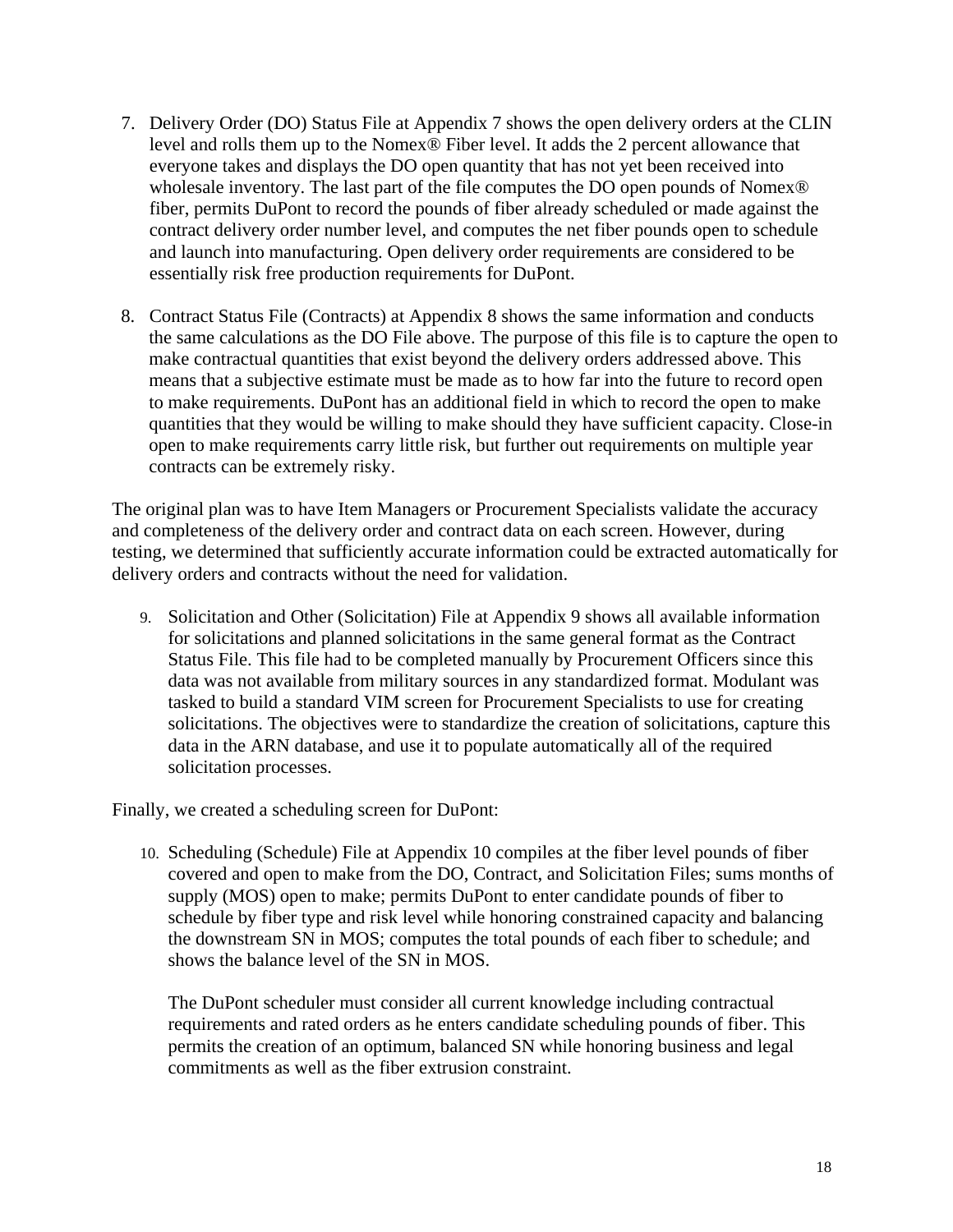11. The final Schedule File is also at Appendix 10. This contains the key fields of the Scheduling File sorted by beginning days of supply so DuPont can see by priority the type and quantity of each fiber that must be made during the next scheduling cycle.

In the example in the Appendix DuPont should launch into production its assumed capacity of 300,000 pounds of the 9 military Nomex® fibers the quantities and priorities shown in Table 10 from top to bottom. This will result in a balance of just over 4 months of supply in the virtual buffer plus DuPont's WIP. This is the most important single step that can be taken to improve the Nomex® SN.

# **4. Conclusions**

## **Accomplishments**

This project determined the information that should be shared in a collaborative environment with upstream SN partners and demonstrated that it exists in, and can be extracted from, current systems and presented to upstream SN partners in an efficient manner. This not only minimizes the risk of early production, but also can be executed in a manner to schedule constrained manufacturing capacity according to SN-wide priority requirements.

## **Benefits**

The stage is set to drastically reduce readiness issues and lower the costs of inventories, manufacturing, and managing shortages across entire supply networks of most of  $C \& T$ 's key products.

### **Lessons Learned**

Synchronized pull scheduling which is known to be far superior to forecast-based scheduling can be readily implemented for entire SNs that originate with a sole producer of the defining enditem component such as Nomex®. This is extremely important because the advanced functionality of most military apparel items resides in unique fibers produced by single sources. This can be done in a modified DBR model. The first step is recognizing that Item Managers already attempt to match the drumbeat of retail demand with new contracts and delivery orders and actively improving this as part of our optimization strategy. The second step is converting this drumbeat of new contracts and delivery orders into required pounds of individual fibers in a manner that the fiber manufacturer can use to maintain SN-wide fiber balance through the scheduling process. Full collaboration between  $C \& T$  and the gatekeeper of the particular SN is the mandatory foundation for this to work.

## **Recommendations**

Implement the pull scheduling concepts developed in this project as a standard way of synchronizing the introduction of military unique raw materials, fabrics, and other key products into their respective supply networks. This will make a huge difference in the cost and readiness of high technology items that originate from single sources. Examples other than Nomex® are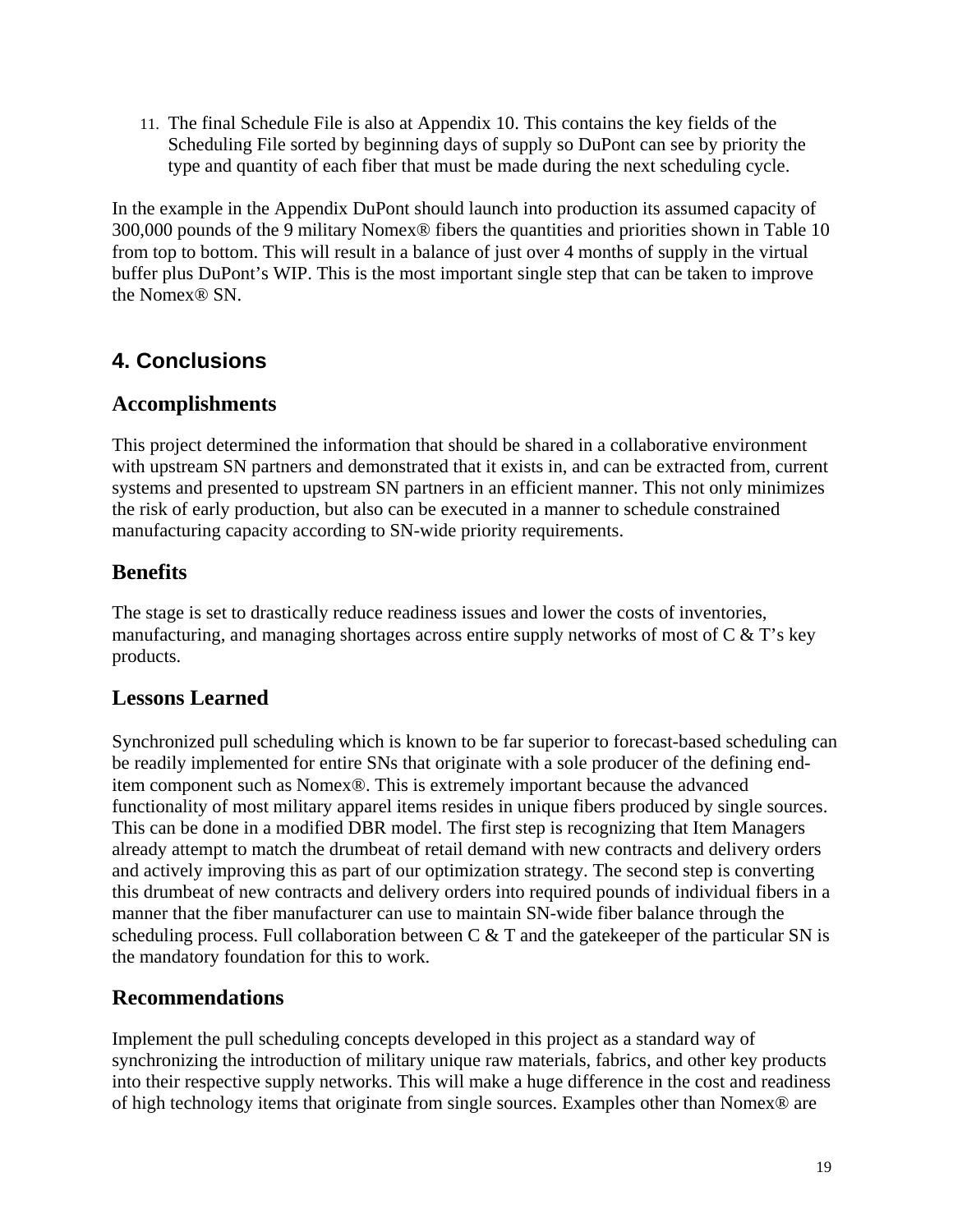the BDU SN of combat uniforms, the ECWCS SN, the Kevlar® SN, and the poly wool dress uniform SN.

Extend the synchronized SN concept downstream into the virtual buffer of players to ensure the first products produced are distributed through the yarn, fabric, and finishing manufacturers to the end-item manufacturers in a balanced manner.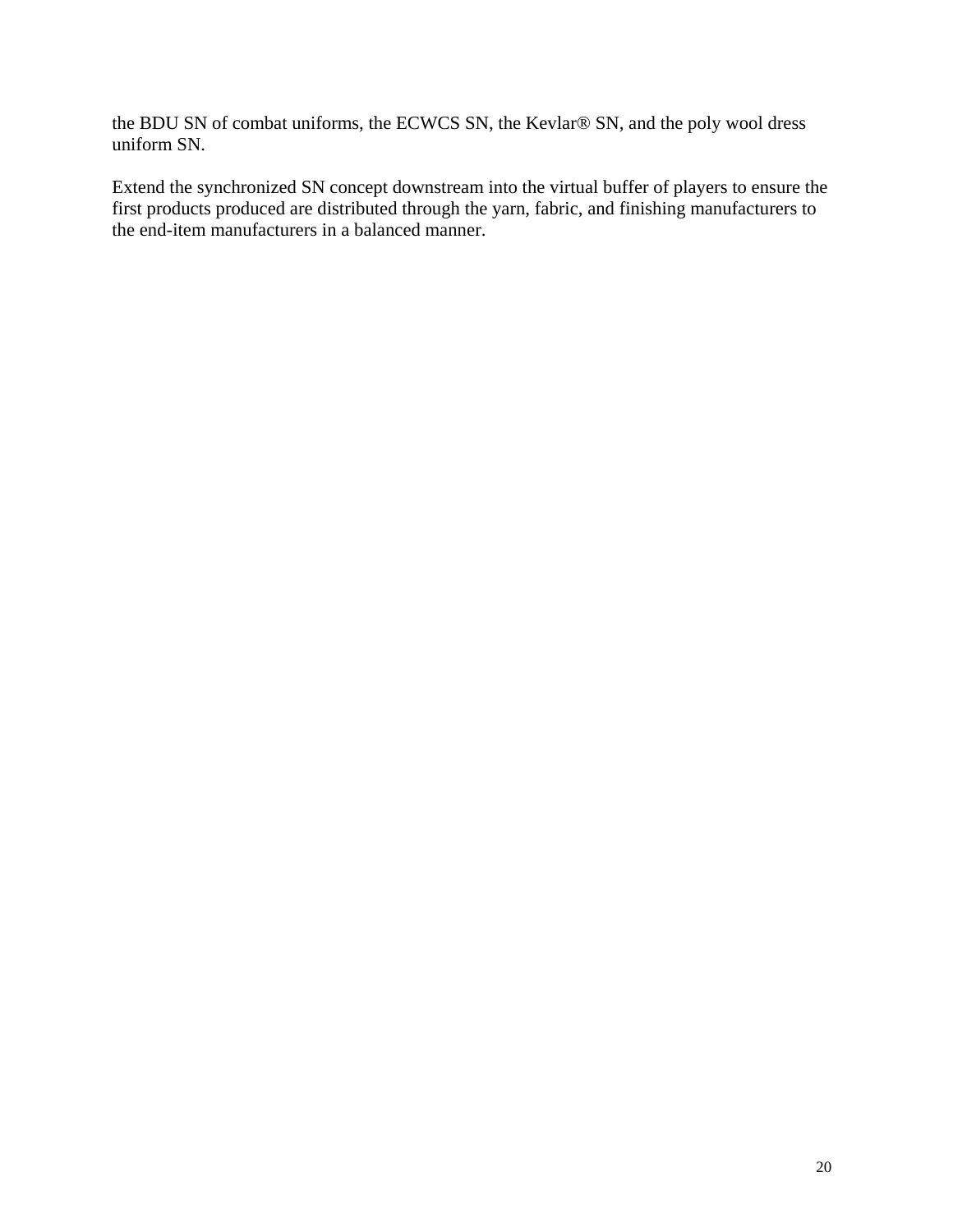|               | <b>Master Nomex Bill of Materials (BOM)</b>                                                                             |                      |                                               |               |            |                        |                            |            |                          |                     |            |  |  |  |
|---------------|-------------------------------------------------------------------------------------------------------------------------|----------------------|-----------------------------------------------|---------------|------------|------------------------|----------------------------|------------|--------------------------|---------------------|------------|--|--|--|
|               | <b>Labels</b>                                                                                                           | <b>Computed</b>      | <b>SAMMS Input</b>                            |               |            |                        | <b>IM Input or Change</b>  |            |                          | <b>DuPont Input</b> |            |  |  |  |
|               | Table 1 - Master Nomex Bill of Materials (BOM) - BOM includes all Working Losses from Fiber Forward (Updated 18 Jul 05) |                      |                                               |               |            |                        |                            |            |                          |                     |            |  |  |  |
|               |                                                                                                                         |                      | <b>Fiber Bill of Materials (BOM) Lbs/Item</b> |               |            |                        | <b>Fabric BOM Yds/Item</b> |            | <b>Yarn BOM Lbs/Item</b> |                     |            |  |  |  |
|               |                                                                                                                         |                      |                                               |               |            | <b>Fabric</b>          |                            |            | Yarn                     |                     |            |  |  |  |
| PGC           | <b>END ITEMS</b>                                                                                                        | <b>End-Item Spec</b> | <b>Fiber Name</b>                             | Fiber#        | <b>BOM</b> | Fabric#<br><b>Name</b> |                            | <b>BOM</b> | <b>Name</b>              | Yarn#               | <b>BOM</b> |  |  |  |
| 470           | Coveralls, Flyers 27/P Green (Men's)                                                                                    | PD-96-17             | N303 Staple Sage Green                        | <b>N303SG</b> | 1.00       | (for future use)       |                            |            | (for future use)         |                     |            |  |  |  |
| 491           | Drawers, Flyers, Aramid, Natural, CWU-43/P MIL-D-85040                                                                  |                      | <b>T450 Natural NOMEX®</b>                    | <b>T450N</b>  | 1.00       |                        |                            |            |                          |                     |            |  |  |  |
| 526           | Gloves, Flyers, Summer, Green                                                                                           | <b>MIL 81188</b>     | N303 Staple Sage Green                        | <b>N303SG</b> | 1.00       |                        |                            |            |                          |                     |            |  |  |  |
| 621           | Jacket, Flyers, Winter, 45/P, Green                                                                                     | MIL-J-83388          | N101 Filament Sage Green N101SG               |               | 1.00       |                        |                            |            |                          |                     |            |  |  |  |
| 622           | Jacket, Flyers, Summer, 36/P, Green                                                                                     | MIL-J-83388          | N101 Filament Sage Green N101SG               |               | 1.00       |                        |                            |            |                          |                     |            |  |  |  |
| 683           | Trousers, Cold Weather, 18/P                                                                                            | MIL-T-83385          | N101 Filament Sage Green N101SG               |               | 1.00       |                        |                            |            |                          |                     |            |  |  |  |
| 781           | Undershirt, Flyers, Aramid, Natural,                                                                                    | <b>MIL-D-85040</b>   | <b>T450 Natural NOMEX®</b>                    | <b>T450N</b>  | 1.00       |                        |                            |            |                          |                     |            |  |  |  |
| 1656          | Gloves, CVC                                                                                                             | <b>MIL-G-44108</b>   | N303 Staple Camo Green                        | <b>N303CG</b> | 1.00       |                        |                            |            |                          |                     |            |  |  |  |
|               | 1755 Body Armor, CVC, Outer Shell                                                                                       | <b>MIL-B-44194</b>   | N303 Staple Camo Green                        | <b>N303CG</b> | 1.00       |                        |                            |            |                          |                     |            |  |  |  |
|               | 1766 Liner, Coat, CVC, Green                                                                                            | MIL-L-44299          | N303 Staple Camo Green                        | <b>N303CG</b> | 1.00       |                        |                            |            |                          |                     |            |  |  |  |
|               | 1767 Liner, Trousers, CVC, Green                                                                                        | MIL-L-44299          | N303 Staple Camo Green                        | <b>N303CG</b> | 1.00       |                        |                            |            |                          |                     |            |  |  |  |
| 1931          | Coveralls, Flyers, Cold Weather, CWU-64/P                                                                               | MIL-C-87230          | N101 Filament Sage Green N101SG               |               | 1.00       |                        |                            |            |                          |                     |            |  |  |  |
|               | 2176 Coveralls, CVC Tan 380                                                                                             | MIL-C-44077          | N303 Staple Desert Tan                        | <b>N303DT</b> | 1.00       |                        |                            |            |                          |                     |            |  |  |  |
|               | 2179 Jacket, CVC Tan                                                                                                    | MIL-J-43924          | N303 Staple Desert Tan                        | <b>N303DT</b> | 1.00       |                        |                            |            |                          |                     |            |  |  |  |
|               | 2259 Jacket, Flyers, ACWCS, Woodland, Shell                                                                             | <b>MIL-DTL-31010</b> | N330 Staple Printable                         | <b>N330SP</b> | 1.00       |                        |                            |            |                          |                     |            |  |  |  |
|               | 2260 Jacket, Flyers, ACWCS, Jacket Lining                                                                               | <b>MIL-DTL-31010</b> | <b>N330 Staple Printable</b>                  | <b>N330SP</b> | 1.00       |                        |                            |            |                          |                     |            |  |  |  |
| 2281          | Coveralls, Flyers, 27/P Tan (Women's AF)                                                                                | PD-99-04             | N303 Staple Desert Tan                        | <b>N303DT</b> | 1.00       |                        |                            |            |                          |                     |            |  |  |  |
| 2284          | <b>Coveralls, CVC Green</b>                                                                                             | <b>MIL-C-44077</b>   | N303 Staple Camo Green                        | <b>N303CG</b> | 1.00       |                        |                            |            |                          |                     |            |  |  |  |
| 2285          | Jacket, CVC Green                                                                                                       | MIL-J-43924          | N303 Staple Sage Green                        | <b>N303SG</b> | 1.00       |                        |                            |            |                          |                     |            |  |  |  |
| 2370          | Gloves, Cold Weather, HAU 15/P                                                                                          | <b>NAWC PD</b>       | N303 Staple Sage Green                        | <b>N303SG</b> | 1.00       |                        |                            |            |                          |                     |            |  |  |  |
| 2376          | Coat, Combat, Woodland (ABDU)                                                                                           | $PD-02-12$           | N330 Staple Printable                         | <b>N330SP</b> | 1.00       |                        |                            |            |                          |                     |            |  |  |  |
| 2377          | Trousers, Combat, Woodland (ABDU)                                                                                       | $PD-02-13$           | N330 Staple Printable                         | <b>N330SP</b> | 1.00       |                        |                            |            |                          |                     |            |  |  |  |
| 2378          | Coat, Combat, Tan (ABDU)                                                                                                | PD-02-12             | N303 Staple Desert Tan                        | N303DT        | 1.00       |                        |                            |            |                          |                     |            |  |  |  |
| 2379          | Trousers, Combat, Tan (ABDU)                                                                                            | PD-02-13             | N303 Staple Desert Tan                        | <b>N303DT</b> | 1.00       |                        |                            |            |                          |                     |            |  |  |  |
| 2442          | Coveralls, Flyers 27/P Tan (Men's)                                                                                      | PD-96-17             | N303 Staple Desert Tan                        | <b>N303DT</b> | 1.00       |                        |                            |            |                          |                     |            |  |  |  |
| 2456          | Suit, Anti-G, Green                                                                                                     | <b>MIL-W-81116</b>   | N303 Staple Sage Green                        | <b>N303SG</b> | 1.00       |                        |                            |            |                          |                     |            |  |  |  |
| 2578          | Gloves, Flyers, Summer, Tan                                                                                             | <b>MIL 81188</b>     | N303 Staple Desert Tan                        | <b>N303DT</b> | 1.00       |                        |                            |            |                          |                     |            |  |  |  |
| 2579          | Gloves, Flyers, Summer, Black                                                                                           | MIL-81188            | N303 Staple Black                             | <b>N303SB</b> | 1.00       |                        |                            |            |                          |                     |            |  |  |  |
| $\sqrt{2753}$ | Jacket, Flyers, Summer, 36/P, Tan                                                                                       | MIL-J-83388          | N101 Filament Desert Tan                      | <b>N101DT</b> | 1.00       |                        |                            |            |                          |                     |            |  |  |  |
|               | 2754 Jacket, Flyers, Winter, 45/P, Tan                                                                                  | MIL-J-83388          | N101 Filament Desert Tan                      | <b>N101DT</b> | 1.00       |                        |                            |            |                          |                     |            |  |  |  |
| 2773          | Jacket, Cold Weather, Navy                                                                                              | PD-4-99Rev B         | Type 462 NOMEX®                               | N462          | 1.00       |                        |                            |            |                          |                     |            |  |  |  |
|               | 2826 Coveralls, Flyers, 27/P Green (Women's AF) PD-99-04                                                                |                      | N303 Staple Sage Green                        | <b>N303SG</b> | 1.00       |                        |                            |            |                          |                     |            |  |  |  |

**Appendix 1 – Nomex® Bill of Material (BOM) File**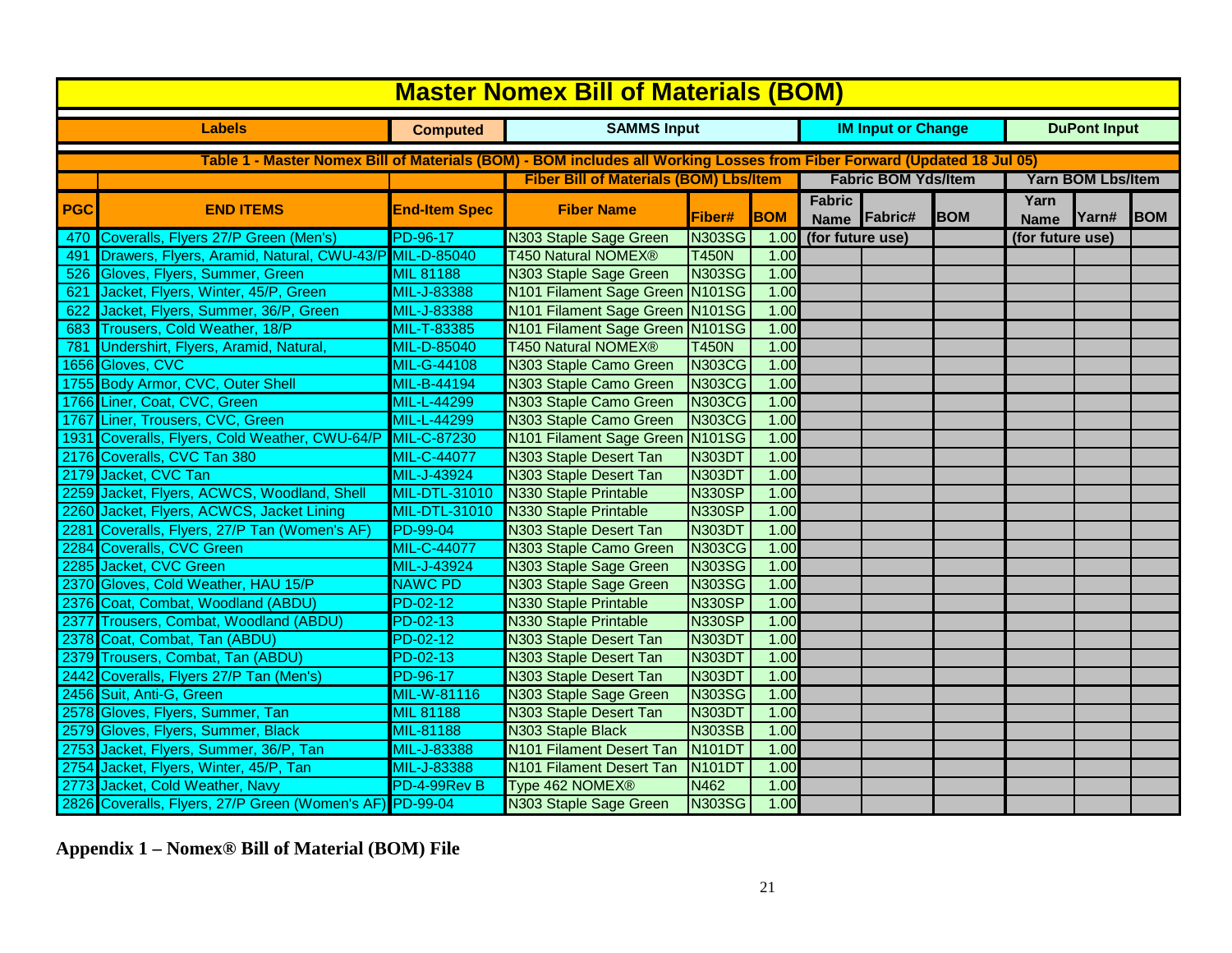|               | Table 2 - Master X-Reference of Fiber #, BOM value, PGC, NSN, & Item Name |                |                                               |                    |                      |                          |  |  |  |  |  |  |  |
|---------------|---------------------------------------------------------------------------|----------------|-----------------------------------------------|--------------------|----------------------|--------------------------|--|--|--|--|--|--|--|
| <b>Fiber</b>  | <b>BOM</b>                                                                | <b>PGC</b>     | <b>NSN</b>                                    | <b>Item Name</b>   | <b>Item Size</b>     | <b>Count</b>             |  |  |  |  |  |  |  |
|               |                                                                           | 00470          | 8415010438376 coveralls, flyers'              |                    | 32 short             | $\mathbf{1}$             |  |  |  |  |  |  |  |
|               |                                                                           | 00470          | 8415010438377 coveralls, flyers'              |                    | 32 regular           | $\mathbf{1}$             |  |  |  |  |  |  |  |
|               |                                                                           | 00470          | 8415010438378 coveralls, flyers'              |                    | 34 short             | $\mathbf{1}$             |  |  |  |  |  |  |  |
|               |                                                                           | 00470          | 8415010438379 coveralls, flyers'              |                    | 34 regular           | $\mathbf{1}$             |  |  |  |  |  |  |  |
|               |                                                                           | 00470          | 8415010438380 coveralls, flyers'              |                    | 36 short             | $\overline{1}$           |  |  |  |  |  |  |  |
|               |                                                                           | 00470          | 8415010438381 coveralls, flyers'              |                    | 36 regular           | $\overline{1}$           |  |  |  |  |  |  |  |
|               |                                                                           | 00470          | 8415010438382 coveralls, flyers'              |                    | $36$ long            | $\mathbf{1}$             |  |  |  |  |  |  |  |
|               |                                                                           | 00470          | 8415010438383 coveralls, flyers'              |                    | 38 short             | $\overline{\phantom{a}}$ |  |  |  |  |  |  |  |
|               |                                                                           | 00470          | 8415010438384 coveralls, flyers'              |                    | 38 regular           | $\overline{1}$           |  |  |  |  |  |  |  |
|               |                                                                           | 00470          | 8415010438385 coveralls, flyers'              |                    | 38 long              | $\overline{\phantom{a}}$ |  |  |  |  |  |  |  |
|               |                                                                           | 00470          | 8415010438386 coveralls, flyers'              |                    | 40 short             | $\mathbf{1}$             |  |  |  |  |  |  |  |
|               |                                                                           | 00470          | 8415010438387 coveralls, flyers'              |                    | 40 regular           | $\overline{1}$           |  |  |  |  |  |  |  |
|               |                                                                           | 00470          | 8415010438388 coveralls, flyers'              |                    | 40 long              | $\overline{1}$           |  |  |  |  |  |  |  |
|               |                                                                           | 00470          | 8415010438389 coveralls, flyers'              |                    | 42 short             | $\mathbf{1}$             |  |  |  |  |  |  |  |
|               |                                                                           | 00470          | 8415010438390 coveralls, flyers'              |                    | $\overline{42}$ long | $\mathbf{1}$             |  |  |  |  |  |  |  |
|               |                                                                           | 00470          | 8415010438391 coveralls, flyers'              |                    | 44 short             | $\overline{1}$           |  |  |  |  |  |  |  |
|               |                                                                           | 00470          | 8415010438392 coveralls, flyers'              |                    | 44 regular           | $\overline{1}$           |  |  |  |  |  |  |  |
|               |                                                                           | 00470          | 8415010438393 coveralls, flyers'              |                    | 44 long              | $\mathbf{1}$             |  |  |  |  |  |  |  |
|               |                                                                           | 00470          | 8415010438394 coveralls, flyers'              |                    | 46 short             | $\overline{1}$           |  |  |  |  |  |  |  |
|               |                                                                           | 00470          | 8415010438395 coveralls, flyers'              |                    | 46 regular           | $\overline{1}$           |  |  |  |  |  |  |  |
|               |                                                                           | 00470          | 8415010438396 coveralls, flyers'              |                    | 46 long              | $\mathbf{1}$             |  |  |  |  |  |  |  |
|               |                                                                           | 00470          | 8415010438397                                 | coveralls, flyers' | 48 regular           | $\overline{1}$           |  |  |  |  |  |  |  |
|               |                                                                           | 00470          | 8415010438398 coveralls, flyers'              |                    | 48 long              | $\overline{1}$           |  |  |  |  |  |  |  |
|               |                                                                           | 00470          | 8415010439529 coveralls, flyers'              |                    | 42 regular           | $\mathbf{1}$             |  |  |  |  |  |  |  |
|               |                                                                           | 00470          | 8415014370741 coveralls, flyers'              |                    | 52 regular           | $\overline{1}$           |  |  |  |  |  |  |  |
|               |                                                                           | 00470          | 8415014370743 coveralls, flyers'              |                    | 50 long              | $\overline{1}$           |  |  |  |  |  |  |  |
|               |                                                                           | 00470          | 8415014370744 coveralls, flyers'              |                    | 50 regular           | $\overline{1}$           |  |  |  |  |  |  |  |
|               |                                                                           | 00470          | 8415014373941 coveralls, flyers'              |                    | 52 long              | $\overline{1}$           |  |  |  |  |  |  |  |
| <b>N303SG</b> |                                                                           | 1.00 00470 PGC | 8415014373941 coveralls, flyers'              |                    |                      | 28                       |  |  |  |  |  |  |  |
|               |                                                                           | 00491          | 8415004674075 drawers, flyers'                |                    | small                |                          |  |  |  |  |  |  |  |
|               |                                                                           | 00491          | 8415004674076 drawers, flyers'                |                    | medium               |                          |  |  |  |  |  |  |  |
|               |                                                                           | 00491          | 8415004674078 drawers, flyers'                |                    | large                |                          |  |  |  |  |  |  |  |
|               |                                                                           | 00491          | 8415004674100 drawers, flyers'                |                    | x-large              |                          |  |  |  |  |  |  |  |
|               |                                                                           | 00491          | 8415010434036 drawers, flyers'                |                    | x-small              |                          |  |  |  |  |  |  |  |
| <b>T450N</b>  |                                                                           |                | 1.00 00491 PGC 8415010434036 drawers, flyers' |                    |                      | $\overline{0}$           |  |  |  |  |  |  |  |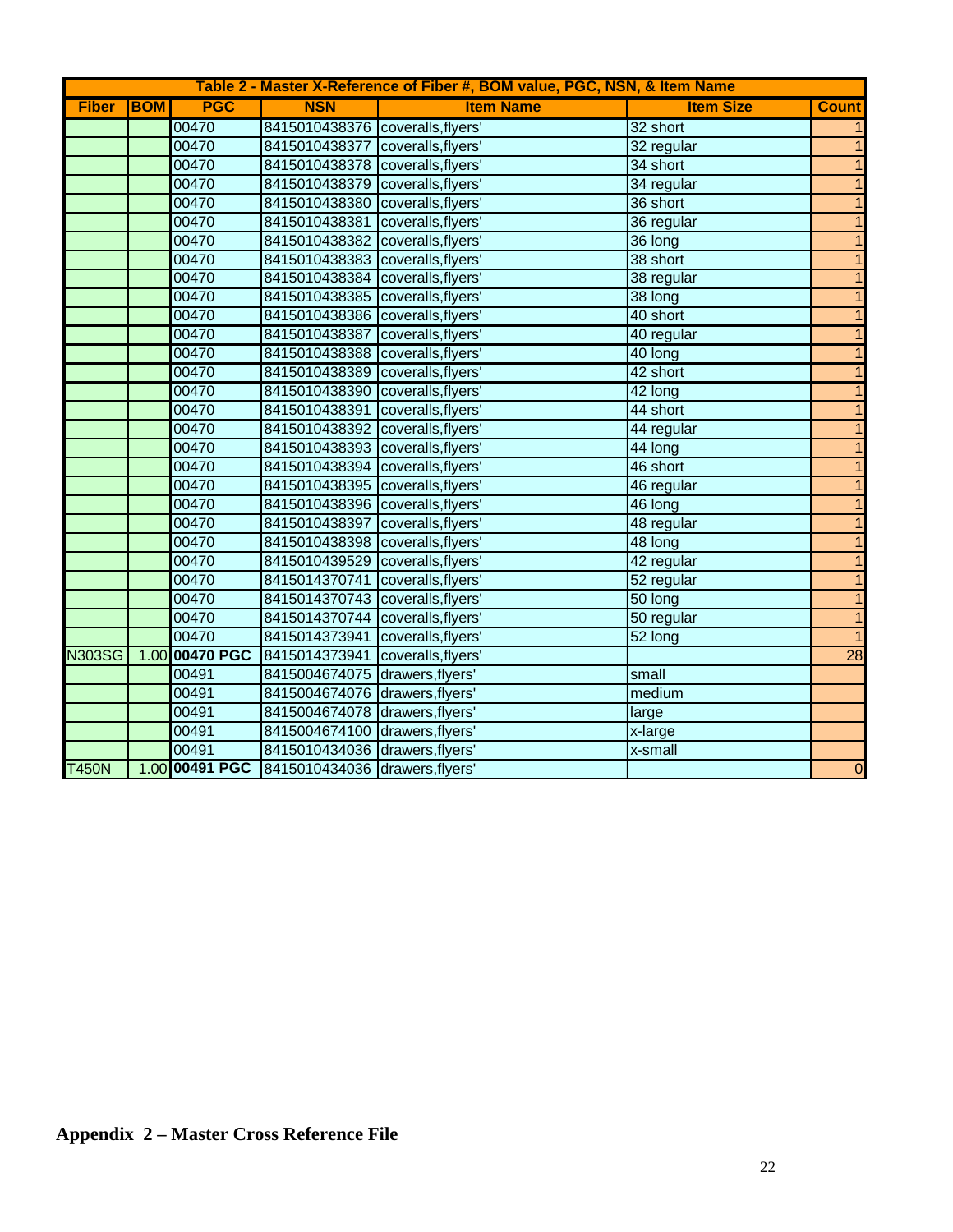|            | <b>Table 3 C&amp;TNSN &amp; PGC Annual Demand &amp; AMD QTY</b> |                 |            |            |
|------------|-----------------------------------------------------------------|-----------------|------------|------------|
| <b>PGC</b> | <b>NSN</b>                                                      | <b>Customer</b> | <b>ADq</b> | <b>AMD</b> |
| 470 Total  |                                                                 |                 | 136948     | 11412      |
| 491        | 8415004674075 NonRTC                                            |                 | 3477       | 290        |
| 491        | 8415004674076 NonRTC                                            |                 | 16417      | 1368       |
| 491        | 8415004674078 NonRTC                                            |                 | 19075      | 1590       |
| 491        | 8415004674100 NonRTC                                            |                 | 9046       | 754        |
| 491        | 8415010434036 NonRTC                                            |                 | 368        | 31         |
| 491 Total  |                                                                 |                 | 48383      | 4032       |
| 526        | 8415010290109 NonRTC                                            |                 | 26382      | 2199       |
| 526        | 8415010290111 NonRTC                                            |                 | 50108      | 4176       |
| 526        | 8415010290112 NonRTC                                            |                 | 113384     | 9449       |
| 526        | 8415010290113 NonRTC                                            |                 | 130555     | 10880      |
| 526        | 8415010290116 NonRTC                                            |                 | 95904      | 7992       |
| 526        | 8415010401453 NonRTC                                            |                 | 6287       | 524        |
| 526        | 8415010402012 NonRTC                                            |                 | 5721       | 477        |
| 526        | 8415014828417 NonRTC                                            |                 | 973        | 81         |
| 526        | 8415014828420 NonRTC                                            |                 | 14060      | 1172       |
| 526 Total  |                                                                 |                 | 443374     | 36948      |
| 621        | 8415003101111 NonRTC                                            |                 | 981        | 82         |
| 621        | 8415003101126 NonRTC                                            |                 | 3576       | 298        |
| 621        | 8415003101133 NonRTC                                            |                 | 7306       | 609        |
| 621        | 8415003101140 NonRTC                                            |                 | 6262       | 522        |
| 621        | 8415014221505 NonRTC                                            |                 | 1241       | 103        |
| 621 Total  |                                                                 |                 | 19366      | 1614       |
| 622        | 8415010101910 NonRTC                                            |                 | 8340       | 695        |
| 622        | 8415010101911 NonRTC                                            |                 | 2360       | 197        |
| 622        | 8415010101912 NonRTC                                            |                 | 996        | 83         |
| 622        | 8415010101913 NonRTC                                            |                 | 5704       | 475        |
| 622        | 8415014790017 NonRTC                                            |                 | 501        | 42         |
| 622 Total  |                                                                 |                 | 17901      | 1492       |

**Appendix 3 – Average Monthly Demand File**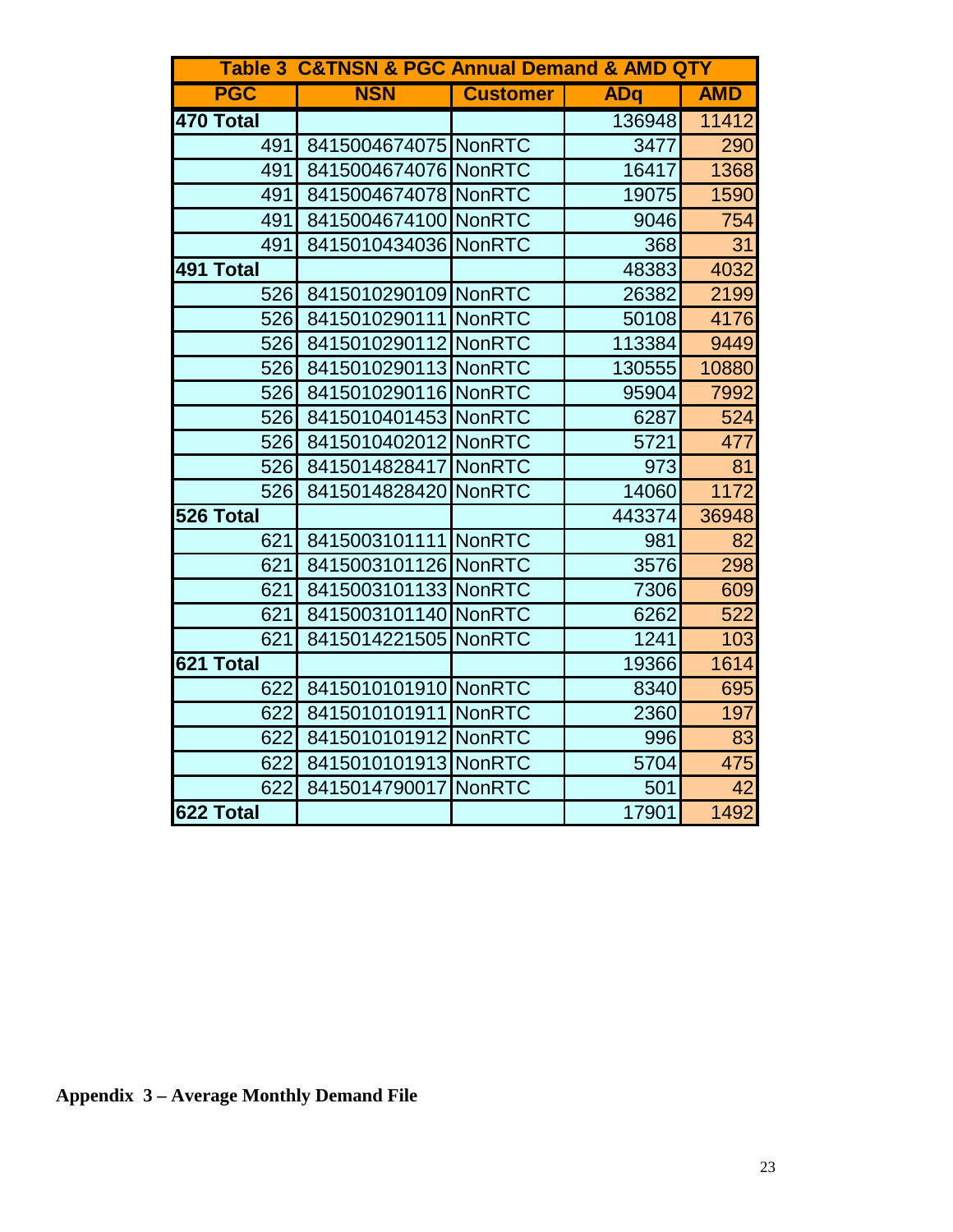|            |                   | Table 3a C&T PGC OH QTY & MOS |            |  |  |  |  |  |  |  |
|------------|-------------------|-------------------------------|------------|--|--|--|--|--|--|--|
| <b>PGC</b> | <b>NSN</b>        | <b>OHq</b>                    | <b>MOS</b> |  |  |  |  |  |  |  |
| 470 Total  |                   | 86672                         | 7.59       |  |  |  |  |  |  |  |
| 491 Total  |                   | 47010                         | 11.66      |  |  |  |  |  |  |  |
| 526 Total  |                   | 49364                         | 1.34       |  |  |  |  |  |  |  |
| 621 Total  |                   | 30659                         | 19.00      |  |  |  |  |  |  |  |
|            | 622 8415010101910 | 4125                          |            |  |  |  |  |  |  |  |
|            | 622 8415010101910 | 19                            |            |  |  |  |  |  |  |  |
| 622        | 8415010101910     | 11                            |            |  |  |  |  |  |  |  |
|            | 622 8415010101910 | 280                           |            |  |  |  |  |  |  |  |
|            | 622 8415010101912 | 94                            |            |  |  |  |  |  |  |  |
| 622        | 8415010101913     | 3420                          |            |  |  |  |  |  |  |  |
| 622I       | 8415010101913     | 1                             |            |  |  |  |  |  |  |  |
| 622        | 8415010101913     | $\overline{2}$                |            |  |  |  |  |  |  |  |
|            | 622 8415010101913 | 13                            |            |  |  |  |  |  |  |  |
| 622        | 8415010101913     | 100                           |            |  |  |  |  |  |  |  |
| 622        | 8415010101913     | 14                            |            |  |  |  |  |  |  |  |
| 622 Total  |                   | 8079                          | 5.42       |  |  |  |  |  |  |  |
|            | 683 8415010654956 | 45                            |            |  |  |  |  |  |  |  |
|            | 683 8415010654957 | 74                            |            |  |  |  |  |  |  |  |
|            | 683 8415010654959 | 26                            |            |  |  |  |  |  |  |  |
| 6831       | 8415010654959     | 32                            |            |  |  |  |  |  |  |  |
|            | 683 8415010654963 | 31                            |            |  |  |  |  |  |  |  |
| 683        | 8415010654963     | 3                             |            |  |  |  |  |  |  |  |
| 683 Total  |                   | 211                           | 70.33      |  |  |  |  |  |  |  |
| 781        | 8415004856548     | 2009                          |            |  |  |  |  |  |  |  |
| 781        | 8415004856680     | 2163                          |            |  |  |  |  |  |  |  |
| 781        | 8415004856680     | 29                            |            |  |  |  |  |  |  |  |
| 781        | 8415004856681     | 219                           |            |  |  |  |  |  |  |  |
| 781        | 8415004856681     | 122                           |            |  |  |  |  |  |  |  |
| 781        | 8415010438375     | 317                           |            |  |  |  |  |  |  |  |
| 781        | 8415010438375     | 26                            |            |  |  |  |  |  |  |  |
| 781        | 8415010438375     | 26                            |            |  |  |  |  |  |  |  |
| 781        | 8415010438375     | 12                            |            |  |  |  |  |  |  |  |
| 781 Total  |                   | 4923                          | 1.00       |  |  |  |  |  |  |  |
| 1656       | 8415010749428     | 21                            |            |  |  |  |  |  |  |  |
| 1656       | 8415010749429     | 115                           |            |  |  |  |  |  |  |  |
| 1656       | 8415010749430     | 41                            |            |  |  |  |  |  |  |  |
| 1656       | 8415010749430     | $\prime$                      |            |  |  |  |  |  |  |  |
| 1656       | 8415010749430     | 11                            |            |  |  |  |  |  |  |  |
| 1656       | 8415010749432     | 2852                          |            |  |  |  |  |  |  |  |
| 1656       | 8415010749432     | 10                            |            |  |  |  |  |  |  |  |
| 1656 Total |                   | 3057                          | 12.19      |  |  |  |  |  |  |  |

**Appendix 4 – PGC On-hand Quantity File**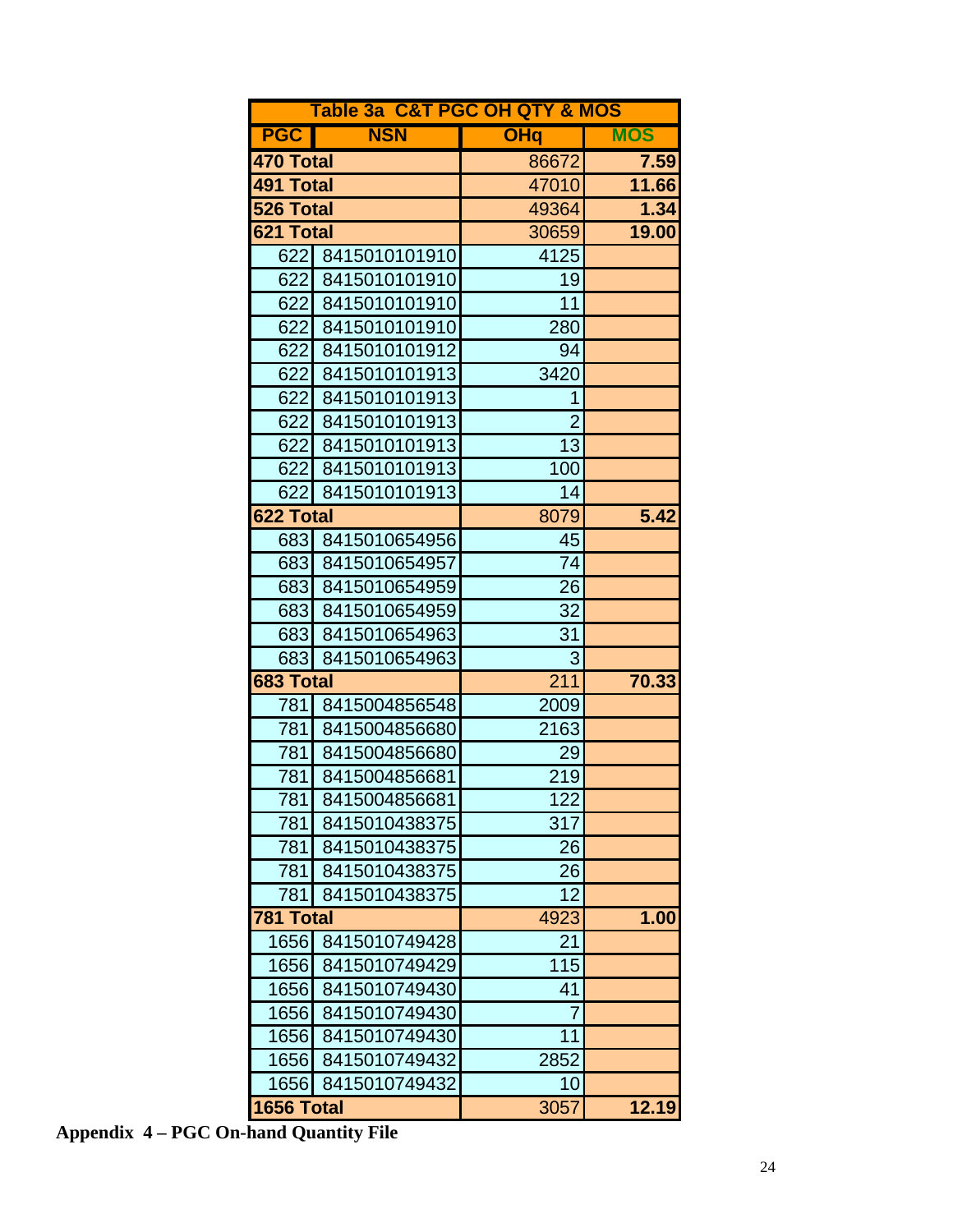|            | <b>Table 4 C&amp;T OH PGC QTY &amp; MOS</b> |            |            |                     | <b>OH PGC &amp; Fiber</b> |                  |
|------------|---------------------------------------------|------------|------------|---------------------|---------------------------|------------------|
| <b>PGC</b> | <b>NSN</b>                                  | <b>OHq</b> | <b>PGC</b> | Fiber #             | <b>BOM</b>                | <b>Fiber Lbs</b> |
| 2753       | 8415014916184                               | 56         | 2753       | <b>N101DT</b>       | 1.00                      | 56               |
| 2753       | 8415014916188                               | 243        | 2753       | <b>N101DT</b>       | 1.00                      | 243              |
| 2753       | 8415014916188                               | 224        | 2753       | <b>N101DT</b>       | 1.00                      | 224              |
| 2753       | 8415014916190                               | 742        | 2753       | <b>N101DT</b>       | 1.00                      | 742              |
| 2753       | 8415014916190                               | 521        | 2753       | <b>N101DT</b>       | 1.00                      | 521              |
| 2753       | 8415014916192                               | 548        | 2753       | <b>N101DT</b>       | 1.00                      | 548              |
| 2753       | 8415014916192                               | 553        | 2753       | <b>N101DT</b>       | 1.00                      | 553              |
| 2754       | 8415014916122                               | 12         | 2754       | <b>N101DT</b>       | 1.00                      | 12               |
| 2754       | 8415014916122                               | 77         | 2754       | <b>N101DT</b>       | 1.00                      | 77               |
| 2754       | 8415014916124                               | 278        | 2754       | <b>N101DT</b>       | 1.00                      | 278              |
| 2754       | 8415014916124                               | 157        | 2754       | <b>N101DT</b>       | 1.00                      | 157              |
| 2754       | 8415014916125                               | 408        | 2754       | <b>N101DT</b>       | 1.00                      | 408              |
| 2754       | 8415014916125                               | 561        | 2754       | <b>N101DT</b>       | 1.00                      | 561              |
| 2754       | 8415014916127                               | 320        | 2754       | <b>N101DT</b>       | 1.00                      | 320              |
| 2754       | 8415014916127                               | 423        | 2754       | <b>N101DT</b>       | 1.00                      | 423              |
|            |                                             | 5123       |            | <b>N101DT Total</b> | 5123                      |                  |
| 621        | 8415003101111                               | 2208       | 621        | <b>N101SG</b>       | 1.00                      | 2208             |
| 621        | 8415003101111                               | 1846       | 621        | <b>N101SG</b>       | 1.00                      | 1846             |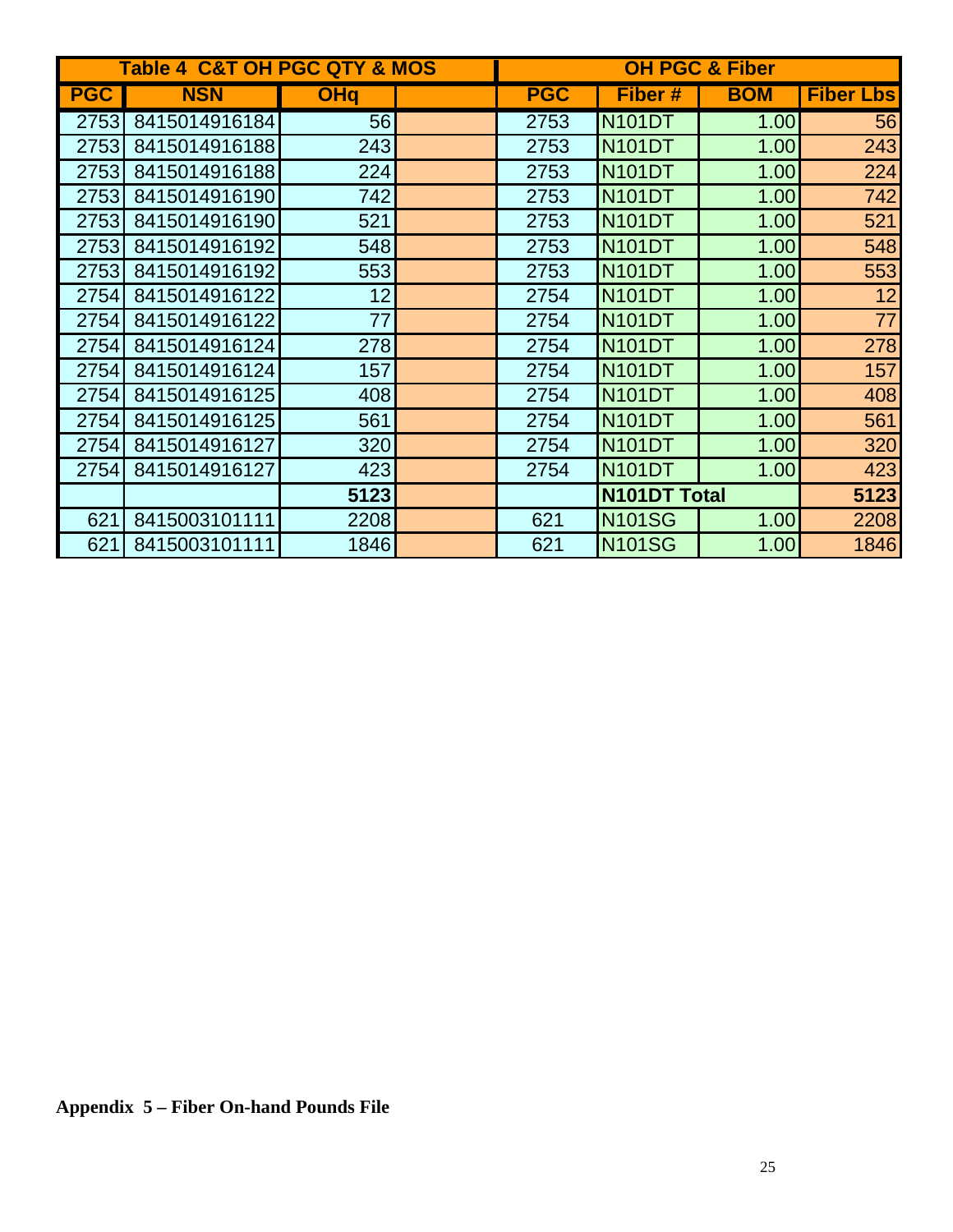|            |            | Table 5 - AMD by PGC & Fiber |            | <b>Nomex Fiber</b>  |                |
|------------|------------|------------------------------|------------|---------------------|----------------|
| <b>PGC</b> | <b>BOM</b> | <b>Demand</b>                | <b>AMD</b> | Fiber #             | <b>Lbs AMD</b> |
| 2753       | 1.00       | 1026                         | 86         | <b>N101DT</b>       | 86             |
| 2754       | 1.00       | 1033                         | 86         | <b>N101DT</b>       | 86             |
|            |            | 2059                         | 172        | <b>N101DT Total</b> | 172            |
| 621        | 1.00       | 19366                        | 1614       | <b>N101SG</b>       | 1614           |
| 622        | 1.00       | 17901                        | 1492       | <b>N101SG</b>       | 1492           |
| 683        | 1.00       | 36                           | 3          | <b>N101SG</b>       | 3              |
| 1931       | 1.00       | 1834                         | 153        | <b>N101SG</b>       | 153            |
|            |            | 39137                        | 3261       | <b>N101SG Total</b> | 3261           |
| 1656       | 1.00       | 3010                         | 251        | <b>N303CG</b>       | 251            |
| 1755       | 1.00       | 3290                         | 274        | <b>N303CG</b>       | 274            |
| 1766       | 1.00       | 234                          | 20         | <b>N303CG</b>       | 20             |
| 1767       | 1.00       | 504                          | 42         | <b>N303CG</b>       | 42             |
| 2284       | 1.00       | 36769                        | 3064       | <b>N303CG</b>       | 3064           |
|            |            | 43807                        | 3651       | <b>N303CG Total</b> | 3651           |
| 2176       | 1.00       | 27812                        | 2318       | <b>N303DT</b>       | 2318           |
| 2179       | 1.00       | 10381                        | 865        | <b>N303DT</b>       | 865            |
| 2281       | 1.00       | 6000                         | 500        | <b>N303DT</b>       | 500            |
| 2378       | 1.00       | 37947                        | 3162       | <b>N303DT</b>       | 3162           |
| 2379       | 1.00       | 44635                        | 3720       | <b>N303DT</b>       | 3720           |
| 2442       | 1.00       | 92430                        | 7703       | <b>N303DT</b>       | 7703           |
| 2578       | 1.00       | 66078                        | 5507       | <b>N303DT</b>       | 5507           |
|            |            | 285283                       | 23774      | <b>N303DT Total</b> | 23774          |
| 2579       | 1.00       | 9288                         | 774        | <b>N303SB</b>       | 774            |
|            |            | 9288                         | 774        | <b>N303SB Total</b> | 774            |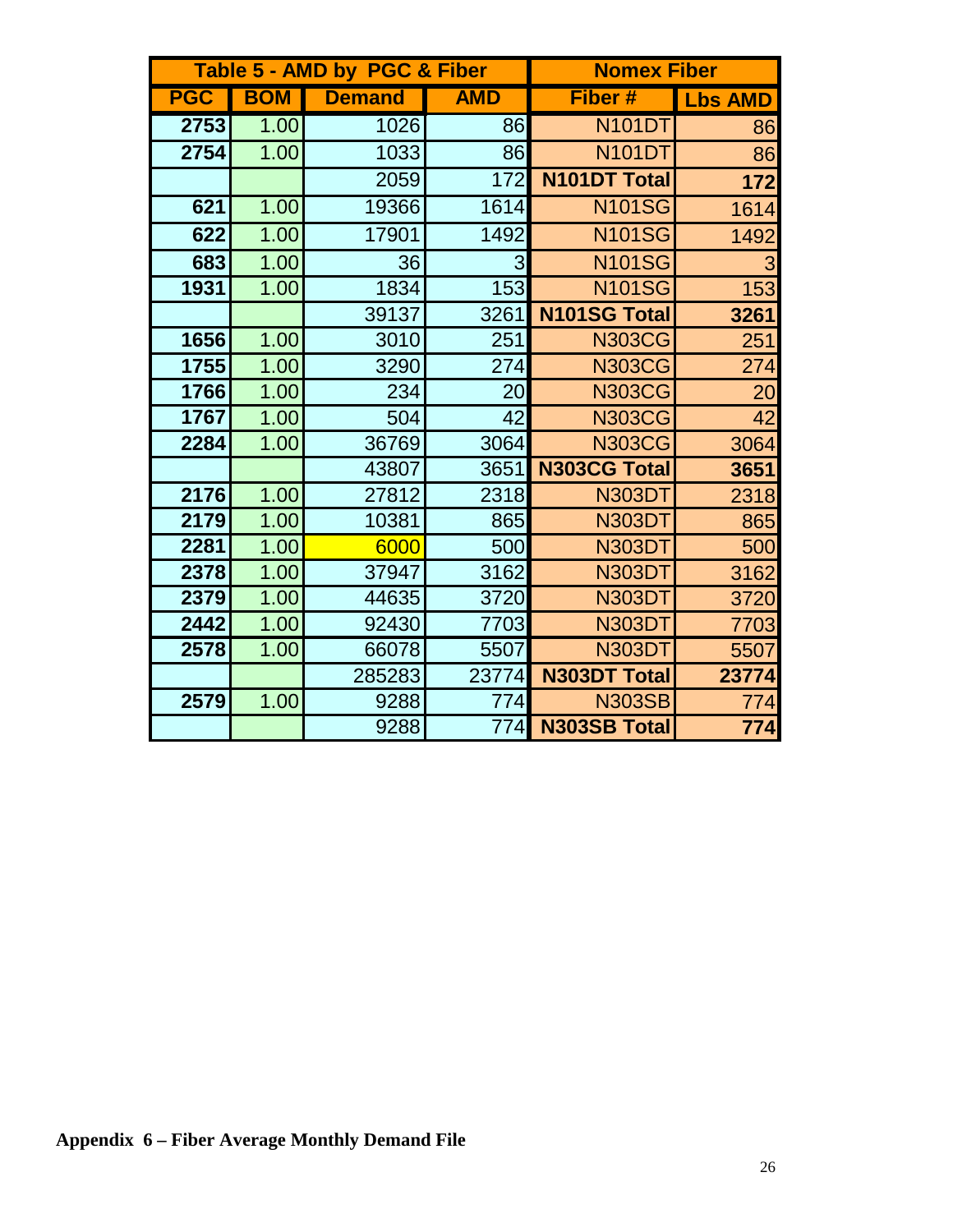|                           | Table 6 - SORTED and Sub-Totaled Delivery Order Launched and Open Fiber Status FOR August 15 COMPUTATIONS |            |                                        |             |      |             |                                 |                     |                             |                    |                            |                             |                                 |                                 |                                                     |                                       |            |                                   |                                                          |                                     |
|---------------------------|-----------------------------------------------------------------------------------------------------------|------------|----------------------------------------|-------------|------|-------------|---------------------------------|---------------------|-----------------------------|--------------------|----------------------------|-----------------------------|---------------------------------|---------------------------------|-----------------------------------------------------|---------------------------------------|------------|-----------------------------------|----------------------------------------------------------|-------------------------------------|
|                           |                                                                                                           |            |                                        |             |      |             | <b>Delivery Order End-Items</b> |                     |                             |                    |                            |                             |                                 | <b>Lbs of Nomex Fiber</b>       |                                                     |                                       |            |                                   |                                                          |                                     |
| Fiber#                    | <b>Fiber</b><br><b>BOM</b>                                                                                | <b>PGC</b> | <b>PIIN/ Contract</b><br><b>Number</b> | <b>CAGE</b> | D.O. | <b>CLIN</b> | <b>NSN</b>                      | <b>Award</b><br>QTY | <b>Award</b><br><b>Date</b> | <b>Ship</b><br>QTY | <b>Ship</b><br><b>Date</b> | <b>AWD</b><br>$QTY +$<br>2% | <b>DO</b><br><b>Open</b><br>QTY | <b>Awd Lbsl</b><br><b>Fiber</b> | <b>Open</b><br><b>Lbs</b><br>Fiber @<br><b>DSCP</b> | <b>LBS</b><br><b>Launched</b> Order # | <b>MFG</b> | <b>Lbs</b><br>Open to<br>Launch i | <b>Excess</b><br><b>Lbs</b><br><b>Launched to Launch</b> | <b>Net Fiber</b><br><b>Lbs Open</b> |
| <b>N101DT Total</b>       |                                                                                                           |            |                                        |             |      |             |                                 | 128201              |                             | 5564               |                            | 13076                       | 7512                            | 13076I                          | 7512                                                |                                       |            | 130761                            | $\mathbf{0}$                                             | 13076                               |
| <b>N101SG</b>             | 001                                                                                                       |            | 622 SP010005D4158 1SSG5                |             |      | 10001AA     | 8415010101910                   |                     | 848 03/25/05                |                    |                            | 865                         | 865                             | 865                             | 865                                                 |                                       |            | 865                               |                                                          | 865                                 |
| <b>N101SG</b>             |                                                                                                           |            | 1.00 622 SP010005D4158 1SSG5           |             |      | 1 0001BA    | 8415010101910                   |                     | 852 03/25/05                |                    | 96 05/27/05                | 869                         | 773                             | 869                             | 773                                                 |                                       |            | 869                               | $\overline{0}$                                           | 869                                 |
| <b>N101SG</b>             |                                                                                                           |            | 1.00 622 SP010005D4158 1SSG5           |             |      |             | 10002AA 3415010101911           |                     | 3008 03/25/05               |                    | 640 07/29/05               | 3068                        | 2428                            | 3068                            | 2428                                                |                                       |            | 3068                              | $\Omega$                                                 | 3068                                |
| <b>N101SG</b>             |                                                                                                           |            | 1.00 622 SP010005D4158 1SSG5           |             |      | 1 0002BA    | 8415010101911                   |                     | 2992 03/25/05               |                    | 944 06/24/05               | 3052                        | 2108                            | 3052                            | 2108                                                |                                       |            | 3052                              | $\Omega$                                                 | 3052                                |
| <b>N101SG</b>             |                                                                                                           |            | 1.00 622 SP010005D4158 1SSG5           |             |      | 1 0003AA    | 8415010101912                   |                     | 2000 03/25/05               |                    | 672 07/29/05               | 2040                        | 1368                            | 2040                            | 1368                                                | 7000                                  |            |                                   | 4960                                                     | $-4960$                             |
| N <sub>101</sub> SG Total |                                                                                                           |            |                                        |             |      |             |                                 | 9700l               |                             | 2352               |                            | 9894                        | 7542                            | 9894                            | 7542                                                | 7000                                  |            | 7854                              | 4960                                                     | 2894                                |
| <b>N303CG</b>             |                                                                                                           |            | 1.00 1755 SP010003D4024                | 62283       |      |             | 10002AA 8470011106107           |                     | 700 01/30/03                |                    | 644 04/18/05               | 714                         | 70                              | 714                             | 70                                                  | 428                                   |            | 286                               | $\Omega$                                                 | 286                                 |
| <b>N303CG</b>             |                                                                                                           |            | 1.00 1755 SP010003D4024                | 62283       |      | 2 0004AA    | 8470011106107                   |                     | 1500 04/16/03               |                    | 1290 07/14/05              | 1530                        | 240                             | 1530                            | 240 <b>1</b>                                        | 918                                   |            | 612                               | $\Omega$                                                 | 612                                 |
| <b>N303CG</b>             |                                                                                                           |            | 1.00 1755 SP010003D4024                | 62283       |      |             | 20006AA 8470011106111           |                     | 900 04/16/03                |                    | 820 07/29/05               | 918                         | 98                              | 918                             | 98                                                  | 551                                   |            | 367                               |                                                          | 367                                 |
| <b>N303CG</b>             |                                                                                                           |            | 1.00 1755 SP010003D4024                | 62283       |      | 20007AA     | 8470011106109                   |                     | 530 09/21/04                |                    | 400 07/29/05               | 541                         | 141                             | 541                             | 141                                                 | 324                                   |            | <b>216</b>                        | $\Omega$                                                 | 216                                 |
| <b>N303CG</b>             |                                                                                                           |            |                                        | 70343       |      | 5 0001AA    | 8475013123144                   |                     | 718 07/18/05                |                    |                            | 732                         | 732                             | 732                             | 732                                                 | 439                                   |            | 293                               | $\Omega$                                                 | 293                                 |
| <b>N303CG</b>             |                                                                                                           |            | 1.00 1755 SP010003D4101                | 70343       |      | 5 0001BA    | 8475013123144                   |                     | 722 07/18/05                | $\Omega$           |                            | 736                         | 736                             | 736                             | <b>7361</b>                                         | 442                                   |            | 295                               | $\Omega$                                                 | 295                                 |
| <b>N303CG</b>             |                                                                                                           |            |                                        | 70343       |      |             | 50002AA 8475013123145           |                     | 389 07/18/05                | $\overline{0}$     |                            | 397                         | 397                             | 397                             | 397                                                 | 238                                   |            | 159                               | $\Omega$                                                 | 159                                 |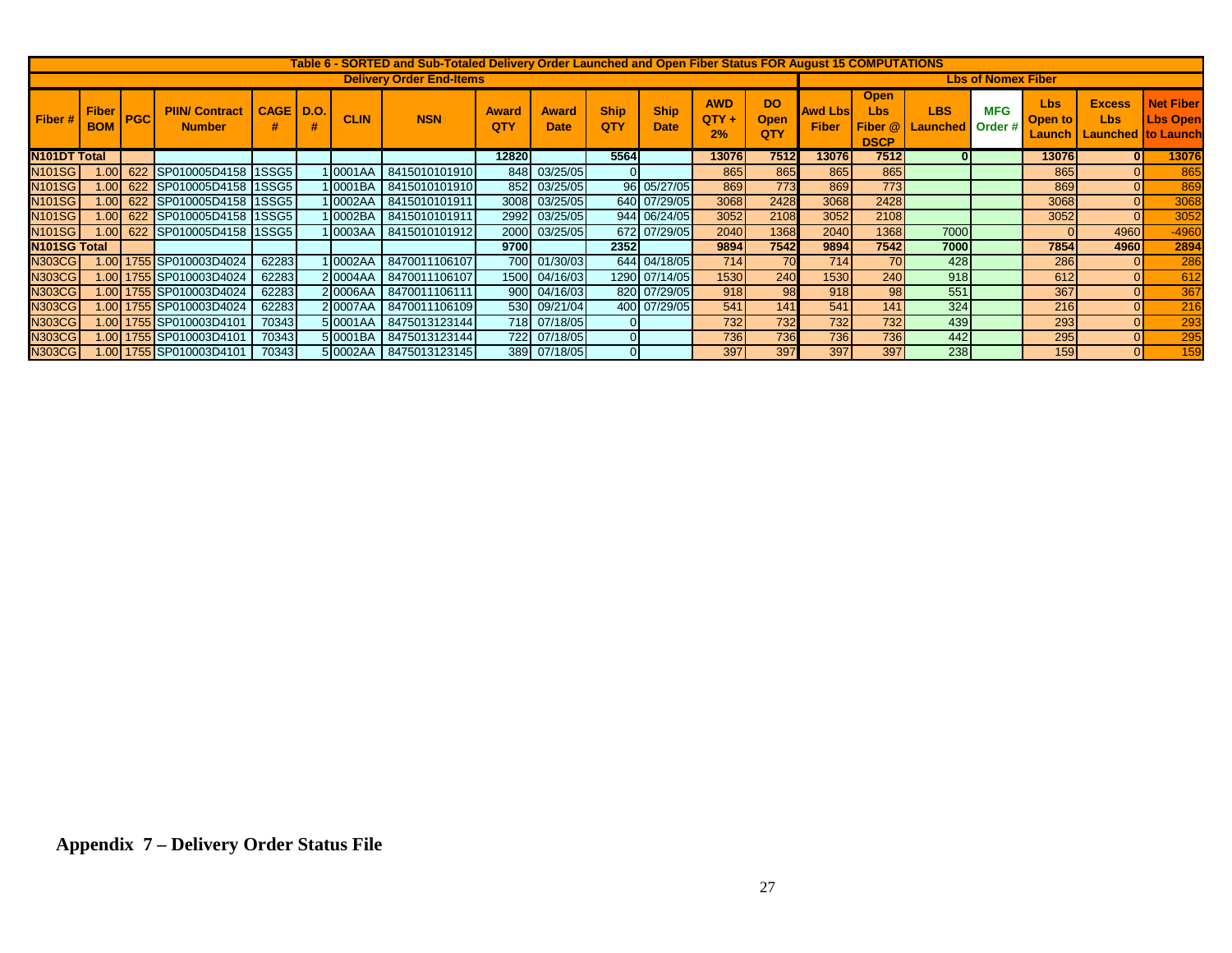|                                | Table 7 - Contract QTY by Contract # and Due In Dates Beyond Existing Delivery Orders |              |                                                                                                            |              |                       |                                                   |                                                |                                       |                                                                    |                                         |                          |                                             |                                          |                           |                                      |                                                |                                                  |
|--------------------------------|---------------------------------------------------------------------------------------|--------------|------------------------------------------------------------------------------------------------------------|--------------|-----------------------|---------------------------------------------------|------------------------------------------------|---------------------------------------|--------------------------------------------------------------------|-----------------------------------------|--------------------------|---------------------------------------------|------------------------------------------|---------------------------|--------------------------------------|------------------------------------------------|--------------------------------------------------|
|                                |                                                                                       |              | <b>Contract End-Items - IMs manually post contractual status beyond Delivery Orders covered in Table 7</b> |              |                       |                                                   |                                                |                                       |                                                                    |                                         |                          |                                             |                                          | <b>Lbs of Nomex Fiber</b> |                                      |                                                |                                                  |
| <b>Fiber</b>                   | <b>Fiber</b><br><b>BOM</b>                                                            | <b>PGC</b>   | <b>PIIN/ Contract</b><br><b>Number</b>                                                                     | <b>CAGE</b>  | <b>Option</b><br>Year | <b>Open</b><br><b>Annual</b><br><b>MIN</b><br>QTY | <b>Open</b><br><b>Annual</b><br><b>MAX QTY</b> | <b>IM DO</b><br><b>Planned</b><br>Qty | <b>First End-</b><br><b>Item</b><br><b>Delivery</b><br><b>Date</b> | <b>DuPont</b><br><b>Planning</b><br>QTY | <b>Plan Qty</b><br>$+2%$ | <b>Open</b><br><b>Lbs</b><br><b>Options</b> | <b>Lbs</b><br><b>Fiber on I Launched</b> | <b>MFG</b>                | <b>Lbs Open</b><br>Order # to Launch | <b>Excess</b><br><b>Lbs</b><br><b>Launched</b> | <b>Net Fiber</b><br><b>Lbs Open</b><br>to Launch |
| <b>N101SG</b>                  | 1.00                                                                                  | 621          | 03-D-4128                                                                                                  | 1SSG5        |                       | 100                                               | 40000                                          |                                       |                                                                    | 100                                     | 102                      | 102                                         | $\overline{0}$                           |                           | 102                                  | $\mathbf{0}$                                   | 102                                              |
| <b>N101SG</b>                  | 1.00                                                                                  | 621          | 03-D-4128                                                                                                  | <b>1SSG5</b> | $\overline{2}$        | 100                                               | 40000                                          |                                       |                                                                    | $\Omega$                                |                          | $\Omega$                                    | $\Omega$                                 |                           | $\Omega$                             | $\Omega$                                       |                                                  |
| <b>N101SG</b>                  | 1.00                                                                                  | 622          | 05-D-4158                                                                                                  | <b>1SSG5</b> |                       | 11500                                             | 40000                                          |                                       |                                                                    | 11500                                   | 11730                    | 11730                                       | 13000                                    |                           | $\Omega$                             | 1270                                           | $-1270$                                          |
| <b>N101SG</b>                  | 1.00                                                                                  | 622          | 05-D-4158                                                                                                  | <b>1SSG5</b> | $\overline{2}$        | 11500                                             | 40000                                          |                                       |                                                                    | $\overline{0}$                          |                          | <sup>n</sup>                                | $\Omega$                                 |                           | $\Omega$                             | $\Omega$                                       |                                                  |
| N101SG Total                   |                                                                                       |              |                                                                                                            |              |                       |                                                   |                                                |                                       |                                                                    | $\Omega$                                | 11832                    | 11832                                       | 13000                                    |                           | 102                                  | 1270                                           | $-1168$                                          |
| <b>N303CG</b>                  | 1.00                                                                                  | 1656         | 05D4100                                                                                                    | <b>1V524</b> |                       | 15000                                             | 30000                                          |                                       |                                                                    | 15000                                   | 15300                    | 15300                                       | 1500                                     |                           | 13800                                | $\mathbf{0}$                                   | 13800                                            |
| <b>N303CG</b>                  | 1.00                                                                                  | 1656         | 05D4100                                                                                                    | <b>1V524</b> | $\overline{2}$        | 15000                                             | 30000                                          |                                       |                                                                    | $\overline{0}$                          |                          |                                             | $\mathbf 0$                              |                           | $\Omega$                             | $\mathbf{0}$                                   |                                                  |
| <b>N303CG</b>                  | 1.00                                                                                  | 1656         | 05D4100                                                                                                    | <b>1V524</b> | 3                     | 15000                                             | 30000                                          |                                       |                                                                    | $\mathbf{0}$                            |                          | $\Omega$                                    | $\Omega$                                 |                           | $\Omega$                             | $\overline{0}$                                 |                                                  |
| N303CG Total                   |                                                                                       |              |                                                                                                            |              |                       |                                                   |                                                |                                       |                                                                    | $\Omega$                                | 15300                    | 15300                                       | 1500                                     |                           | 13800                                | $\overline{0}$                                 | 13800                                            |
| <b>N303DT</b>                  | 1.00                                                                                  | 2442         | 05D4114                                                                                                    | 06GQ8        | -1                    | 79000                                             | 190000                                         |                                       |                                                                    | 79000                                   | 80580                    | 80580                                       | $\mathbf{0}$                             |                           | 80580                                | $\overline{0}$                                 | 80580                                            |
| <b>N303D1</b>                  | 1.00                                                                                  | 2442         | 05D4114                                                                                                    | 06GQ8        | 2                     | 79000                                             | 190000                                         |                                       |                                                                    | $\mathbf{0}$                            |                          | $\Omega$                                    | $\mathbf{0}$                             |                           | $\Omega$                             | $\overline{0}$                                 |                                                  |
| <b>N303D1</b>                  | 1.00                                                                                  | 2578         | 03D4154                                                                                                    | <b>1CB38</b> | $\overline{2}$        | 18000                                             | 43200                                          |                                       |                                                                    | $\Omega$                                |                          | $\Omega$                                    | $\mathbf{0}$                             |                           | $\Omega$                             | $\Omega$                                       |                                                  |
| N303D1                         | 1.00                                                                                  | 2578         | 03D4154                                                                                                    | <b>1CB38</b> | 3                     | 18000                                             | 43200                                          |                                       |                                                                    | $\mathbf{0}$                            |                          | $\Omega$                                    | $\mathbf{0}$                             |                           | $\Omega$                             | $\overline{0}$                                 |                                                  |
| <b>N303DT</b>                  | 1.00                                                                                  | 2578         | 03D4155                                                                                                    | <b>1V524</b> | 2                     | 12000                                             | 28800                                          |                                       |                                                                    | $\mathbf{0}$                            |                          | $\Omega$                                    | $\mathbf{0}$                             |                           | $\Omega$                             | $\overline{0}$                                 |                                                  |
| N303D1                         | 1.00                                                                                  | 2578         | 03D4155                                                                                                    | <b>1V524</b> | 3                     | 12000                                             | 28800                                          |                                       |                                                                    | $\overline{0}$                          |                          | $\Omega$                                    | $\mathbf 0$                              |                           | $\Omega$                             | $\overline{0}$                                 |                                                  |
| <b>N303DT Total</b>            |                                                                                       |              |                                                                                                            |              |                       |                                                   |                                                |                                       |                                                                    | $\mathbf{0}$                            | 80580                    | 80580                                       | $\mathbf{0}$                             |                           | 80580                                | $\overline{0}$                                 | 80580                                            |
| <b>N303SB</b>                  | 1.00                                                                                  | 2579         | 03D4154                                                                                                    | <b>1CB38</b> | $\overline{2}$        | 4200                                              | 7800                                           |                                       |                                                                    | $\mathbf{0}$                            |                          | $\Omega$                                    | $\mathbf{0}$                             |                           | $\Omega$                             | $\overline{0}$                                 |                                                  |
| <b>N303SB</b>                  | 1.00                                                                                  | 2579         | 03D4154                                                                                                    | 1CB38        | 3                     | 4200                                              | 7800                                           |                                       |                                                                    | $\mathbf{0}$                            |                          | $\Omega$                                    | $\mathbf{0}$                             |                           | $\Omega$                             | $\overline{0}$                                 |                                                  |
| <b>N303SB</b>                  | 1.00                                                                                  | 2579         | 03D4155                                                                                                    | <b>1V524</b> | 2                     | 2800                                              | 5200                                           |                                       |                                                                    | $\overline{0}$                          |                          | $\Omega$                                    | $\mathbf{0}$                             |                           | $\Omega$                             | $\overline{0}$                                 |                                                  |
| <b>N303SB</b>                  | 1.00                                                                                  | 2579         | 03D4155                                                                                                    | <b>1V524</b> | 3                     | 2800                                              | 5200                                           |                                       |                                                                    | $\mathbf{0}$                            |                          | $\Omega$                                    | $\overline{0}$                           |                           | $\Omega$                             | $\overline{0}$                                 |                                                  |
| <b>N303SB Total</b>            |                                                                                       |              |                                                                                                            |              |                       |                                                   |                                                |                                       |                                                                    | $\mathbf{0}$                            |                          | $\Omega$                                    | $\overline{0}$                           |                           | $\Omega$                             | $\overline{0}$                                 |                                                  |
| <b>N303SG</b>                  | 1.00                                                                                  | 526          | 03D4154                                                                                                    | 1CB38        | $\overline{2}$        | 108000                                            | 169320                                         |                                       |                                                                    | $\mathbf{0}$                            |                          | $\Omega$                                    | $\mathbf{0}$                             |                           | $\Omega$                             | $\overline{0}$                                 |                                                  |
| <b>N303SG</b>                  | 1.00                                                                                  | 526          | 03D4154                                                                                                    | <b>1CB38</b> | 3                     | 108000                                            | 169320                                         |                                       |                                                                    | $\Omega$                                |                          | $\Omega$                                    | $\mathbf{0}$                             |                           | $\Omega$                             | $\overline{0}$                                 |                                                  |
| <b>N303SG</b>                  | 1.00                                                                                  | 526          | 03D4155                                                                                                    | <b>1V524</b> | $\overline{2}$        | 72000                                             | 112880                                         |                                       |                                                                    | $\mathbf{0}$                            |                          | $\Omega$                                    | $\mathbf{0}$                             |                           | $\Omega$                             | $\overline{0}$                                 |                                                  |
| <b>N303SG</b>                  | 1.00                                                                                  | 526          | 03D4155                                                                                                    | <b>1V524</b> | 3                     | 72000                                             | 112880                                         |                                       |                                                                    | $\Omega$                                |                          | $\Omega$                                    | $\mathbf{0}$                             |                           | $\Omega$                             | $\overline{0}$                                 |                                                  |
| <b>N303SG</b>                  | 1.00                                                                                  | 2370         | 05D4205                                                                                                    | 1CB38        | -1                    | 36000                                             | 210000                                         |                                       |                                                                    | 36000                                   | 36720                    | 36720                                       | $\mathbf{0}$                             |                           | 36720                                | $\overline{0}$                                 | 3672                                             |
| <b>N303SG</b>                  | 1.00                                                                                  | 2370         | 05D4205                                                                                                    | <b>1CB38</b> | 2                     | 36000                                             | 210000                                         |                                       |                                                                    | $\Omega$<br>$\Omega$                    |                          | $\Omega$<br>$\Omega$                        | $\Omega$<br>$\Omega$                     |                           | $\Omega$<br>$\Omega$                 | $\Omega$<br>$\Omega$                           |                                                  |
| <b>N303SG</b>                  | 1.00<br>1.00 <sub>l</sub>                                                             | 2370         | 05D4205                                                                                                    | <b>1CB38</b> | 3                     | 36000                                             | 210000                                         |                                       |                                                                    |                                         |                          |                                             | $\overline{0}$                           |                           |                                      | $\Omega$                                       |                                                  |
| <b>N303SG</b><br><b>N303SG</b> | 1.00                                                                                  | 2370<br>2370 | 05D4206                                                                                                    | 6K235        | $\blacktriangleleft$  | 24000                                             | 140000                                         |                                       |                                                                    | 24000                                   | 24480                    | 24480<br>$\Omega$                           | $\Omega$                                 |                           | 24480<br>$\Omega$                    | $\overline{0}$                                 | 24480                                            |
| <b>N303SG</b>                  | 1.00                                                                                  | 2370         | 05D4206                                                                                                    | 6K235        | $\overline{2}$        | 24000                                             | 140000                                         |                                       |                                                                    | $\overline{0}$                          |                          | $\Omega$                                    | $\Omega$                                 |                           | $\Omega$                             | $\Omega$                                       |                                                  |
|                                |                                                                                       |              | 05D4206                                                                                                    | 6K235        | 3                     | 24000                                             | 140000                                         |                                       |                                                                    | $\mathbf{0}$                            |                          |                                             |                                          |                           |                                      |                                                |                                                  |
| N303SG Total                   |                                                                                       |              |                                                                                                            |              |                       |                                                   |                                                |                                       |                                                                    | $\mathbf{0}$                            | 61200                    | 61200                                       | $\mathbf{0}$                             |                           | 61200                                | $\Omega$                                       | 61200                                            |

# **Appendix 8 – Contract Status File**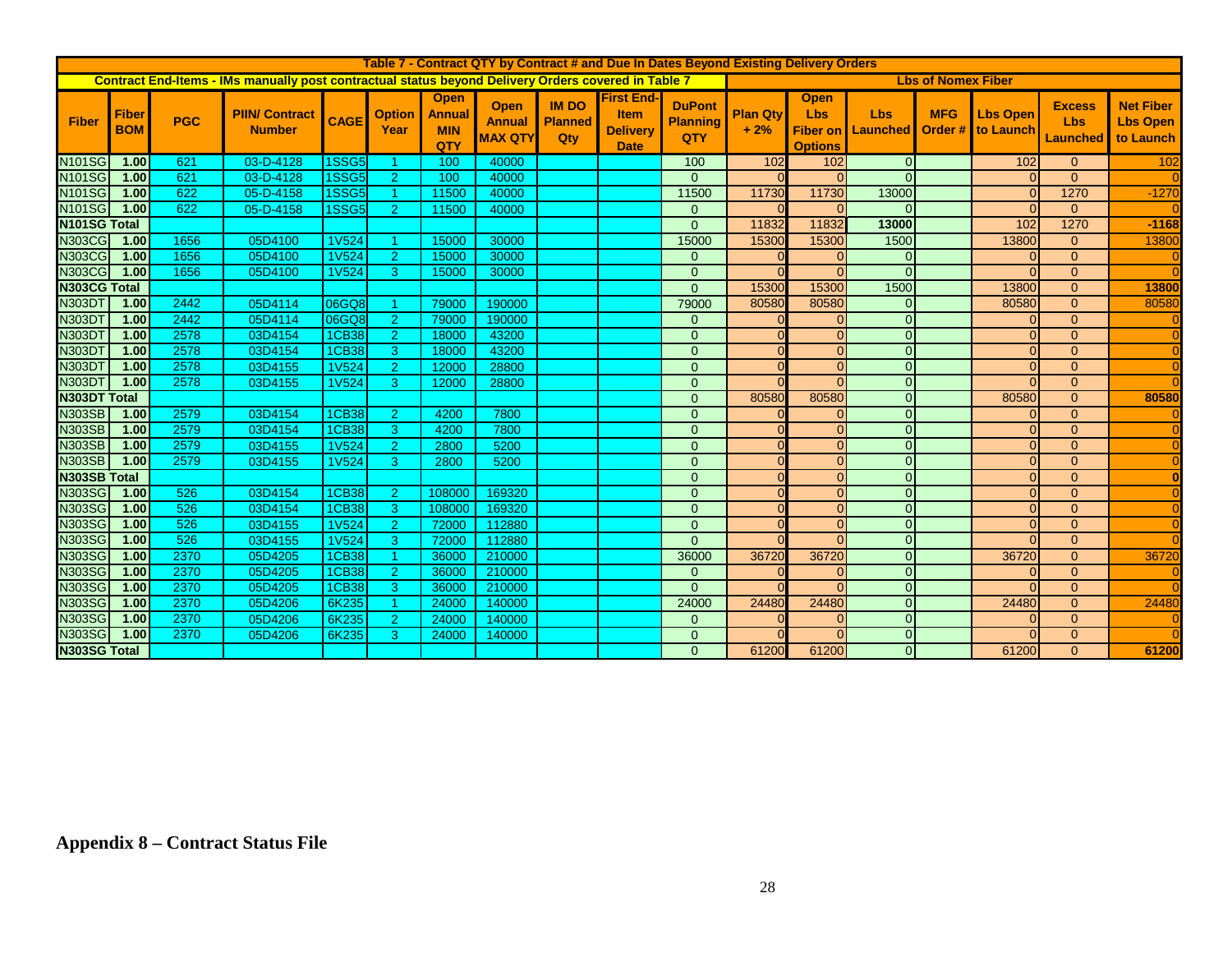|               | Table 8 - Planned and Actual Solicitation QTY (SOLq) by Solicitation # & DI Dates and DuPont At Risk Inventory |              |                                                                                     |                           |                                                |                                 |                                 |                     |                                                 |                  |                                                                  |                        |                                        |                              |                                                          |                                     |
|---------------|----------------------------------------------------------------------------------------------------------------|--------------|-------------------------------------------------------------------------------------|---------------------------|------------------------------------------------|---------------------------------|---------------------------------|---------------------|-------------------------------------------------|------------------|------------------------------------------------------------------|------------------------|----------------------------------------|------------------------------|----------------------------------------------------------|-------------------------------------|
|               |                                                                                                                |              | End Items by Solicitation Number or Forecast Beyond Solicitation by Ims and/or PCOs |                           |                                                |                                 |                                 |                     |                                                 |                  |                                                                  |                        | <b>Lbs of Nomex Fiber</b>              |                              |                                                          |                                     |
| <b>Fiber</b>  | Fiber<br><b>BOM</b>                                                                                            | <b>PGC</b>   | <b>Solicitation</b><br><b>Number</b>                                                | <b>Number</b><br>of Years | <b>First</b><br><b>Delivery</b><br><b>Date</b> | <b>Annual</b><br><b>MIN QTY</b> | <b>Annual</b><br><b>MAX QTY</b> | <b>IM DO</b><br>Qtv | <b>DuPont</b><br><b>Planned Planning</b><br>QTY | Plan Qty +<br>2% | <b>DuPont</b><br><b>Estimated</b><br><b>Open Lbs</b><br>of Fiber | <b>Lbs</b><br>Launched | <b>DuPont</b><br><b>MFG</b><br>Order # | <b>Lbs Open</b><br>to Launch | <b>Excess</b><br><b>Lbs</b><br><b>Launched</b> to Launch | <b>Net Fiber</b><br><b>Lbs Open</b> |
| <b>N303CG</b> | 1.00                                                                                                           | 1656         | 04-R-0110                                                                           | 3                         | Aug 05                                         | 15,000                          | 30,000                          |                     | 30000                                           | 30600            | 30600                                                            | $\Omega$               |                                        | 30600                        | $\overline{0}$                                           | 30600                               |
| <b>N303CG</b> | 1.00                                                                                                           | 1766         | 04-R-0019                                                                           |                           | Oct 05                                         | 5,100                           | 7,000                           |                     | 7000                                            | 7140             | 7140                                                             | 7000                   |                                        | 140                          | $\Omega$                                                 | 140                                 |
| <b>N303CG</b> | 1.00                                                                                                           | 1767         | 04-R-0019                                                                           |                           | Oct 05                                         | 2,100                           | 3,500                           |                     | 2100                                            | 2142             | 2142                                                             | O                      |                                        | 2142                         | $\Omega$                                                 | 2142                                |
| <b>N303CG</b> | $\overline{0}$                                                                                                 |              |                                                                                     |                           |                                                |                                 |                                 |                     | $\Omega$                                        |                  | $\Omega$                                                         | $\Omega$               |                                        |                              | $\overline{0}$                                           |                                     |
| <b>N303CG</b> | $\overline{0}$                                                                                                 |              |                                                                                     |                           |                                                |                                 |                                 |                     | $\Omega$                                        |                  | $\Omega$                                                         | $\Omega$               |                                        |                              | $\Omega$                                                 |                                     |
| <b>N303CG</b> | $\overline{0}$                                                                                                 |              |                                                                                     |                           |                                                |                                 |                                 |                     | $\Omega$                                        |                  | $\Omega$                                                         | $\Omega$               |                                        |                              | $\Omega$                                                 |                                     |
| <b>N303CG</b> | $\overline{0}$                                                                                                 |              |                                                                                     |                           |                                                |                                 |                                 |                     | $\Omega$                                        | $\Omega$         | $\Omega$                                                         | $\Omega$               |                                        |                              | $\Omega$                                                 |                                     |
| <b>N303CG</b> | $\overline{0}$                                                                                                 |              |                                                                                     |                           |                                                |                                 |                                 |                     | $\overline{0}$                                  |                  | $\Omega$                                                         | $\Omega$               |                                        |                              | $\overline{0}$                                           |                                     |
| <b>N303CG</b> | $\overline{0}$                                                                                                 |              |                                                                                     |                           |                                                |                                 |                                 |                     | $\Omega$                                        |                  | $\Omega$                                                         | $\Omega$               |                                        |                              | $\Omega$                                                 |                                     |
| <b>N303CG</b> | $\overline{0}$                                                                                                 |              |                                                                                     |                           |                                                |                                 |                                 |                     | $\overline{0}$                                  |                  | $\Omega$                                                         | $\Omega$               |                                        |                              | $\Omega$                                                 |                                     |
| <b>N303CG</b> | $\overline{0}$                                                                                                 |              |                                                                                     |                           |                                                |                                 |                                 |                     | $\Omega$                                        |                  | $\Omega$                                                         | $\overline{O}$         |                                        |                              | $\overline{0}$                                           |                                     |
| <b>N303CG</b> |                                                                                                                | <b>Total</b> |                                                                                     |                           |                                                |                                 |                                 |                     | 0                                               | 39882            | 39882                                                            | 7000                   |                                        | 32882                        | $\overline{0}$                                           | 32882                               |
| <b>N330SP</b> | 1.00                                                                                                           | 2259         | 04-R-0039                                                                           | $\overline{2}$            | Sep 05                                         | 2,500                           | 10,000                          |                     | 10000                                           | 10200            | 10200                                                            | $\overline{0}$         |                                        | 10200                        | $\overline{0}$                                           | 10200                               |
| <b>N330SP</b> | 1.00                                                                                                           | 2260         | 04-R-0039                                                                           | $\overline{2}$            | Sep 05                                         | 2.500                           | 10,000                          |                     | 10000                                           | 10200            | 10200                                                            | $\mathbf{0}$           |                                        | 10200                        | $\Omega$                                                 | 10200                               |
| <b>N330SP</b> | $\overline{0}$                                                                                                 |              |                                                                                     |                           |                                                |                                 |                                 |                     | $\Omega$                                        |                  | $\bf{0}$                                                         | $\mathbf{0}$           |                                        |                              | $\Omega$                                                 |                                     |
| <b>N330SP</b> | $\overline{0}$                                                                                                 |              |                                                                                     |                           |                                                |                                 |                                 |                     | $\overline{0}$                                  |                  | $\bf{0}$                                                         | $\mathbf{0}$           |                                        |                              | $\Omega$                                                 |                                     |
| <b>N330SP</b> | $\mathbf{0}$                                                                                                   |              |                                                                                     |                           |                                                |                                 |                                 |                     | $\overline{0}$                                  |                  | $\bf{0}$                                                         | $\mathbf{0}$           |                                        |                              | $\Omega$                                                 |                                     |
| <b>N330SP</b> | $\overline{0}$                                                                                                 |              |                                                                                     |                           |                                                |                                 |                                 |                     | $\Omega$                                        |                  | $\bf{0}$                                                         | $\mathbf{0}$           |                                        |                              | $\Omega$                                                 |                                     |
| <b>N330SP</b> | $\overline{0}$                                                                                                 |              |                                                                                     |                           |                                                |                                 |                                 |                     | $\overline{0}$                                  | $\Omega$         | $\mathbf{0}$                                                     | $\overline{0}$         |                                        | $\Omega$                     | $\overline{0}$                                           |                                     |
| <b>N330SP</b> | $\mathbf{0}$                                                                                                   |              |                                                                                     |                           |                                                |                                 |                                 |                     | $\overline{0}$                                  |                  | $\bf{0}$                                                         | $\overline{0}$         |                                        | $\Omega$                     | $\overline{0}$                                           |                                     |
| <b>N330SP</b> |                                                                                                                | <b>Total</b> |                                                                                     |                           |                                                |                                 |                                 |                     | 20000                                           | 20400            | 20400                                                            | $\overline{0}$         | $\mathbf{0}$                           | 20400                        | 0                                                        | 20400                               |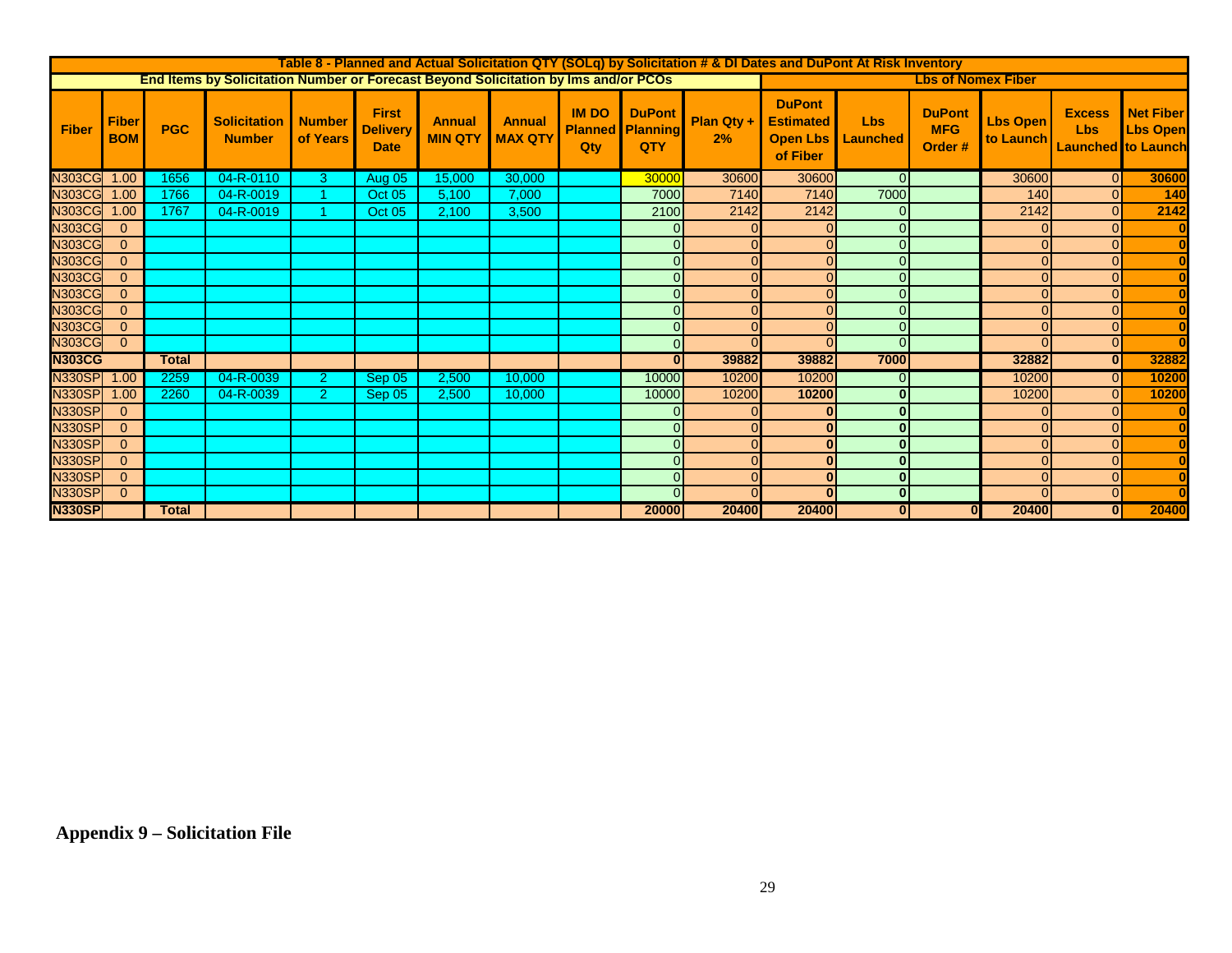| Table 9 Nomex FiberStatus and Scheduling Needs                                     |            |                                                    |                         |                                                  |                                                      |                                                |                                    |                                              |                              |                                 |                                      |                                              |                |                    |                      |                                    |               |                                                                   |                |               |                         |
|------------------------------------------------------------------------------------|------------|----------------------------------------------------|-------------------------|--------------------------------------------------|------------------------------------------------------|------------------------------------------------|------------------------------------|----------------------------------------------|------------------------------|---------------------------------|--------------------------------------|----------------------------------------------|----------------|--------------------|----------------------|------------------------------------|---------------|-------------------------------------------------------------------|----------------|---------------|-------------------------|
| <b>Fibers &amp; AMD</b><br><b>Fiber Lbs &amp; MOS Covered (Launched) by DuPont</b> |            |                                                    |                         |                                                  | Open Fiber Lbs & MOS DuPont can Launch by Risk Level |                                                |                                    |                                              |                              |                                 | <b>Lbs to Launch &amp; Capacity:</b> |                                              |                | <b>300000</b>      |                      |                                    |               |                                                                   |                |               |                         |
| <b>Fiber</b>                                                                       |            | <b>Total</b><br><b>PGC Fiber Lbs</b><br><b>AMD</b> | C&T<br>OH by<br>Fiber # | MOSI On Open<br><b>Delivery</b><br><b>Orders</b> | <b>On Open</b><br><b>Contracts</b>                   | On Open<br><b>Solicitations</b><br>& Forecasts | <b>Total Lbs</b><br><b>Covered</b> | <b>Begin</b><br><b>MOS</b><br><b>Covered</b> | <b>DO Lbs</b><br><b>Open</b> | υu<br><b>MOS</b><br><b>Open</b> | <b>Contract</b><br><b>Lbs Open</b>   | <b>Contract</b><br><b>MOS</b><br><b>Open</b> | Lbs<br>Open    | <b>MOS</b><br>Open | Total<br>Lbs<br>Open | Total<br><b>MOS</b><br><b>Open</b> | <b>DO Lbs</b> | Launch<br><b>Launch   Contract   Launch   Launch   MOS</b><br>Lbs | <b>Sol Lbs</b> | Total<br>Lbs  | <b>End</b><br><b>OH</b> |
| <b>N101DT</b>                                                                      | <b>All</b> | 172.                                               | 30                      | ΟI                                               |                                                      |                                                |                                    | 0.00 <sub>l</sub>                            | 13076                        | 76.21                           |                                      | 0.00                                         | ΟL             | 0.00               | 13076                | 76.21                              | <b>750</b>    |                                                                   |                | 750           | 4.37                    |
| <b>N101SG</b>                                                                      | All        | 3261                                               | 13                      | 7000                                             | 13000                                                |                                                | 20000                              | 6.13                                         | 2894                         | 0.89                            | $-1168$                              | $-0.36$                                      | ΩL             | 0.00               | 1726                 | 0.53                               |               |                                                                   |                |               | 6.13                    |
| <b>N303CG</b>                                                                      | <b>All</b> | 3651                                               | 14                      | 10792                                            | 1500                                                 | 7000                                           | 19292                              | 5.28                                         | 43737                        | 11.98                           | 13800                                | 3.78                                         | 32882          | 9.01               | 90419                | 24.77                              |               |                                                                   |                |               | 5.28                    |
| <b>N303DT</b>                                                                      | <b>All</b> | 23774                                              |                         | 75000                                            |                                                      |                                                | 75000                              | 3.15                                         | 406690                       | 17.11                           | 80580                                | 3.39                                         | ΩL             | 0.00               | 487270               | 20.50                              | 38700         |                                                                   |                | 38700         | 4.78                    |
| <b>N303SB</b>                                                                      | <b>All</b> | 774                                                |                         | ΟI                                               |                                                      |                                                |                                    | 0.00 <sub>l</sub>                            | 19968                        | 25.80                           |                                      | 0.00                                         | $\overline{0}$ | 0.00               | 19968                | 25.80                              | 3400          |                                                                   |                |               | 3400 4.39               |
| <b>N303SG</b>                                                                      | All        | 87994                                              |                         | 150000                                           |                                                      |                                                | 150000                             | 1.70I                                        | 887006                       | 10.08                           | 61200                                | 0.70                                         | $\Omega$       | 0.00               | 948206               | 10.78                              | 208000        |                                                                   |                | 208000 4.07   |                         |
| <b>N330SP</b>                                                                      | <b>All</b> | 2579                                               |                         | 5000                                             |                                                      |                                                | 5000                               | 1.94 <sub>l</sub>                            |                              | 263770 102.26                   |                                      | 0.00                                         | 20400          | 7.91               | 284170               | 110.17                             | 5500          |                                                                   |                |               | 5500 4.07               |
| N462                                                                               | All        | 2233                                               | 11                      | 2000                                             |                                                      |                                                | 2000                               | 0.90 <sub>l</sub>                            | 5140                         | 2.30                            | 510 <b>1</b>                         | 0.23                                         | ΟL             | 0.00               | 5650                 | 2.53                               | 5650          |                                                                   |                |               | 5650 3.43               |
| <b>T450N</b>                                                                       | <b>All</b> | 8953                                               |                         | $\Omega$                                         |                                                      |                                                |                                    | 0.00 <sub>l</sub>                            | 181376                       | 20.26                           |                                      | 0.00                                         | ΩL             | 0.00               | 181376               | 20.26                              | 38000         |                                                                   |                |               | 38000 4.24              |
| Total:                                                                             | All        | 133390                                             |                         | 2497921                                          | 145001                                               | 7000                                           | 271292                             |                                              | 2.03 1642282                 | 12.31                           | 154922                               | 1.16I                                        | 532821         |                    | 0.40118504861        | 13.87                              | 3000001       |                                                                   |                | 0 300000 4.28 |                         |

| <b>Table 10 Schedule (Needs</b><br><b>Sorted by Begin MOS OH)</b> |                                  |               |                         |  |  |  |  |
|-------------------------------------------------------------------|----------------------------------|---------------|-------------------------|--|--|--|--|
| <b>Fiber</b>                                                      | <b>Begin</b><br><b>MOS</b><br>OH | Launch<br>Lbs | End<br><b>MOS</b><br>OH |  |  |  |  |
| <b>N101DT</b>                                                     | 0.00                             | 750           | 4.37                    |  |  |  |  |
| <b>N330SP</b>                                                     | 0.00                             | 3400          | 4.39                    |  |  |  |  |
| <b>N101SG</b>                                                     | 0.00                             | 38000         | 4.24                    |  |  |  |  |
| <b>N303SG</b>                                                     | 0.90                             | 5650          | 3.43                    |  |  |  |  |
| <b>N303CG</b>                                                     | 1.70                             | 208000        | 4.07                    |  |  |  |  |
| <b>N303DT</b>                                                     | 1.94                             | 5500          | 4.07                    |  |  |  |  |
| <b>N462</b>                                                       | 3.15                             | 38700         | 4.78                    |  |  |  |  |
| <b>T450N</b>                                                      | 5.28                             | Ω             | 5.28                    |  |  |  |  |
| <b>N303SB</b>                                                     | 6.13                             | 0             | 6.13                    |  |  |  |  |
| <b>Totals:</b>                                                    | 2.03                             | 300000        | 4.28                    |  |  |  |  |

**Appendix 10 – Scheduling File and Sorted Schedule File**